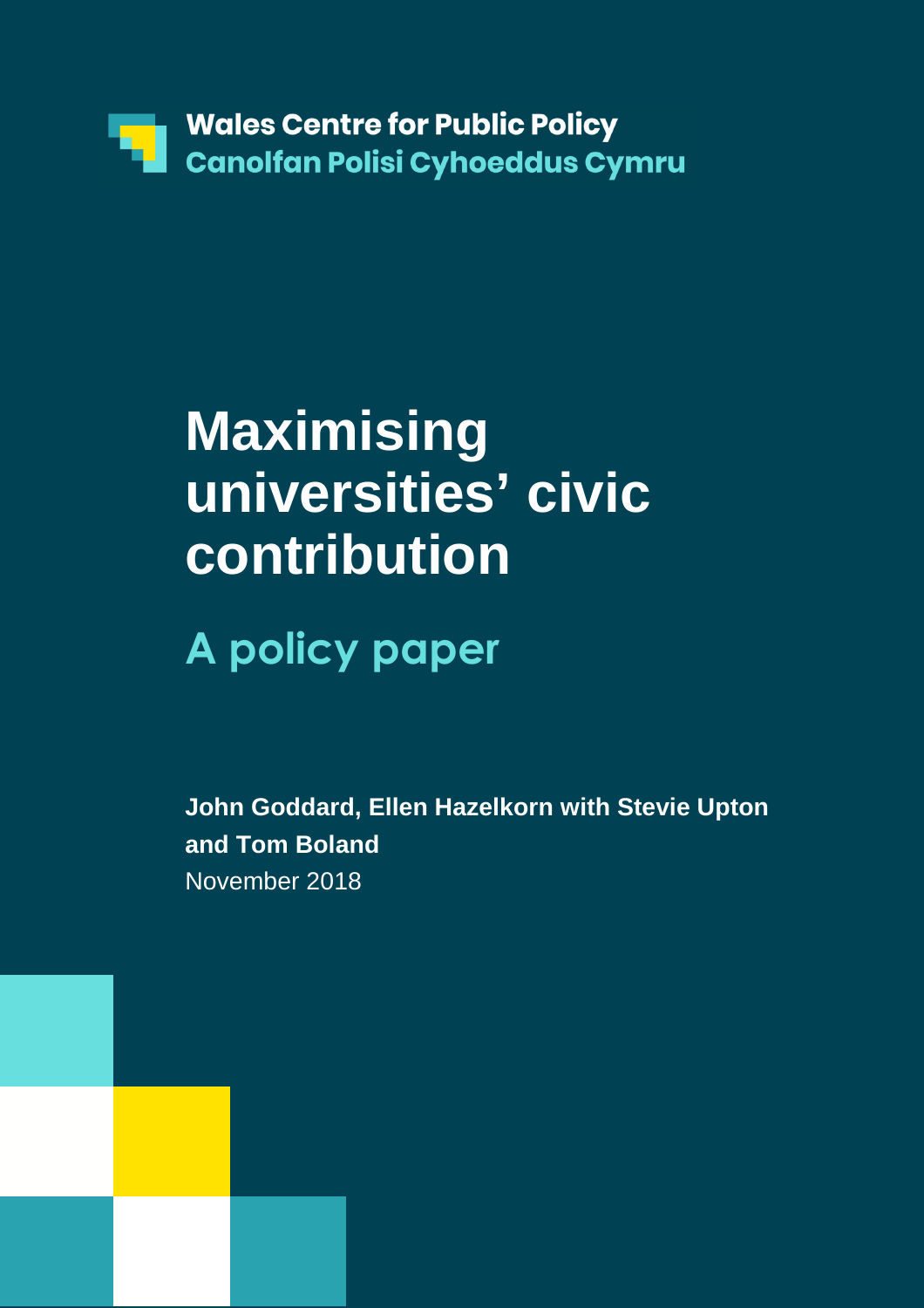## **Our Mission**

The Wales Centre for Public Policy was established in October 2017. Its mission is to improve policy making and public services by supporting ministers and public services to access rigorous independent evidence about what works.

The Centre collaborates with leading researchers and other policy experts to synthesise and mobilise existing evidence and identify gaps where there is a need to generate new knowledge.

The Centre is independent of government but works closely with policy makers and practitioners to develop fresh thinking about how to address strategic challenges in health and social care, education, housing, the economy and other devolved responsibilities. It:

- Supports Welsh Government Ministers to identify, access and use authoritative evidence and independent expertise that can help inform and improve policy;
- Works with public services to access, generate, evaluate and apply evidence about what works in addressing key economic and societal challenges; and
- Draws on its work with Ministers and public services, to advance understanding of how evidence can inform and improve policy making and public services and contribute to theories of policy making and implementation.

Through secondments, PhD placements and its Research Apprenticeship programme, the Centre also helps to build capacity among researchers to engage in policy relevant research which has impact.

For further information please visit our website at **www.wcpp.org.uk** 

### **Core Funders**



**Cardiff University** was founded in 1883. Located in a thriving capital city, Cardiff is an ambitious and innovative university, which is intent on building strong international relationships while demonstrating its commitment to Wales.



**Economic and Social Research Council (ESRC)** is part of UK Research and Innovation, a new organisation that brings together the UK's seven research councils, Innovate UK and Research England to maximise the contribution of each council and create the best environment for research and innovation to flourish.



Llywodraeth Cymru Welsh Government

**Welsh Government** is the devolved government of Wales, responsible for key areas of public life, including health, education, local government, and the environment.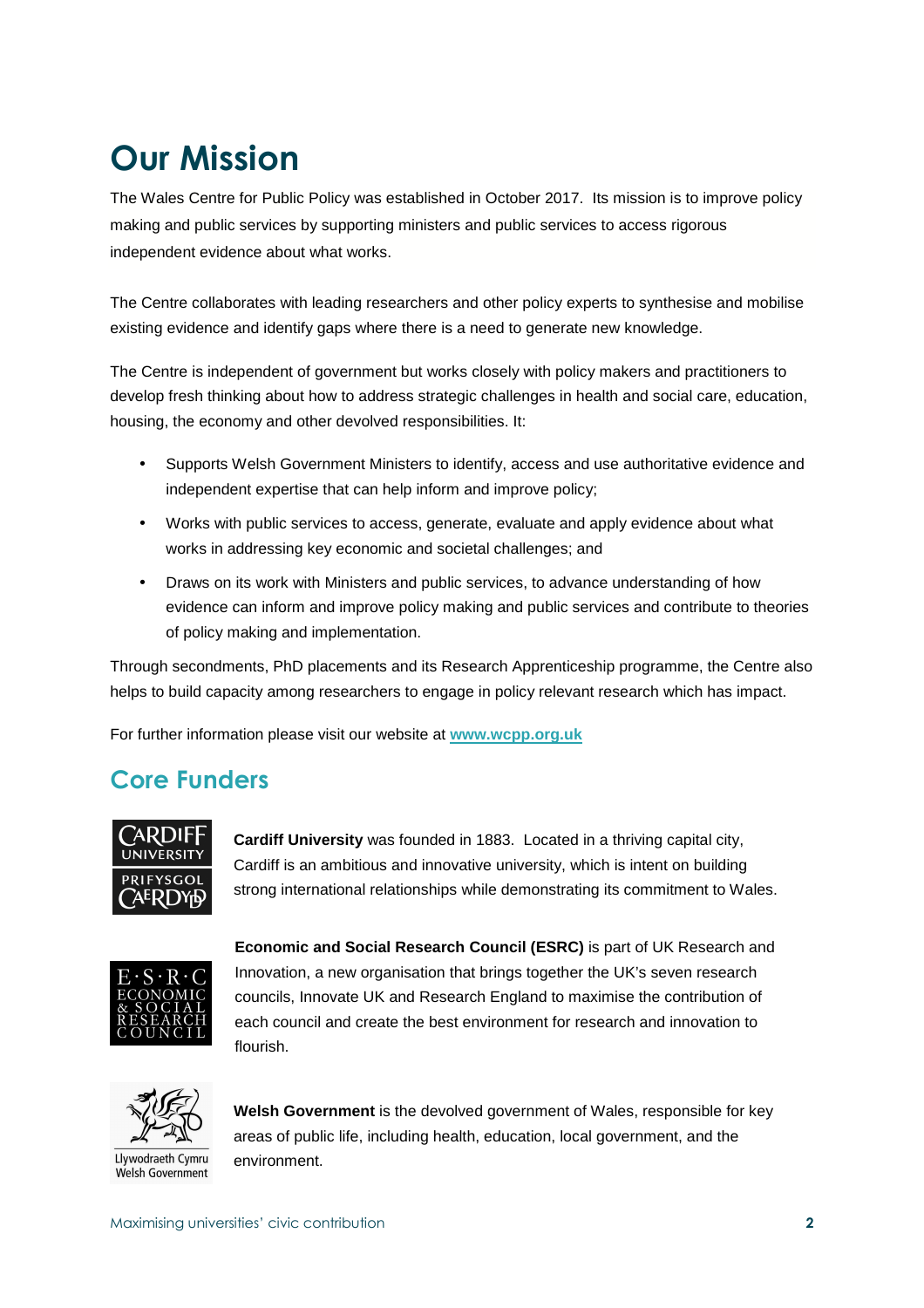# **Contents**

| <b>Summary</b>                           | 4                |
|------------------------------------------|------------------|
| <b>Introduction</b>                      | 5                |
| <b>Debates around civic mission</b>      | $\boldsymbol{6}$ |
| <b>Global Context and Policy Choices</b> | 11               |
| <b>The UK Context</b>                    | 18               |
| <b>The Welsh Context</b>                 | 24               |
| <b>Policy Recommendations</b>            | 30               |
| <b>Conclusion</b>                        | 36               |
| <b>References</b>                        | 37               |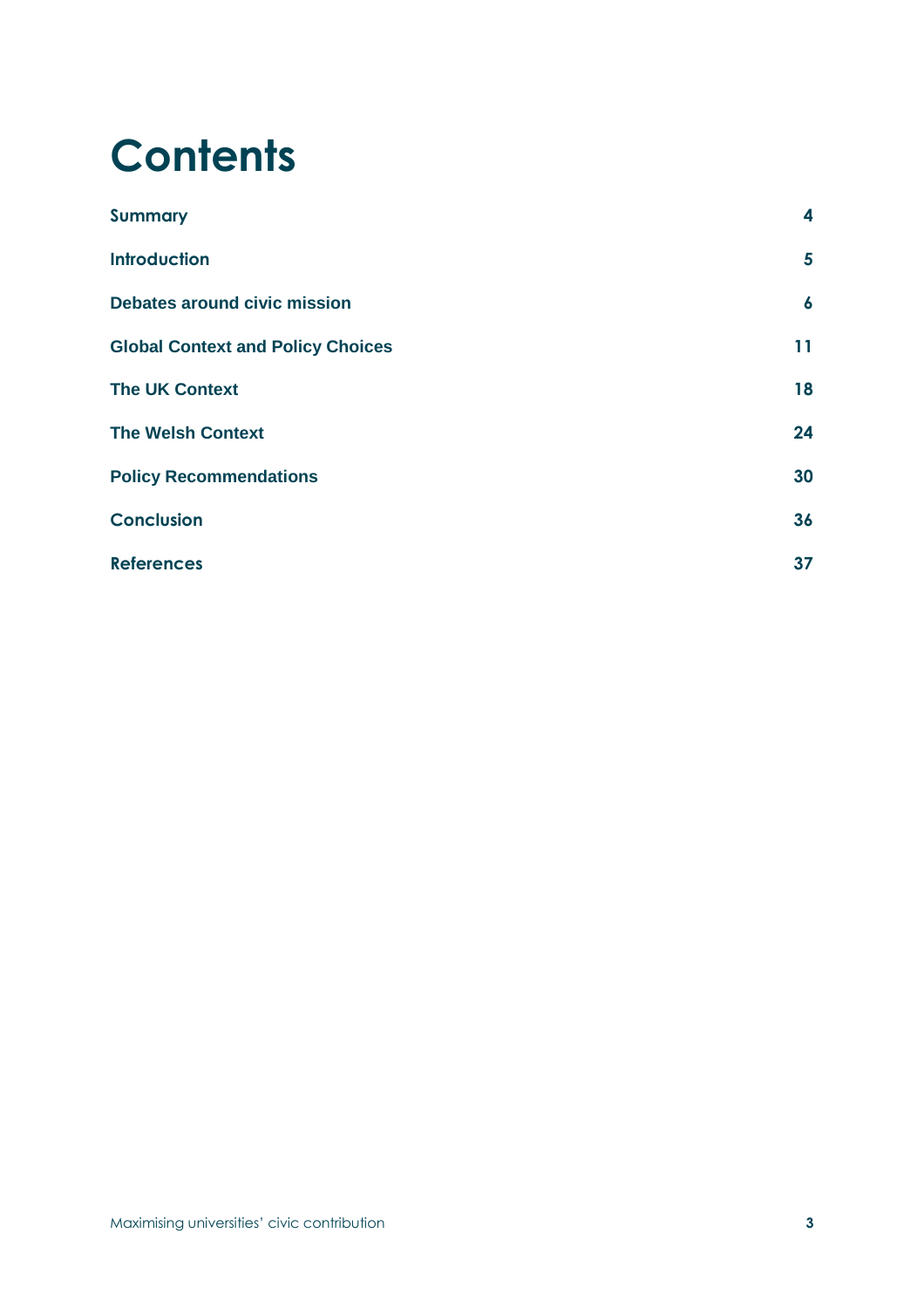## **Summary**

- **•** Civic engagement is widely used but often lacks a common understanding. This report provides clarity and context for civic mission in Welsh higher education.
- **•** The concept of "the public good" underpins Welsh public policy; actions to strengthen universities' civic mission builds upon that commitment.
- **•** Universities' potential for civic engagement in Wales is shaped by several factors: institutional origin and subsequent development, the Welsh, and UK, higher education policy context and the globalisation of higher education and the economy at large.
- **•** Within Wales, the Wellbeing of Future Generations Act has an important role to play in shaping civic engagement although universities are not specifically name-checked within the scope of the Act.
- **•** Whilst supporting a healthy balance between institutional autonomy and public accountability, there is a role for government steering public institutions, including universities, in order to meet the needs of Welsh society.
- **•** Civic engagement is difficult to measure because of the absence of agreed definitions, and clarity around the most appropriate and meaningful indicators which can

capture the contribution of universities to the public good.

- **•** International experience provides examples of how to encourage civic engagement including national strategic frameworks, performancebased or targeted funding, institutional compacts and other incentive arrangements.
- **•** Six recommendations are made:
	- Adopting a strategic vision for the PCET sector in Wales;
	- Including civic engagement as a formal aspect of universities' performance;
	- Developing regional clusters of institutions as a means of strengthening place-based planning and decision-making between higher education and other parts of Welsh society and economy;
	- Incentivising collaboration between universities and other parts of the post-compulsory education sector;
	- Embedding and widening access and life-long-learning, including adult education, as intrinsic characteristics and responsibilities of civic mission;
	- Providing engagement funding for universities contingent on collaboration and alignment with Welsh national and regional priorities.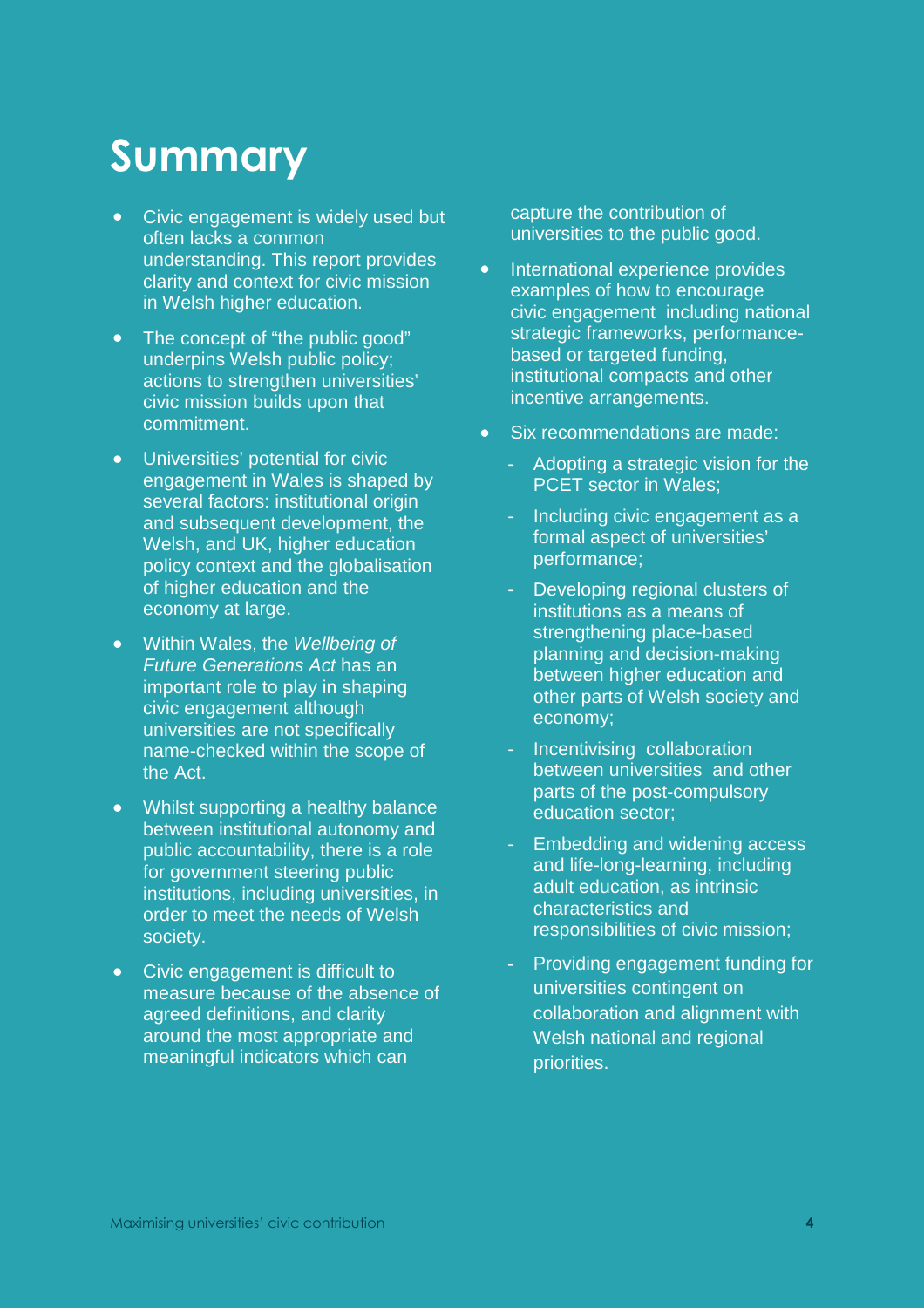# **Introduction**

Down the ages, universities have served humanity well. They have acted as the cradle of knowledge, the fount of innovation and creativity, and the bulwark of civilisation. Today they stand at the centre of our societies, supporting people to achieve their personal development goals, providing the basis for a society rich in culture and social capital and providing the skills needed to serve our economies and maintain and enhance our living standards. It is because of that central role that universities are being asked to do more: to stretch beyond the traditions of teaching, research and scholarship, and to reach out beyond their walls, real or metaphorical, and connect with their communities and regions in ways that are novel, challenging and impactful.

In this paper, we understand universities' civic mission as their commitment to bettering the local and regional communities of which they are part. A civic mission is an acknowledgement that universities have an obligation to act in this way, and civic engagement is the process by which this is achieved. Civic engagement is not a new concept for higher education. Yet it is still a poorly understood one.

The broad concept of "engagement" can embrace "regional", "civic" or "community" engagement as well as "student engagement" through their active participation in learning (McCormick, Kinzie, & Gonyea, 2013). While students are key stakeholders in higher education, the former term refers to how universities as institutions interrelate with the society (Hazelkorn, 2016a, p. 44). Engagement with wider society has gained increasingly in significance in recent years. However, it is often treated as a separate activity, commonly referred to as the "third mission" after teaching and research. In this way, it is inferred that civic engagement is by definition an inferior mission rather than embedded holistically in the full-range of a university's roles and responsibilities (Goddard, 2009).

This tendency to compartmentalise civic engagement is problematic. How activities are categorised – and most importantly whether or not they are directly tied to incentive structures – has a clear effect on whether or not they are viewed as a priority. Given the nature of the grand challenges faced by society, and the need for coordinated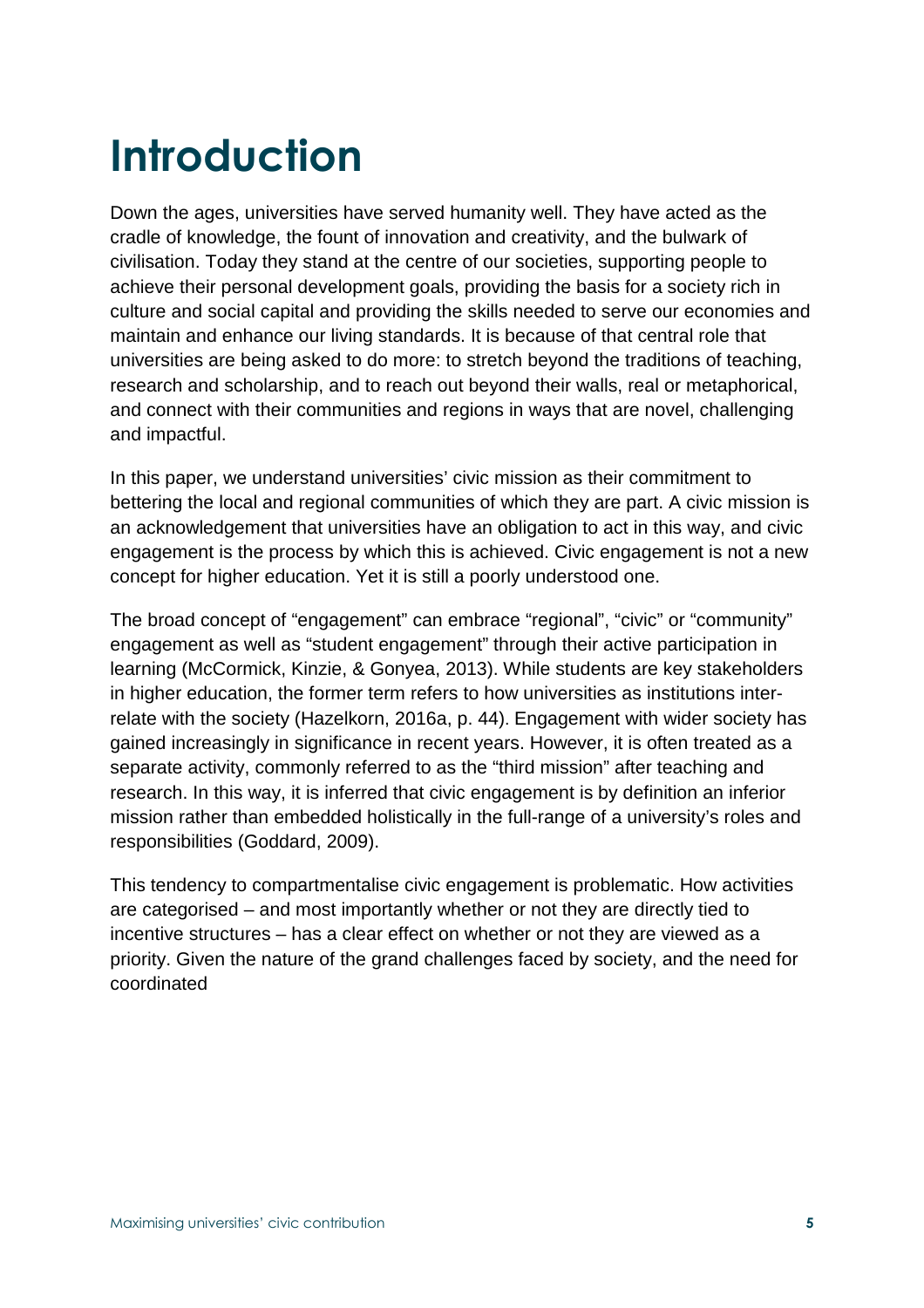action to address them, there is a strong case for an overarching understanding of universities' outward-facing activity as a single spectrum encompassing all activities from teaching and learning to research, and technology transfer to community and regional engagement. In other words, engagement should be understood as the horizontal activity linking and integrating these different activities rather than each operating in their own silo (Hazelkorn, 2016b, p. 73).

In this paper we draw on a wealth of experience and expertise across research, national and international policy making and higher education management. The paper explores the challenges and opportunities for enhancing the civic mission of Welsh universities and the Welsh post-compulsory education system more broadly. It is written as a provocation to policymakers, to universities, and to Welsh society, and we set out six policy recommendations specific to the Welsh context.

## **Debates around civic mission The Changing Policy Landscape**

The demands on, and expectations of, colleges and universities are changing the relationship between them and governments almost everywhere. A number of issues come to the fore, most notably concerns about student performance, learning outcomes and employment opportunities; and the contribution of education and research, and its value and impact, for national and local objectives. In recent years, the concept of the "public good" has been a significant feature of these discussions, including the discourse around "we have a university in our city and region but what is it doing for us?" There are three inter-related issues:

- Public attitudes towards public services including education, vis-à-vis the quality of the service and the level of public funding required, etc.;
- Degree of *public trust* between different sectors of society; and
- Public interest in effective and efficient use of public resources, and the contribution and value to society.

Balancing the role and responsibilities of institutions and those of government can create tensions between institutional autonomy and public accountability: for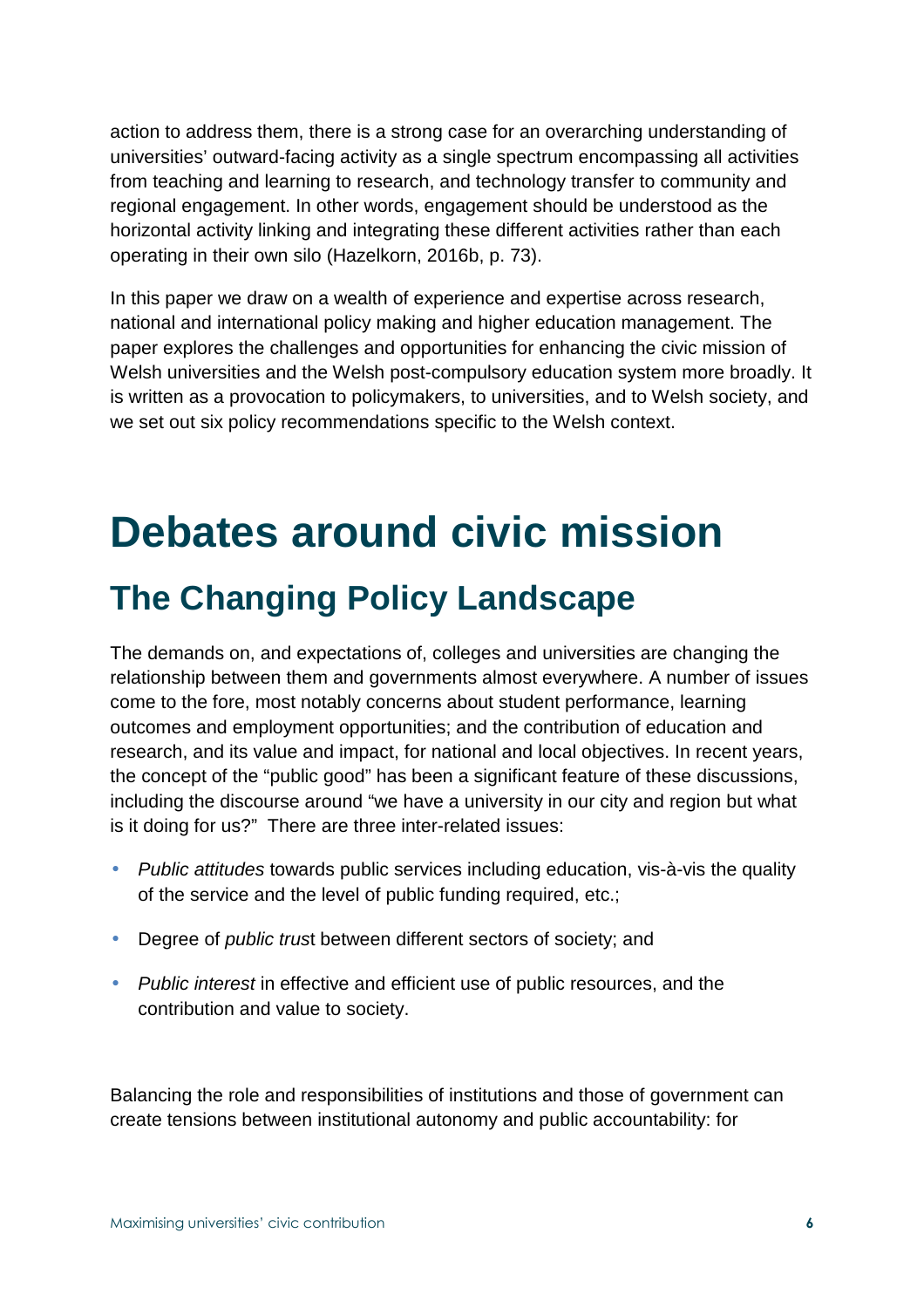example, for increasing widening participation and successful completion; for graduates ready to enter the labour market; for excellent research judged on scientific grounds and contributing to city and regional development in a holistic way by combining teaching and research-based activities. These tensions can be further exacerbated if/when institutions find themselves trying to navigate across different government departments with different policy demands and time horizons.

For Wales, devolution adds an additional level of complexity. In contrast to the more market-oriented system in England, Wales has prioritised "public good" responsibilities in its desire to shape a society and education system with distinct societal aspirations. Governance, regulation, quality assurance and performance review in Wales are overseen and monitored by a myriad of organisations, some of which are Welsh-based, while others operate within the broader English or UK postcompulsory system. The core architecture currently comprises the Welsh Government, HEFCW and ESTYN although this structure will change once the new Tertiary Education and Research Commission for Wales (TERCW) is initiated. Furthermore, within the broader UK-context, Wales liaises regularly with counterparts in Scotland, Northern Ireland and England. Changes made in those jurisdictions have implications for Wales, regardless of whether they are implemented in Wales or not.

The Well-being of Future Generations Act has the potential to tie all of these strands together. This innovative legislation provides for the delivery of seven core national well-being goals – a Wales that is prosperous, resilient, healthier, more equal, composed of cohesive communities with a vibrant culture and Welsh language that is globally responsible. The objective is to improve the social, economic, environmental and cultural wellbeing of the people of Wales. Formally, addressing the goals is a statutory requirement for national government, local government, local health boards and other specified public bodies.

While not name-checked amongst this group, universities should be front and central to delivering on these goals. They have much of the required expertise and research capacity and can influence present and future generations of students through their teaching of skills such as leadership, collaborative working, communication and critical thinking. It is they who can provide examples of ethical leadership, and it is they who have the scope for deeper and broader engagement with the communities in which they are embedded. Universities have the opportunity to embrace the Act's messages, making civic mission central to their vision and mission; informing their strategies, actions and relationships; embedded in the way in which they are led, managed and organised (Goddard et al., 2016).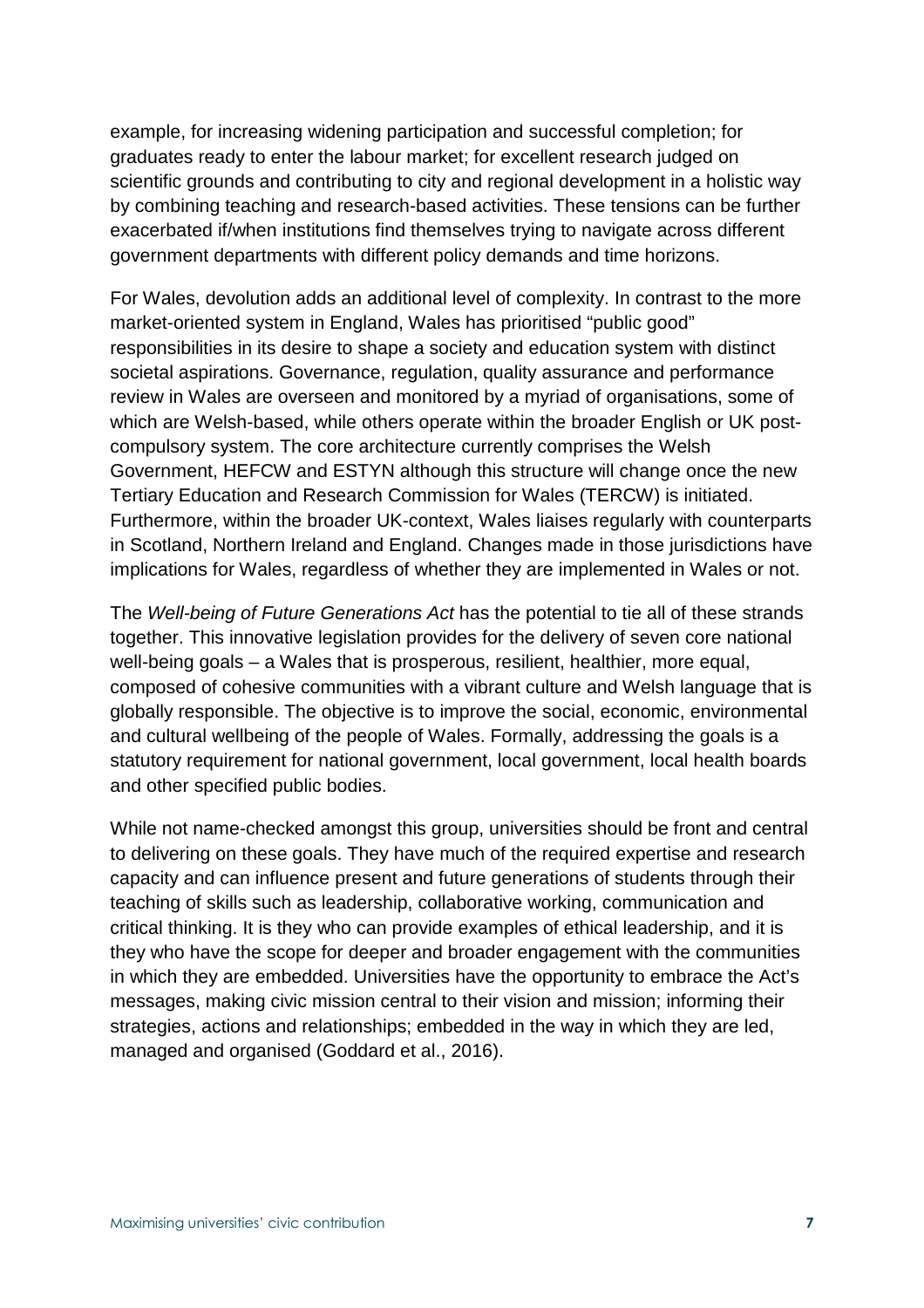## **University Civic Mission**

This section provides an introduction to some of the main issues which underpin discussions regarding universities' civic mission, namely regional development and , universities as place-based anchor institutions, equality of access, and issues of public trust of public institutions.

### **Anchor Institutions and Regional Development**

A commonly referenced demonstration of civic engagement is the role universities play in regional development, a role that has been growing steadily in recent times. In drawing up policies for economic growth, many governments focus on regions, deploying strategies to encourage the rapid spread of knowledge and skills within a specific geographic area smaller than a country. The objective has been to generate a local innovation environment that can contribute to the competitiveness of established business and foster new industries and services, form part of a national and global innovation system with local socially beneficial spin-offs, and provide the basis for successful careers and lives.

The "triple helix" model of innovation, in which higher education, government and business collaborate, has been considered critical to economic development. However, it is now recognised that this model may not be the most effective approach. This is because the focus of university activity has been almost exclusively placed on working with business to maximise institutional income (Leydesdorff & Etzkowitz, 2001). Today, it is widely recognised that a "quadruple helix" model is needed. This model involves citizens and civil society organisations acting as both consumers and co-producers of knowledge, working alongside higher education, business and government in a highly collaborative, iterative and co-ordinated way to build place-based innovation ecosystems (Carayannis et al., 2012; Carayannis & Campbell, 2012). The "quadruple helix" can better attract, develop and retain human capital so people have the requisite knowledge and skills needed for communities to address societal grand challenges, such as environmental sustainability and social exclusion, which have both a global and local dimension (Goldsmith, 2018).

As demonstrated later in this paper, Wales and its constituent local communities experience some difficulties in retaining and attracting graduates from its universities. In this context the university, given its multiple strengths, can act as an "anchor institution". Working with local employers, it can address the demand for graduates with the requisite skills, provide professional training, support knowledge exchange and technological and organisational innovation. It is a de facto major employer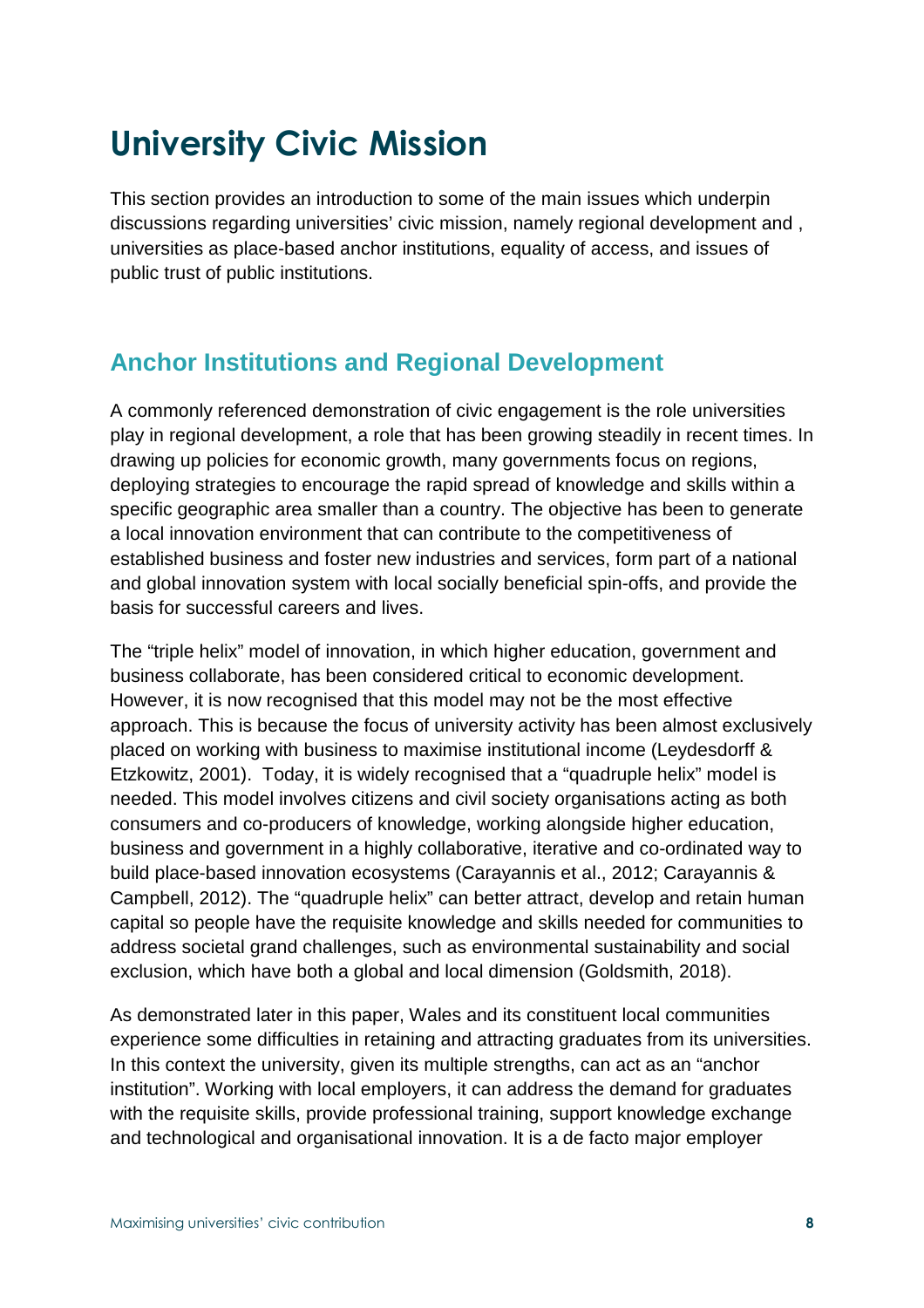recruiting locally as well as globally; it is a purchaser of goods and services; it is a contributor and provider of cultural activity; it is a source of advice to the community and as a 'place-maker' can act as a global gateway for marketing and attracting investment and mobile talent to the area, tying down the global in the local. In these ways higher education and regions mutually benefit from close interaction, identifying challenges and co-producing solutions. Such civic engagement can provide a significant and essential base of public and political support for higher education.

#### **Equality of Access**

Universities have played a key part in broadening access to, and participation in, higher education. Whereas just 3.4% of young people attended university in the UK in 1950; participation rates today are closer to 49% (Department for Education, 2016). The challenge is to reach out to people and communities, who may be the first-in-their-family to consider higher education or who are so deeply alienated from society that attendance at university, or in many cases even completing second level education, is either not at all within their reckoning or seems so remote a prospect to them as to be incredible. Despite decades of initiatives, research continues to show how socio-economic characteristics, rather than merit, track students through the education system and into the labour market and in the process reinforce regional disparities (Crawford et al., 2016).

As we enter the fourth industrial revolution, Wales will require a greater proportion of graduates while opportunities for those with low level skills will decline. Demand for people with high skills is now commonplace but there are also shortages in key areas of economic activity giving rise to the somewhat hyperbolic term "a global war for talent". In all these countries too, there are deep reservoirs of talent that are yet untapped. These can coincide with deep reservoirs of economic and social disadvantage.

And as people live longer, change jobs and careers more frequently – or may no longer be in the labour market due to changes in the world of work – there is a need for on-going educational opportunities for adults needing and wanting to retrain and/or refresh their skills and knowledge or participate in other types of learning.

Universities have a social responsibility to find ways through to such communities and individuals to develop strategies and pathways by and through which people of all abilities, ages, ethnicities and talents can be guided through the education system to reach their full potential and contribute their skills, energies and commitment to wider society throughout their lives. New approaches are required, involving a deeper engagement with these communities experiencing socio-economic deprivation and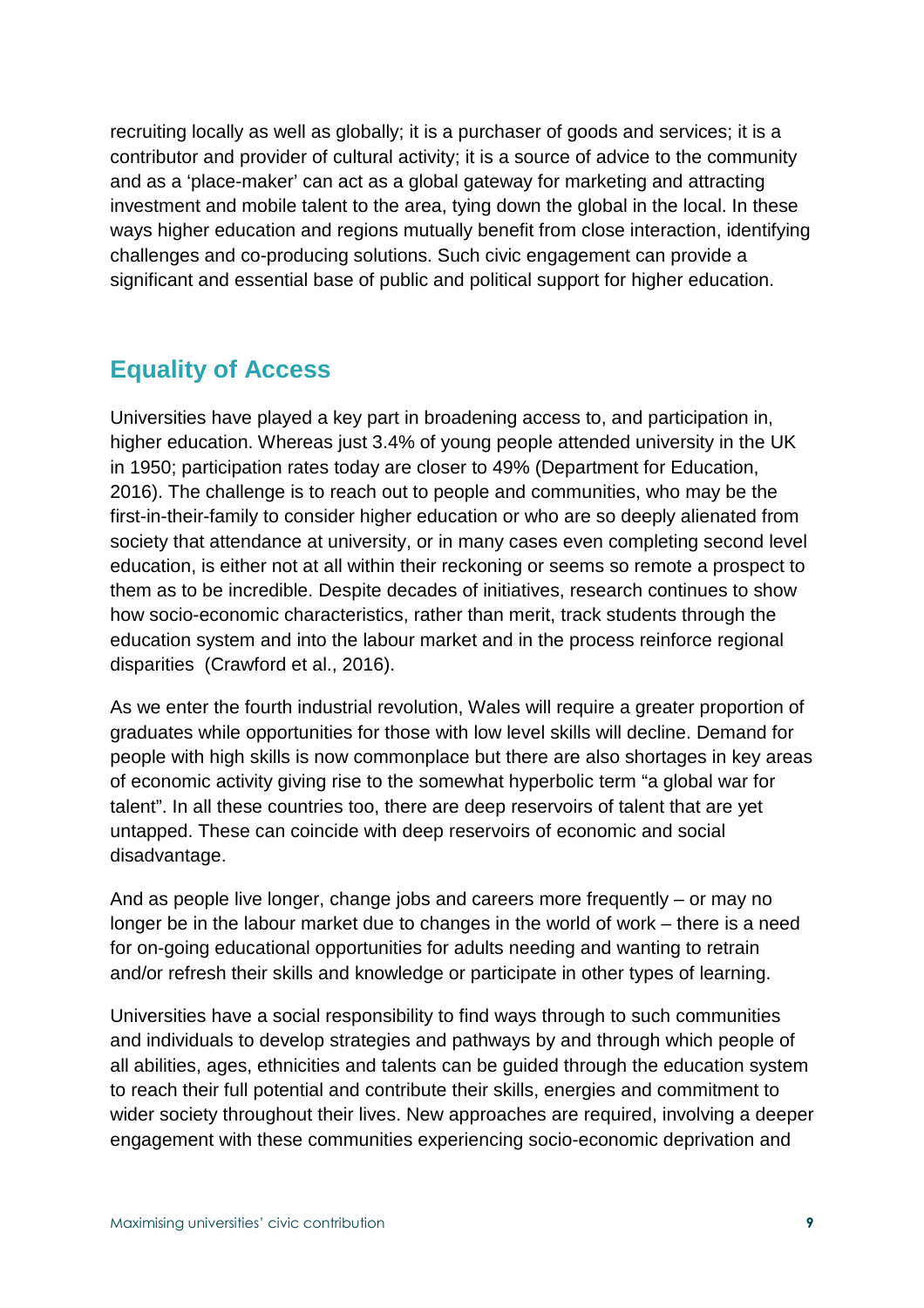people wanting to refresh their skills to, in the first place, make closer connections and then to support individuals towards achieving their potential. Universities are grappling with these challenges, but success is limited. Too often they have acted as gatekeepers – inappropriately pursuing higher rankings and global prestige in isolation from the society in which they are based (Hazelkorn, 2015).

#### **Public Trust**

Many people feel marginalised from the benefits of a more globalised world due to a combination of factors including uneven economic growth, unequal access to societal public goods and opportunities, and growing disparities in social-cultural values (Inglehart & Norris, 2016). Many of the presumed certainties of life – such as the belief that each generation would be better off than the previous (Brown, Lauder, & Ashton, 2011) – are being challenged, provoking growing disenchantment with public institutions, with implications for universities (Algan, Guriev, Papaioannou, & Passari, 2017; Förster, Nozal, & Thévenot, 2017).

A recent survey by Edelman Intelligence shows Europe and the US facing a "collapse in trust in institutions" (government, media, business and NGOs) (Ries, Bersoff, Armstrong, Adkins, & Bruening, 2018), with variances according to social class and geography. Another survey by the Research Council of Norway reports almost 40% of the public think research simply reflects researchers' own views (Myklebust, 2018), while a recent Gallup survey finds a significant decline in trust in American higher education since 2015 (Gallup, 2018). While universities continue to command greater support than other public institutions (Skinner & Clemence, 2017), the general trend is worrisome. It reflects, at best, a significant level of public indifference about higher education, suggesting the public is uninformed about higher education's many functions and contributions (HEFCE, 2010; UPP Foundation, 2018, p. 5; Boland & Hazelkorn, 2018).

Further challenges to our societies are presented by climate change and unsustainable development. But, too often pursuit of global reputation and status has come at the expense of social responsibilities. Universities can be both part of the problem of globalisation as well as contribute to its solutions. As the Cabinet Secretary for Education, Kirsty Williams, has said, "…it is incumbent on universities to reflect on the distance between campus and community exposed by the [Brexit] referendum. The urgency of now is to recapture a civic mission" (Williams, 2016).

Today's complex problems require holistic engagement between higher education and society, putting knowledge in service to society through teaching and learning, scholarship and research, collaboration, outreach and communication. Exercising its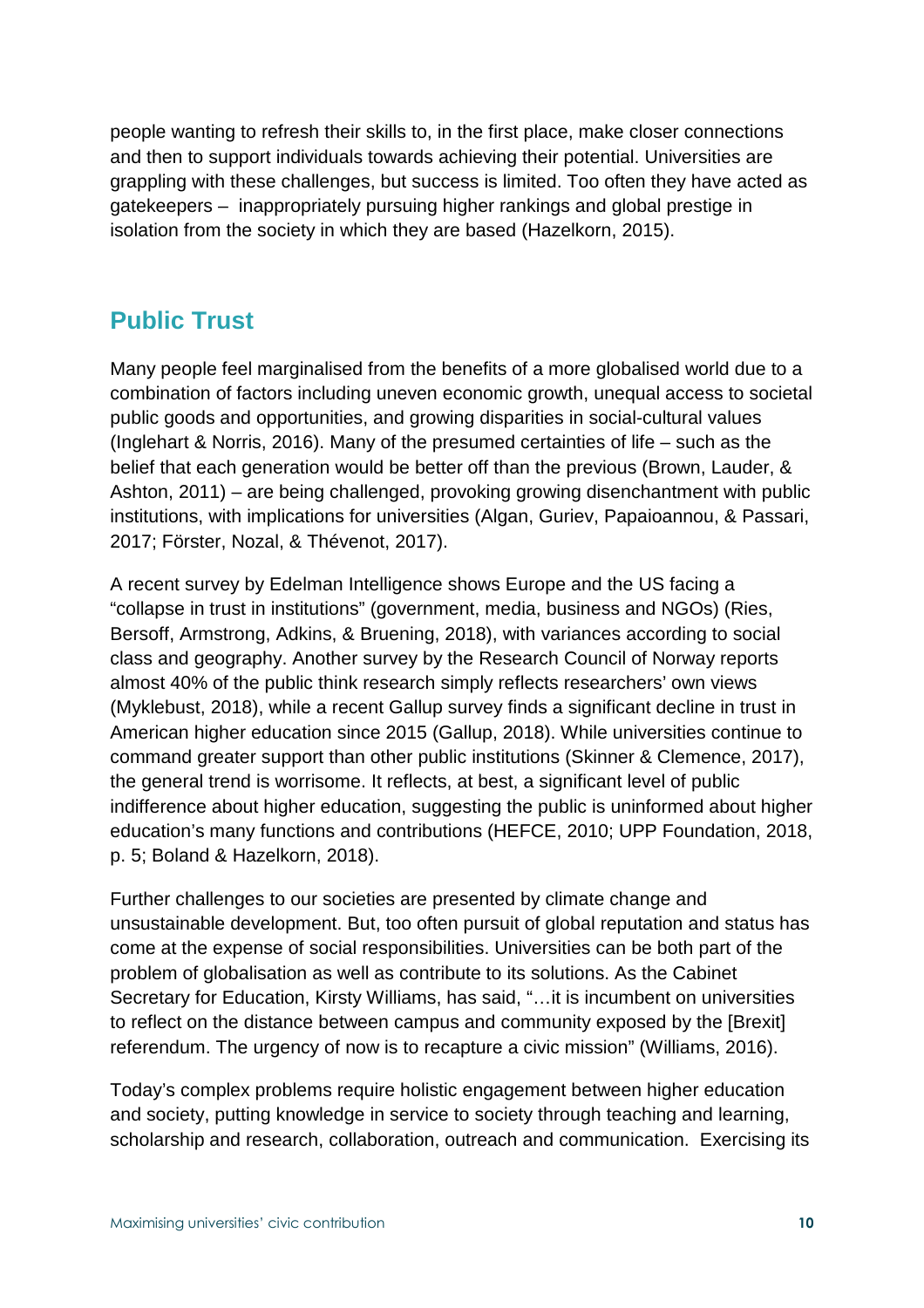civic responsibility, the university can make a difference by leveraging its research capacity, its teaching of ethical behaviour and its advocacy for the Sustainable Development Goals of the United Nations, many of which have a local as well as global dimension.

As Calhoun argues, public support for universities is only given and maintained according to their capacity, capability and willingness to "educate citizens in general, to share knowledge, to distribute it as widely as possible in accord with publicly articulated purposes" (Calhoun, 2006, p. 19). Too often, academics "treat … opportunities to do research not as a public trust but as a reward for success in past studies" (Calhoun, 2006, p. 31).

Higher education therefore needs to engage proactively and energetically with the communities in which it lives, and to first stem, and then reverse, the erosion of public trust in public institutions and the academy itself. In an age when so much that passes as information, but can all too often be misinformation, the university has a civic duty to instil in its students key attributes of curiosity, a respect for knowledge and a capacity for analysis, and constructive scepticism and questioning about what is presented as information as well as a willingness to listen to, and appreciate, a range of viewpoints. Universities should proactively engage with local communities, building more and stronger coalitions of support. They need to harness the power of social media to promote values of ethical behaviour, tolerance and inclusivity and take those arguments into the public arena and to those who feel marginalised and dispossessed and the communities where they live.

# **Global Context and Policy Choices**

In this section we explore international policy trends. It concludes with a short summary of six countries – Finland, Hong Kong, Ireland, the Netherlands, New Zealand and Norway – chosen because they are comparable to Wales in terms of population size, political systems, and aspirations for linking higher education with social and economic development.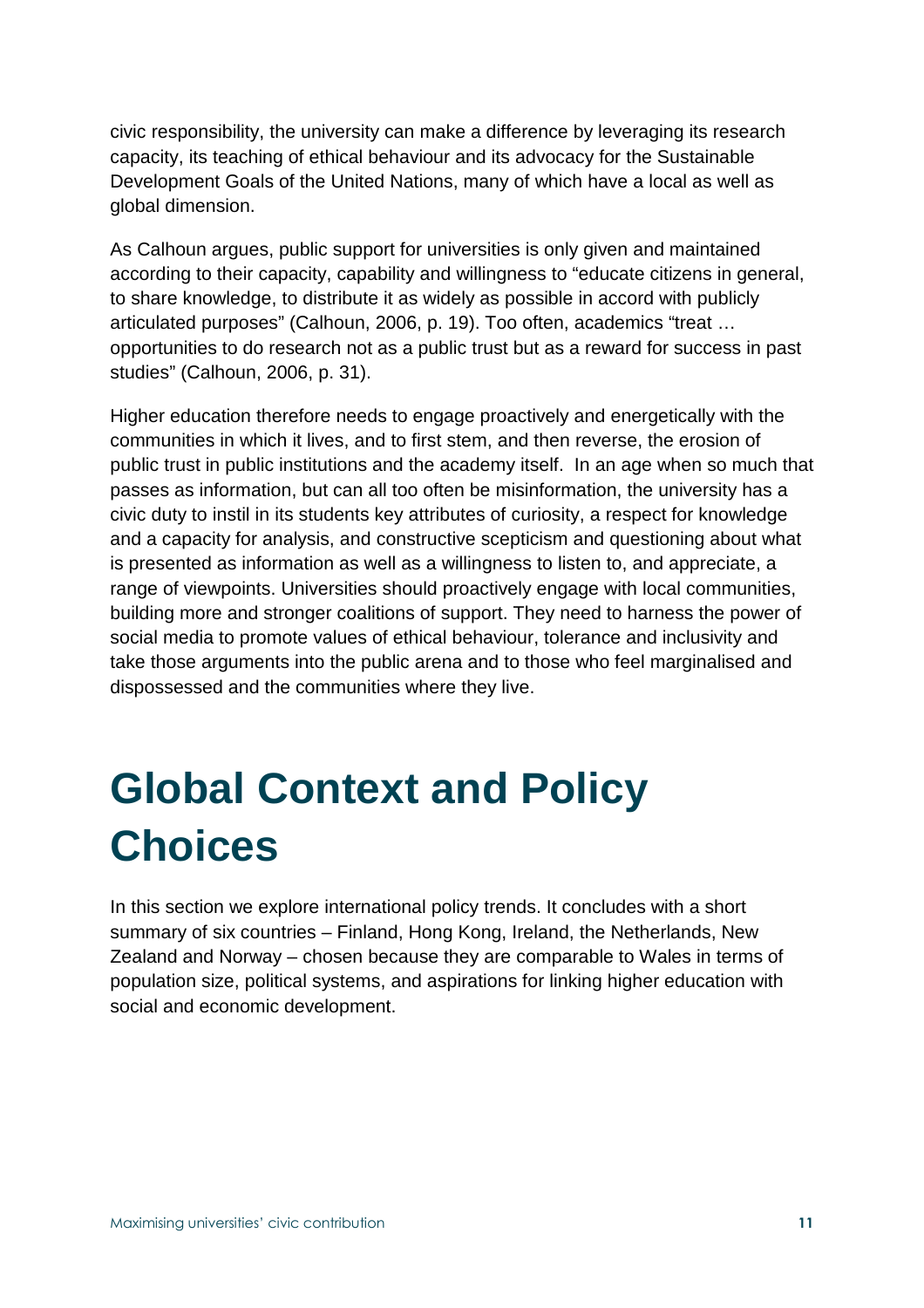## **Macro Trends**

### **Globalisation and Massification**

Over the past thirty years or so, education and training systems have been transformed around the world. Several factors are driving this change. Globalisation has accelerated the pace of trade integration and competition between nations and world regions. The world economic balance is shifting, with emerging economies, particularly those in Asia, becoming major global players. Technology is also a significant factor; its disruptive influence is having a transformative effect on people's patterns of life and work. These changes are affecting the way in which people think and identify themselves and perceive and pursue their interests.

Our cities and regions are also being shaped by these exceptional demographic, cultural and technological changes. Today 83% of people in the UK live in towns and cities (Defra, 2016). No longer simply part of national systems, cities play an increasingly strategic role internationally, attracting mobile business and capital as well as students and professionals. The inflow of highly skilled migrants has become necessary in order to offset changes in the shape and size of the population and labour force. Multi-culturalism and cultural diversity are changing the social, cultural, ethnic and religious diversity of our societies.

These trends are both a cause and effect of the massification of post-compulsory education and training systems. Participation and enrolment in higher education has expanded considerably over the past century, and particularly since 1970. The number of students is forecast to rise from four per cent of the world's population (aged 15-79 year old) in 2012 to about ten per cent by 2040 (Calderon, 2018, p. 187). This growth is driven by evidence of the benefits of possessing high level skills and how having a high proportion of such people in a country benefits that country socially and economically, from higher participation in democratic structures to better individual health.

The benefits of massification, although spread widely, are not universal. We have allowed globalisation to be accompanied by an unequal distribution of societal goods. As systems expand and more people participate in higher education, there is a tendency for colleges and universities to become both more differentiated and more hierarchically organised, paralleling the hierarchy of cities and regions. Thus, many people believe that globalisation itself has been the cause of society's problems. A more obvious culprit is to be found in the failure of public policy, and the education and training system itself, to recognise to recognise the dangers of globalisation and to respond adequately to the negative impact of what is otherwise positive for the majority of people.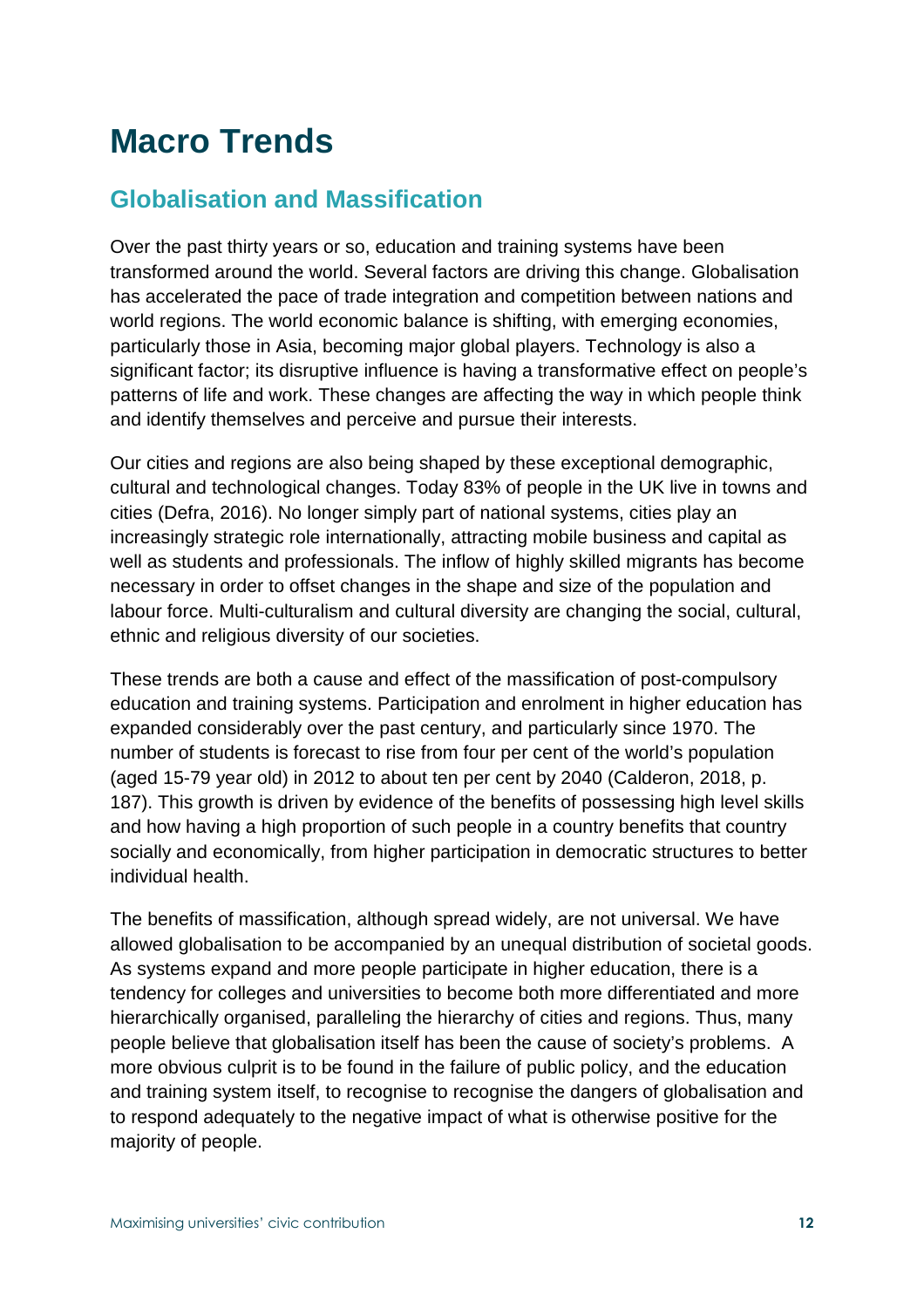These developments, combined with the challenges of people living and working longer, reinforce the importance of higher education's role in talent maximisation and knowledge production and sharing. The discourse around the globe takes slightly different forms in different countries, but essentially questions are being asked everywhere about the degree of transparency and accountability around student learning outcomes, graduate attributes and life-sustaining skills, the societal relevance of research and benefit that institutions bring to their communities and regions. Towards a Socially Responsible University: Balancing the Global with the Local, from the UN-sponsored Global University Network for Innovation (GUNI), points out that universities can be both part of the problem of globalisation through competition in the global academic market place and part of the solution through contributions to sustainable development and inclusive growth (Grau et. al, 2017).

#### **Recent Policy Developments**

Recent decades have seen many governments adopt a range of policy instruments to help steer the education system. Since the 1990s, there has been a shift away from top-down approaches towards a combination of market-led and competitive mechanisms as the preferred way to regulate higher education systems, with government adopting a "steering-from-a-distance" approach (Dill, 1998, p. 362). Concerns about the limitations of autonomy and decentralisation in other domains, such as banking and financial services, alongside recognition of the importance education plays within the body politic, has more recently propelled a noticeable move in favour of new forms of accountability and co-ordination (Jongbloed, Kaiser, Vught, & Westerheijden, 2018, p. 672).

Today, public value management is becoming the norm across a wide range of public services. This puts the achievement of public value at the core of collective decision-making. Engagement with a wide range of societal stakeholders and active participants helping "steer […] networks of deliberation and delivery and maintain the overall health of the system" are seen as vital (Stoker, 2006, p. 49). While there are historic differences between centralist and devolved governance systems, in general governments are aiming to better align the responsibilities of public institutions more directly to the needs of society.

To that end, governments have adopted various mechanisms, such as national strategies, performance-based or targeted funding, institutional compacts and other incentive arrangements, to drive change, efficiency and public benefit in public services and in this regard higher education is no exception. The strategic dialogue or compact process upholds principles of institutional autonomy, and usually requires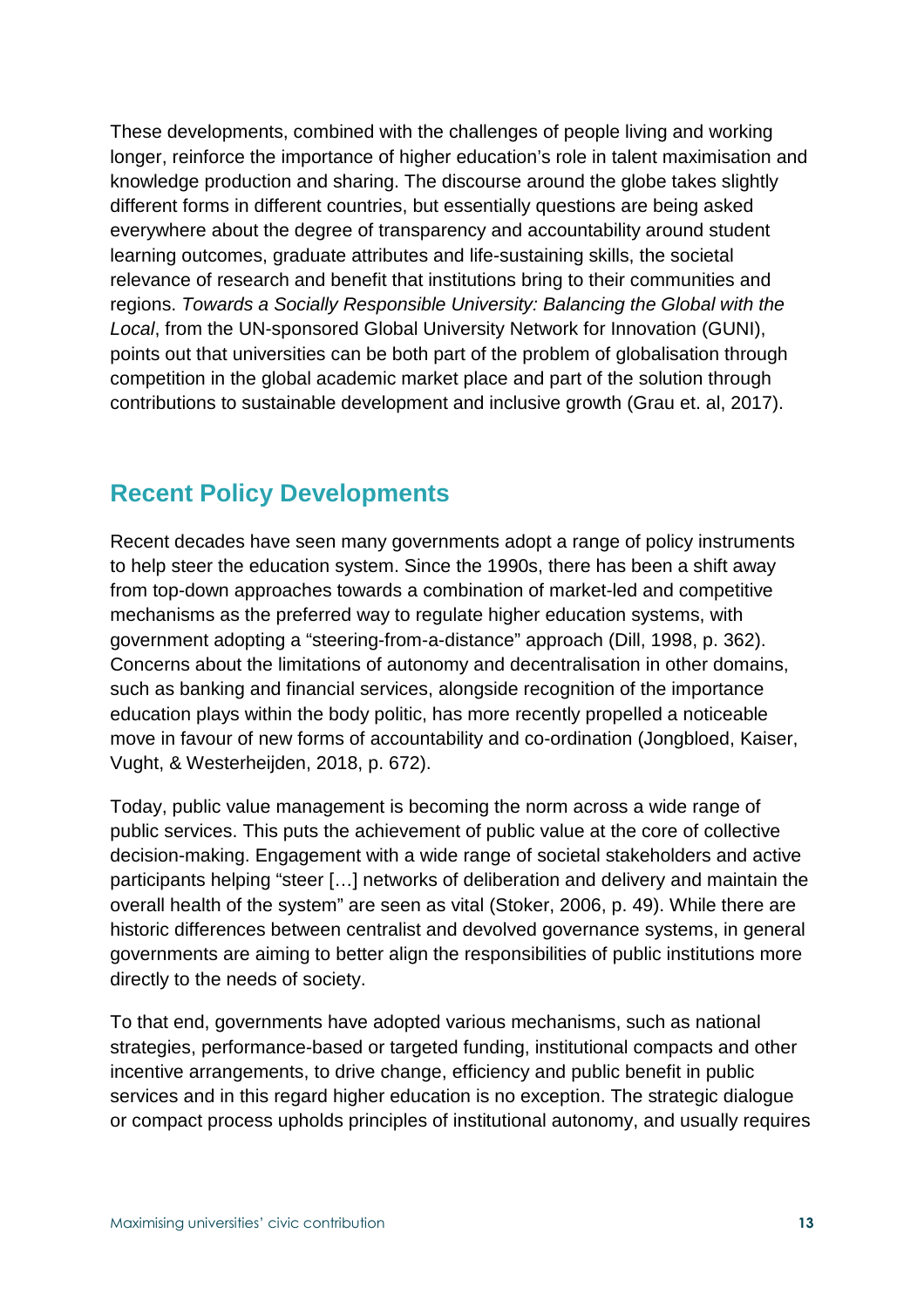each institution to submit its own performance goals as part of a "negotiation" with government.

The essential features of this approach involve the government setting out the national objectives for the higher education system and the indicators of success. Each university is required to identify, in a draft compact, which of the national objectives it proposes to address. This will depend on their current strengths. The university's draft compact will also set out the metrics against which the university proposes their performance be measured. The objective is to have a well-co-ordinated system of universities, each playing to their strengths, but combined, addressing national needs. The draft compact becomes a subject for discussion and negotiation with government or an appropriate state agency – a process often described as "strategic dialogue", emphasising the extent to which the autonomy of the university is accommodated in the process. Typically, compacts span a three-year period during which, on an annual basis, performance is assessed in a follow-up strategic dialogue and funding decisions made. The funding approach differs in different jurisdictions from there being a fund of extra resources to be allocated according to performance to a situation where a percentage (usually not more than 10%) is at hazard if agreed performance targets are not met.

## **International initiatives and policy choices**

Internationally, engagement between universities and society and the economy is a significant political, policy and strategic issue, with many initiatives. At the supranational level, the OECD, focusing on the regional impact of providers, led an influential project exploring the relationship between higher education and its regions, and the drivers and barriers for engagement (OECD, 2007). This was based on a methodology of self-evaluation by universities and their partners followed by a developmental peer review. The EU has been particularly active in this area, producing a guide for regional authorities on Connecting Universities to Regional Growth (Goddard, 2011), and subsequent guides for universities and their partners on higher education and smart specialisation (Kempton, Goddard, Edwards, Hegyi, & Elena-Pérez, 2013). The lessons from these initiatives are now being transferred to the vocational education and training system because of the recognised importance of human capital.

In response to the growing need for international comparability and concern around greater transparency, there has been a growing usage of indicators and rankings. While problematic because of the use of proxies and controversial measures, they are nonetheless pervasive and are increasingly being used to assess, measure and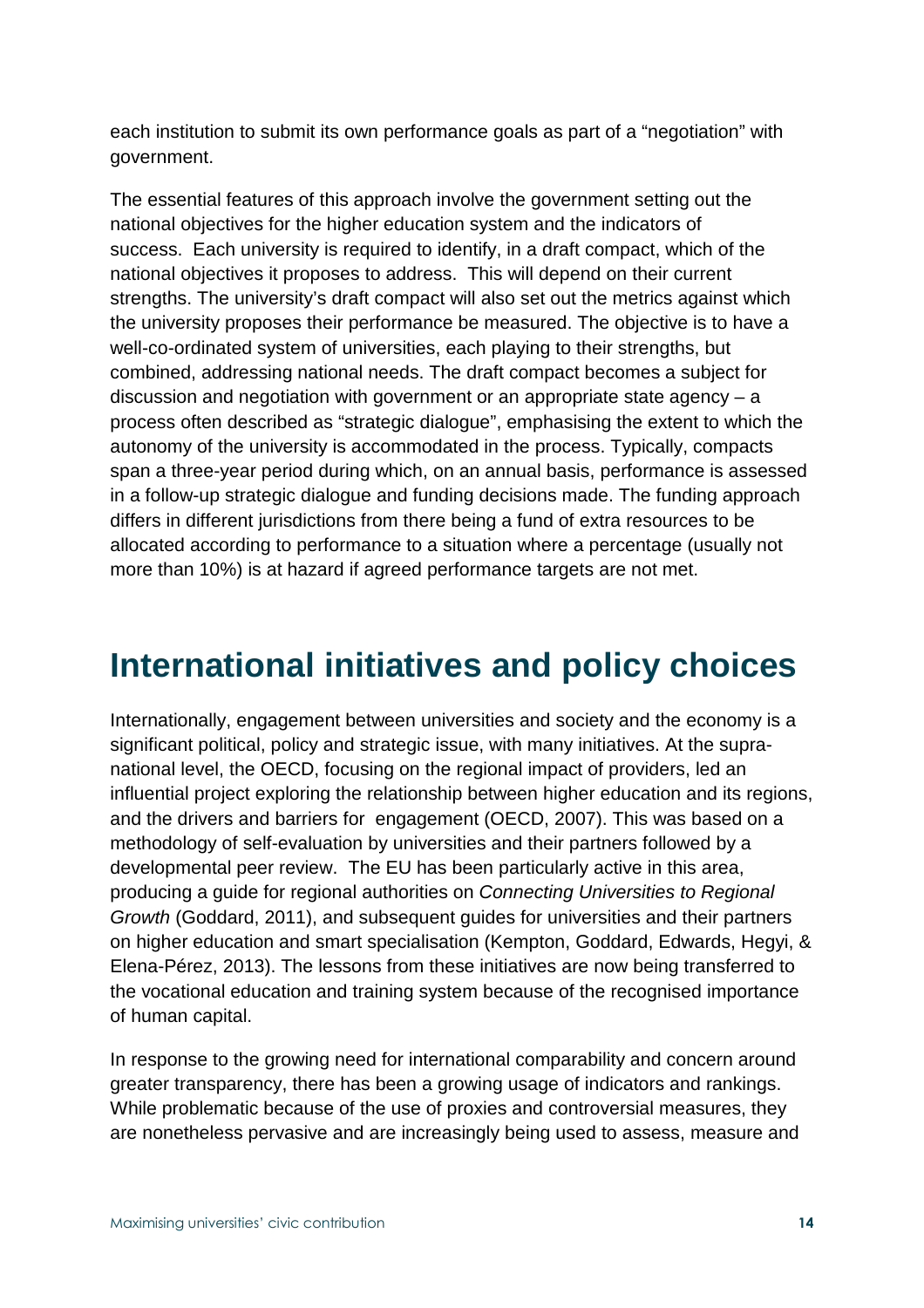compare civic engagement. Beginning in 2005, U-MAP, an institutional profiling instrument, included categories of knowledge exchange and regional engagement within its five dimensions. This methodology was applied to the EU-sponsored U-Multirank, which includes the number of students from, and graduates employed in, the immediate vicinity or region, the importance of local/regional income sources, the level of cultural activities, and income from "knowledge exchange" activities (e.g. licences, continuing professional development and start-up companies (van Vught and Ziegele, 2012). E3M identified ninety-five possible indicators under three different categories of engagement: continuing education, technology transfer and innovation, and social engagement. The OECD and EU have jointly promoted HE Innovate, a self-assessment tool for HEIs which wish to explore their innovative potential.

Global rankings have also begun to focus on engagement indicators with limited success. This is due to the absence of a common definition of engagement and an internationally comparable set of meaningful indicators (Hazelkorn, 2015; Benneworth & Zeeman, 2018).

In summary, national governments have also been busy promoting greater societal and economic benefit from closer engagement between education institutions and their communities/regions. As governments have extracted themselves from direct control, ownership and/or management of public services, they have stepped up their steering role, promoting greater accountability through closer alignment between the education system and institutions, and societal and national objectives, and measurement of outcomes.

### **International Examples**

The following international examples illustrate these trends; the six benchmarked jurisdictions have similarities with Wales. There is also likeness with respect to the focus on economic and labour market activation initiatives and the policy levers adopted. Policy instruments employed by these countries include: national frameworks and priority-setting, performance indicators and/or other funding instruments, entrepreneurship education and work-based learning, research evaluation criteria aligned with national priorities, stakeholder appointments to governing or appointment boards, and regional councils.

**Finland** is a highly industrialised economy with high levels of per capita GDP but also with one of the greatest regional disparities in the OECD; economic inequalities and population aging have emerged as key policy concerns (OECD, 2014). The goal is to use the resources of science and research in a more efficient and effective way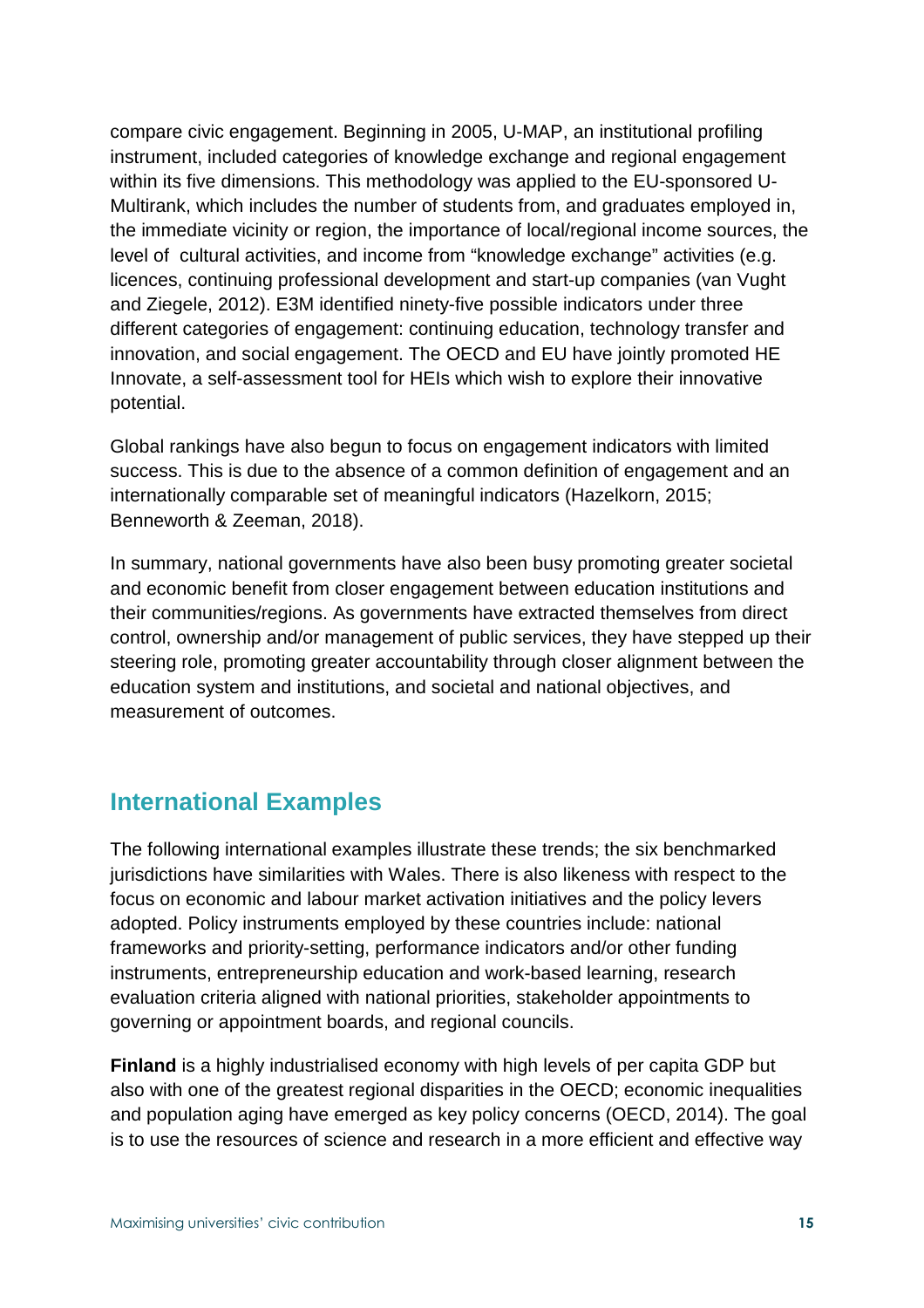and contribute to sustainable regional growth. The performance funding model includes indicators related to meeting national and strategic objectives and encouraging co-operation. In order to boost regional engagement, competitiveness of regions as well as the quality and effectiveness of education and research and innovation, HEIs are urged to collaborate more actively with their local counterparts (Ministry of Education and Culture, 2016). This includes the formation of multicampus university consortia, bringing together higher education institutions, municipalities and regional councils (University Consortia, 2013).

**Hong Kong**'s economic base is quite narrow and is principally dependent on a large and highly successful finance sector. Higher education in Hong Kong SAR includes all forms of postsecondary education. Since 2017, the Hong Kong government has made fostering collaboration with industry a top priority albeit different initiatives have been in train for the past decade. These include an earmarked annual fund for universities to build appropriate back-office infrastructure. Hong Kong's research assessment process takes impact seriously, and particularly values industrial or commercial sponsorship. Theme-based research grants require collaboration between several universities, and preferably with industrial partners.

**Ireland** has had a performance framework system since 2014 having been recommended by the National Strategy for Higher Education to 2030 (Higher Education Strategy Group, 2010). The objective is to improve institutional performance through the development of a more formal process of establishing goals and associated metrics of performance, and to hold institutions to account against national overarching performance goals defined by the Higher Education System Performance Framework (DES, 2014, 2018b). A key component of the process, also strengthened by the Action Plan for Education 2016-2019, is how education "contributes to personal development as well as sustainable economic development, innovation, identifying and addressing societal challenges, social cohesion, civic engagement and vibrant cultural activities" (DES, 2018a, p. 2). As part of strengthening engagement, a Network of Regional Skills Fora (DES) was created, providing an opportunity for employers and the education and training system to identify emerging skills needs of their regions in a more structured engagement framework (OECD/EC, 2017).

**New Zealand**, in its Tertiary Education Strategy 2014-2019, sets out the Government's long-term strategic plans for the entire tertiary sector, with a view to social, environmental, and economic outcomes. There are six priorities: delivering skills for industry, getting at-risk young people into a career, boosting the achievement of Māori and Pasifika, improving adult literacy and numeracy, strengthening research-based institutions, and growing international linkages. The Performance Based Research Fund (PBRF), similar to the REF in the UK, assesses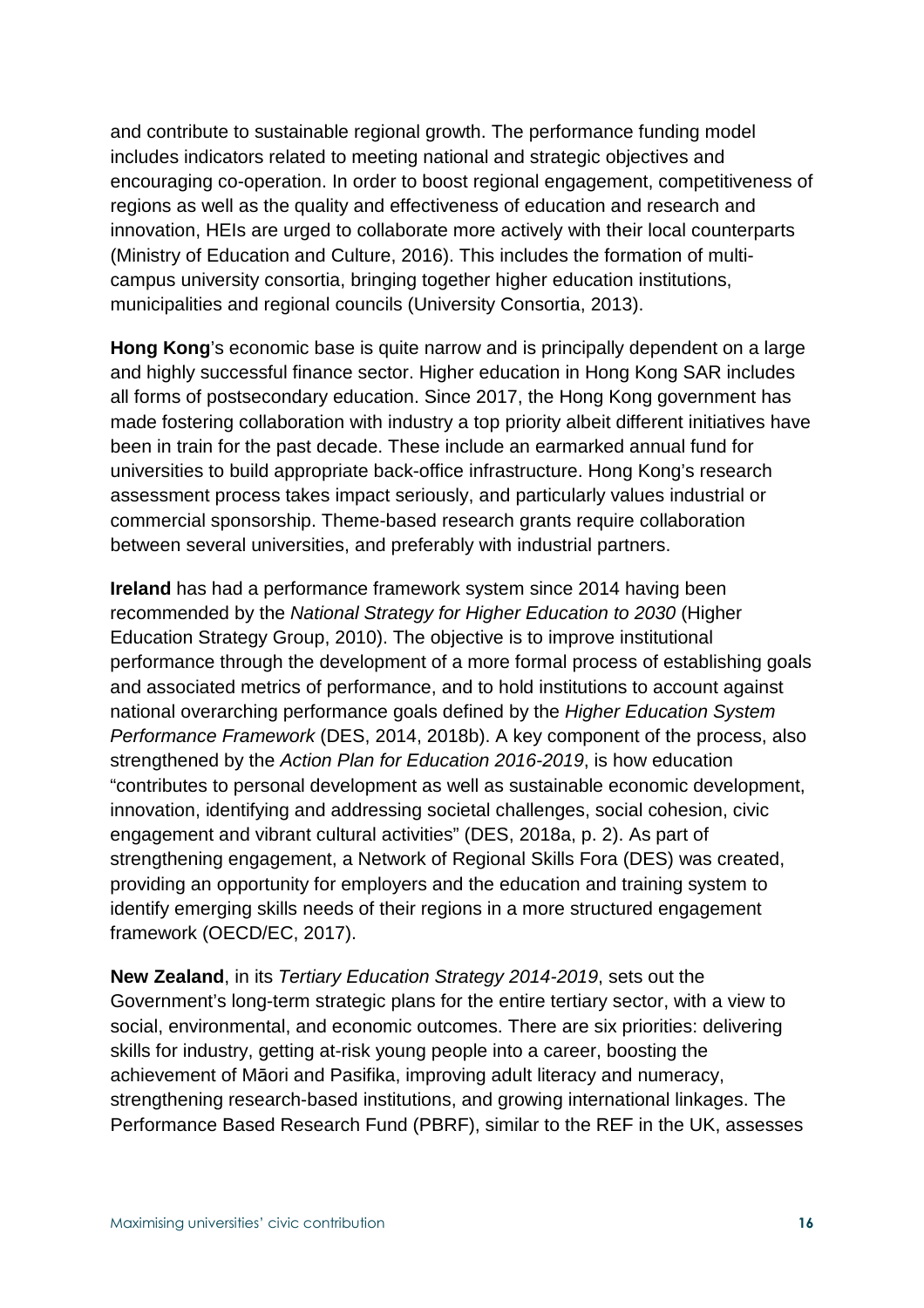research impact on the research environment within and outside of academia as well as community or end-user impact (Tertiary Education Commission, 2018, p. 52). The external research income component is a proxy measure of engagement and relevance to industry for the research undertaken at universities and some polytechnics. There are several targeted investment funds aimed at addressing social matters and the economy, such as Maori and Pasifika Trades Training, the Centres of Asia-Pacific Excellence, and the Entrepreneurial Universities competitive fund.

**The Netherlands** has a binary tertiary system, comprised of universities and universities of applied sciences, the latter offering professional or vocational oriented education. Civic and regional engagement is considered part of the valorisation agenda. The Strategic Agenda for Higher Education and Research, 2015-2025, identifies knowledge valorisation – the creation of economic and social value from knowledge and social benefit – as a key priority. The ambition is that by 2025, research universities and universities of applied sciences will form part of valuable and sustainable "ecosystems" alongside the secondary education sector, secondary vocational education, research institutes, government departments, local and regional authorities, companies, hospitals, community centres and sports clubs (Ministry of Education, Culture and Science, 2015, p. 95). Overall performance is monitored through a process of Performance Agreements (2013-2016), now called Quality Agreements (2019-2024); funding can be withheld if the plans do not meet the criteria (Ministry of Education, Culture and Science, 2018). Significantly, the ministry with responsibility for higher education and city development has recently announced funding for "city deals" specifically to support collaboration between universities and municipalities (Leiden – Delft - Erasmus).

**Norway** is a sparsely populated country with a significant rural population, and so regional and local policy is an important issue. Universities and colleges are mandated to establish Councils for Co-operation with Working Life, and to be actively involved in developing and strengthening regional and local skills strategies and competence planning. Regulatory, funding, accountability and organisational policy levers aim to enhance labour market relevance and outcomes. Performance agreements, which build upon existing high levels of trust across society, are a way of enhancing quality, co-operation and diversity (Elken, Frølich and Reymert, 2016). The Norwegian Qualification Framework for Lifelong Learning (NKR) supports labour market relevance by facilitating transition between all levels of education and training, and demonstrating the skills graduates have obtained upon the successful completion of their programme (OECD, 2017, p. 135-169).

In summary, the key messages emerging from these international examples are that: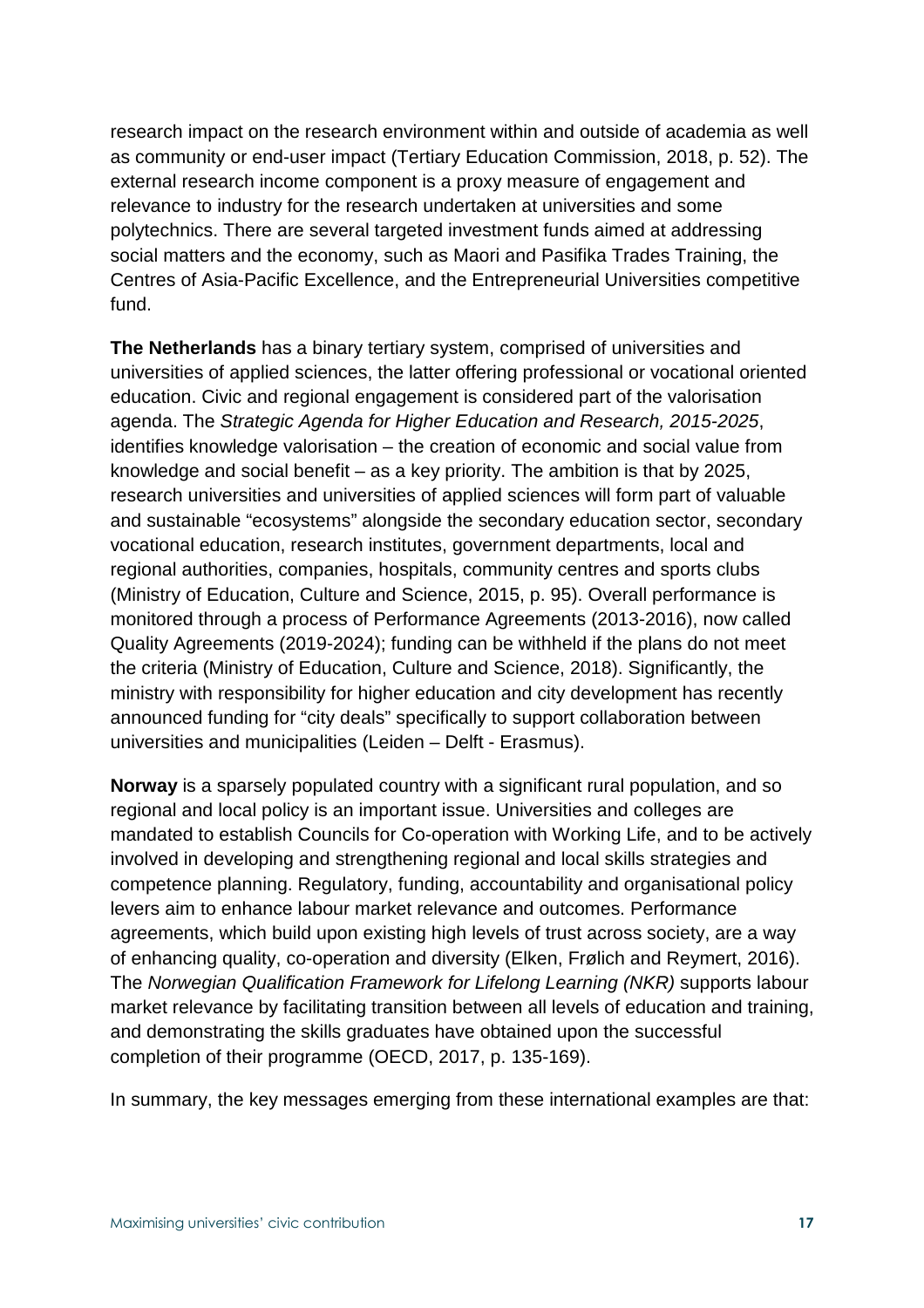- Leadership capacity is required across all partners with a view to creating a shared vision for the future;
- Different parts of the education system having the capacity to collaborate through neutral regional brokers as well as through joint projects and sharing facilities;
- The formation of clusters of education and research institutions to generate critical mass and the nurturing of social ties with other parts of the public sector, and with business and the community, can help maximise the use of available resources;
- While research institutions, laboratories, and higher education institutions have knowledge generative capacity, this is matched by building absorptive capacity in users.

A recurring theme is the clear belief in the contribution investment in research linked to innovation, alongside education and training, can make to the material wellbeing of people, and that economic empowerment can lead to greater personal empowerment and reduced disadvantage. The strategies however will be of limited, or no, value unless they can reach the people who are most in need of them. And to do that will require not just research and innovation, and education and training strategies, but a comprehensive and well-co-ordinated set of strategies across a range of public services areas such as health, security and housing linked to territorial development. The PCET system – spanning sixth form, further and higher education, work-based learning, and adult and community education – has a crucially important role to play in providing a diverse body of students' learning opportunities, and the research firepower to underpin such strategies, and to reach out and into some of the most economically deprived communities of Wales.

## **The UK Context**

Until devolution, the development of individual universities in Wales and the system at large was shaped by UK policy in higher education and related domains such as research and innovation, health and territorial governance. Devolution has applied in varying degrees to some of these areas but, as in most countries, the current and future prospects for civic engagement are shaped by the inherited pattern of institutions. In Wales, the way the higher education system has or has not been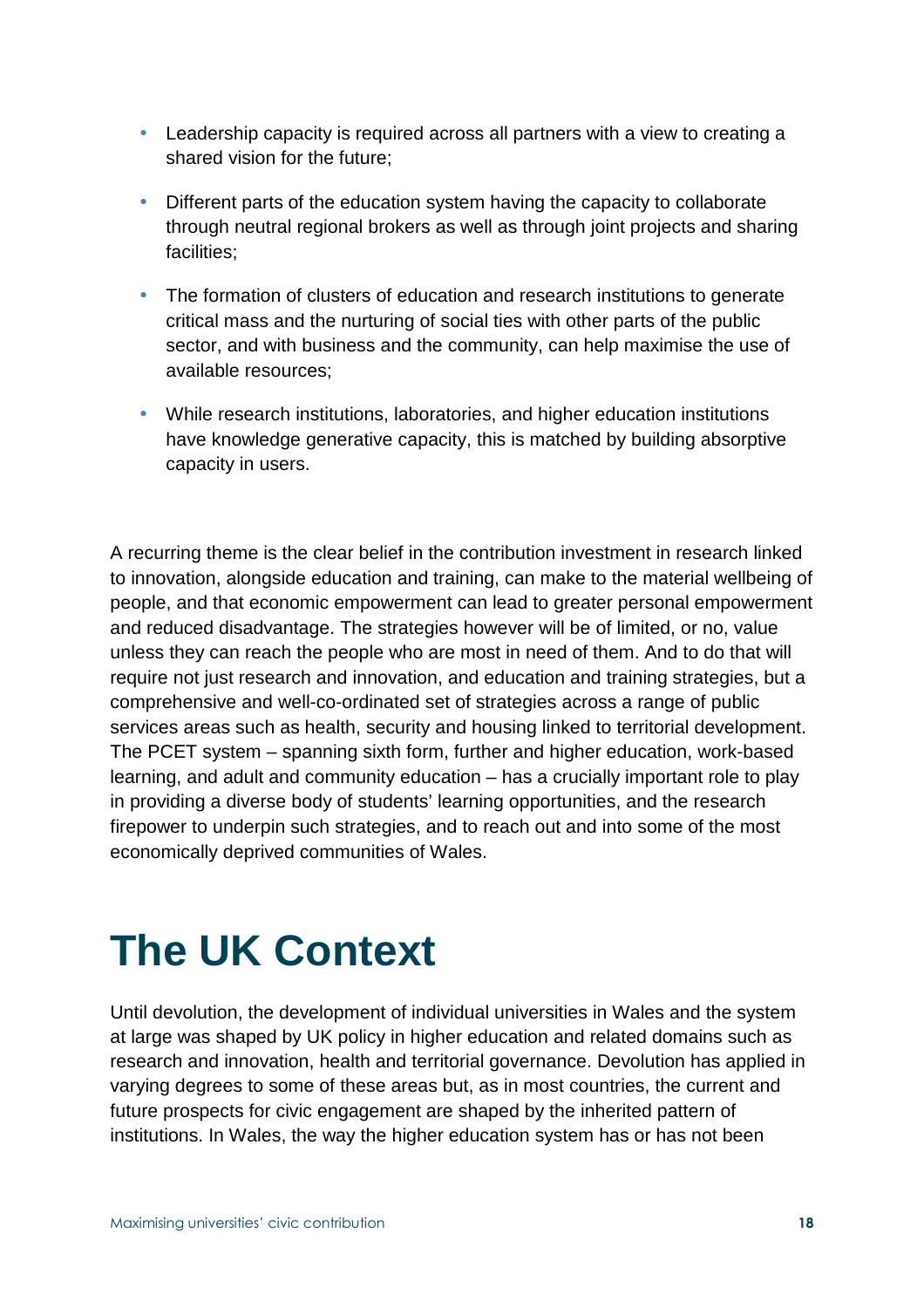steered by the UK Government to ensure public benefit also has an impact. It is therefore important to situate civic engagement in Wales in a UK context – past, present and future. In this regard we have to acknowledge the dominance of the English experience in shaping the policies and practice of the UK and the public discourse around the purpose of higher education and the traditional knowledge supply driven model (Brink, 2018). This narrative provides an important context for current discussion in Wales. In this regard it is important to distinguish between the specific case of civic universities and university engagement with civil society more generally.

## **The Civic University and Civic Engagement**

The English concept of the civic university has its roots in institutions that grew up in the latter half of the 19<sup>th</sup> century, with financial support from business and the local community to underpin the industrial development of the cities of the midlands and northern England such as Manchester, Newcastle, Sheffield and Birmingham. In Wales, local campaigns led to the establishment of the University of Wales in 1893 through the union of institutions in Aberystwyth, Bangor and Cardiff. These preuniversity institutions not only had direct links to the local economy through research and the technical education of the adult workforce but also contributed to the health and wellbeing of that workforce and to the vitality of local civil society, for example through the arts and public debate.

During the early part of the 20<sup>th</sup> century, various commentators refer to the decline of the civic university ideal. As Scott notes "since the 1920's, and with irresistible force from the 1940's onwards, higher education in the UK has been subject to a process that can only be described as one of creeping nationalisation" (Scott, 2014, p.220- 221). Many factors conspired to lead the early civic universities to turn their backs on their places. These included: the growing importance of educating an increasing national professional class; the professionalisation of the academic career which privileged fundamental research in evermore specialised fields and theory over practice; increasing state funding, initially via the University Grants Committee; the promotion of an Oxbridge ideal of the university with its anti-urban/anti-technological bias; and finally, the diminution of provincial civil society as London re-asserted its dominance in UK polity (Vallance, 2016, p. 20).

A key feature of the expansion of English higher education has been the lack of any central planning, and territorially blind formula funding mechanisms. The formula funding left little opportunity for government to steer the system, and correspondingly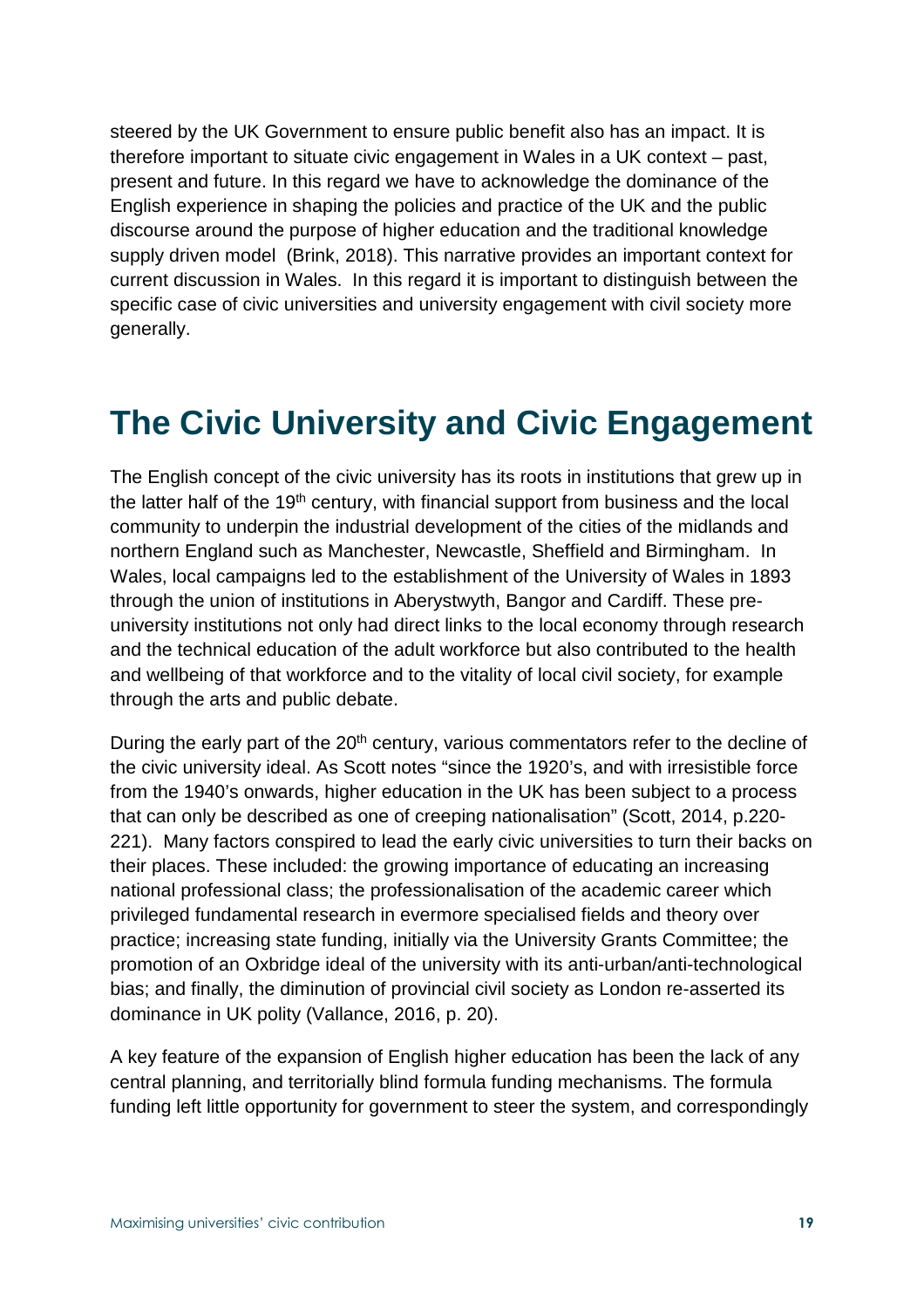led to a strong hierarchy of institutions focusing on London and the South East of England. Key developments included:

- The incorporation of local authority-controlled polytechnics (which had played a strong place-based role) into the national higher education system;
- The introduction of the Research Assessment Exercise which privileged the generation of new knowledge over its application and used academic judgement to strengthen the established hierarchy of universities and which (incidentally) led to the concentration of research funding into London and the South East of England;
- The establishment of new universities in many smaller communities primarily to meet a target of 50% participation in higher education by 18-21-year olds but to the neglect of adult education; and
- Creating social class and non-geographical targets for widening participation, focused on younger age groups.

Civic engagement thus came to be seen as a third and by definition inferior and optional mission. While it was important for newer universities, they had less resource to invest in their places than the established universities. A small stream of funding through the Higher Education Innovation Fund (HEIF) was established but it has been formulaic, based on past income generation and not necessarily related to local needs. Attempts to establish a contracting system within HEIF were abandoned as too interventionist. Nevertheless, HEIF has encouraged a wider definition of engagement that goes beyond collaboration with business to embrace working with the community and voluntary and creative sectors. There is a vibrant network of individuals (academics and professional support staff) supported by the National Coordinating Centre for Public Engagement formerly funded by HEFCE but now supported by Research England. This entirely voluntary network plays a key role in sharing experience of across the sector.

### **Civic Engagement, Devolution, Industrial Policy and Austerity**

Over the past ten years, and in response to the depth and prolonged nature of the Great Recession, there have been calls for a re-invention of the civic university, albeit now operating in a globalised economy. This led, in part, to the creation of an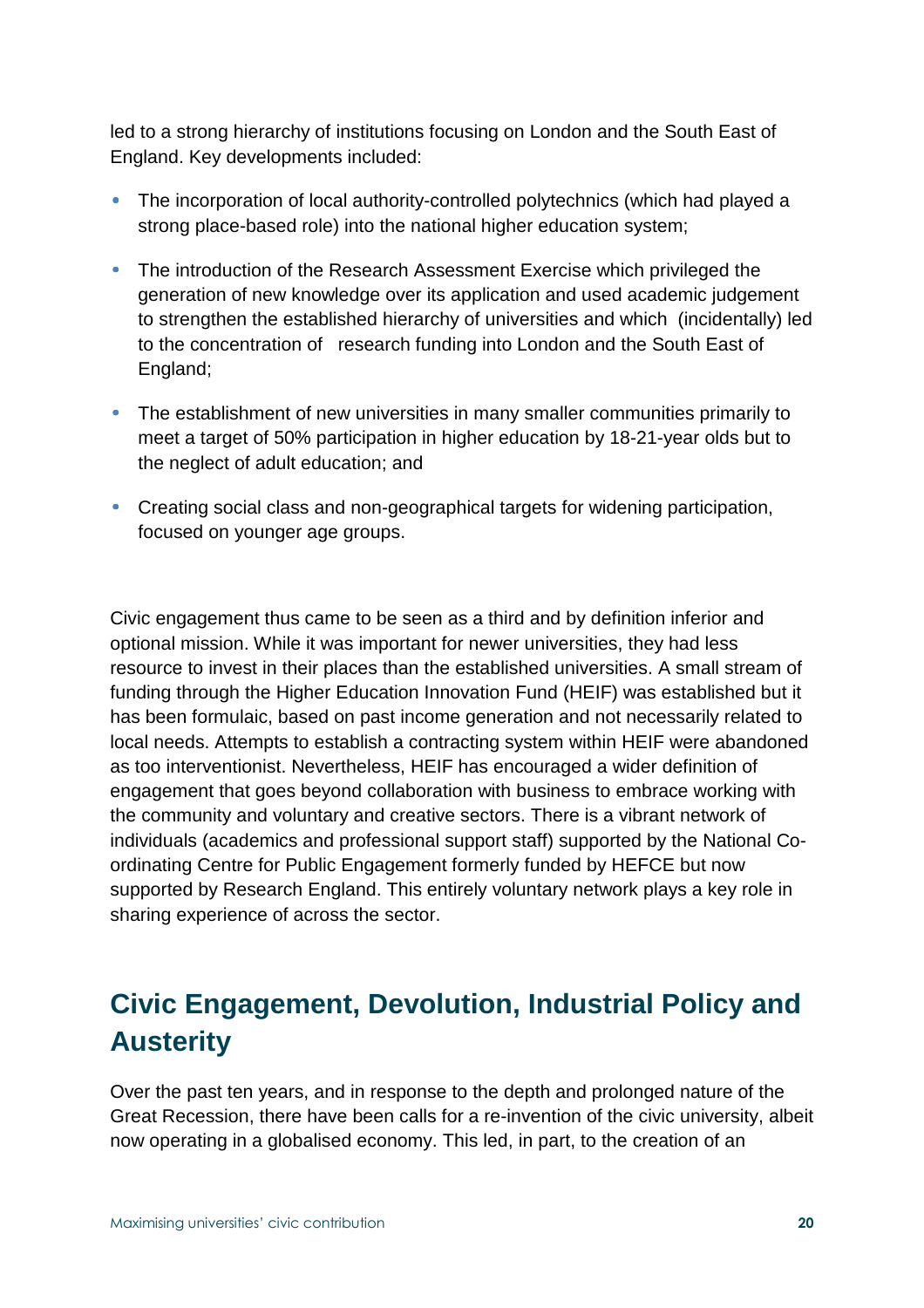independent Commission on the Civic University (UPP Foundation , 2018). Such calls are underpinned by an increasing body of academic work (e.g. Goddard, 2009; Goddard, Hazelkorn, Kempton and Vallance 2017; Grau et al., 2017). The demands for re-invention cannot be separated from a discourse around devolution in England, arguments for more place-sensitive industrial policy, and the local consequences of austerity in the public finances. Indeed, developments outside of higher education have had implications for the sector, especially when put into the context of the increasing marketisation and globalisation of English higher education. Much of this discourse is applicable to Wales.

The establishment of ten Regional Development Agencies (RDAs) in England in 2002, with a single pot of funding, weighted by regional needs and drawn from many departments of state, was a key devolution step within England. The RDAs encouraged a step change in civic engagement by English universities in their regions, and indirectly steered the system, by encouraging the formation of regional associations or clusters of universities from across the institutional hierarchy working together in the field of economic development and widening participation in higher education through national programmes like Aim Higher (Goddard & Vallance, 2013). Although further education was and is funded, managed and regulated separately from universities, the regional associations encouraged dialogue between the two sectors. The RDAs were able to match European Structural Funds and support major transformational projects such as Science Cities linked to the established redbrick universities in Manchester, Birmingham and Newcastle. In particular, RDAs were able to operate in a multi-level governance structure to provide a territorial dimension to sectoral industrial policies.

The abolition of RDAs in 2010 (and the Welsh Development Agency in 2006) and their replacement (in England) by 39 business-led Local Enterprise Partnerships (LEPs) has driven devolution to a very local, and in some places sub-optimal level in terms of industrial clusters and university clusters, and the functioning of local labour markets. The LEPs sit alongside local authorities, which now have little capacity in non-statutory areas, most notably economic development. This localism has been offset in some areas by the bottom-up creation of Combined Authorities with directly elected mayors and the possibility of negotiating City Deals with central government that give the authority devolved powers in specific fields. There are parallels in Wales with city region deals in Cardiff and Swansea. Universities have been represented on LEP boards and involved in shaping City Deals in combined authorities and have contributed to developing Local Industrial Strategies with LEPs. Across England there are many examples of universities taking on functions and services previously performed by cash-strapped local authorities (for example, museums and galleries).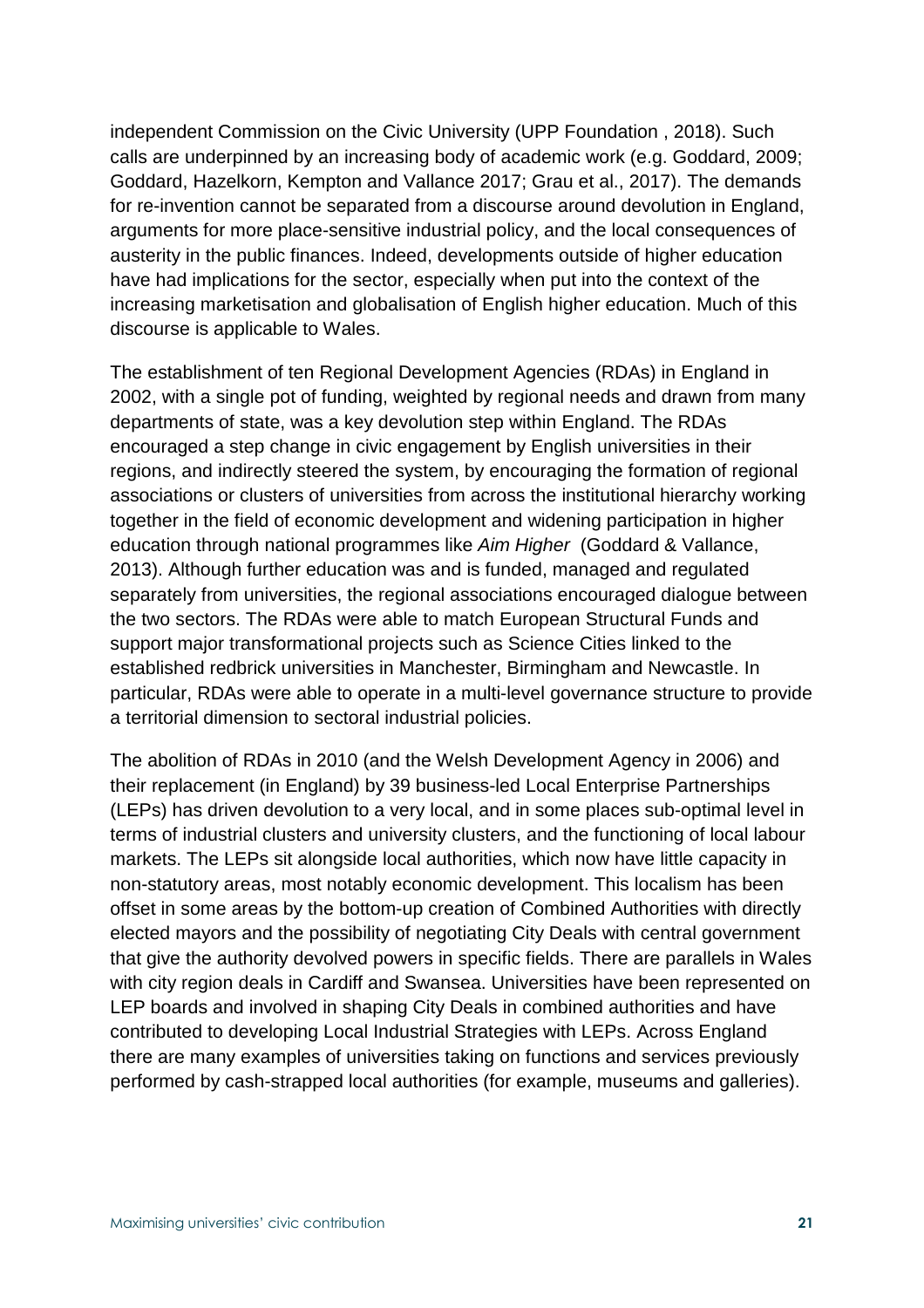The UK Government recently introduced a national industrial strategy with "place" as one of the five founding principles; there are also four grand research and innovation challenges, which implicitly have a place dimension: AI and the data economy; the future of mobility; clean growth; and the ageing society. A Strength in Places Fund (UKRI) to which universities in partnership with business, public bodies and the community and voluntary sector can bid, is driven by a recognition of the need to bridge the north-south business innovation divide and tackle the needs and opportunities in "left behind" communities through inclusive growth strategies as advocated in the independent Industrial Strategy Commission (2017).

In relation to inclusive growth, universities have played an important role. In its evidence gathering activities, the Civic University Commission has found an extensive range of activities undertaken by universities to support disadvantaged communities within cities and wider regions, including rural areas. But the Commission has observed that much of this activity is ad hoc, undertaken by individual academics below the radar of institutional managers, which leaves them vulnerable to the vagaries of academic and personal circumstances. While most universities have engagement strategies, few have integrated engagement and place-based strategies developed with quadruple helix partners and internal matrix organisational frameworks integrating teaching, research and engagement.

## **Civic Engagement and the Higher Education Market**

Much of what is called "public good" activity in universities was enabled by the injection into the system of additional funds from student fees. At a time of public spending cuts elsewhere, universities have been able to invest in activities for the public benefit. Many universities have become leading actors in the economic, social and cultural development of their communities and this is recognised by local people. According to a YOUGOV opinion survey sponsored by the Civic University Commission in ten British Cities, 58% of citizens were "proud" of their universities but this figure differed significantly by social group and between cities, with those less civically involved holding the universities in less esteem (UPP Foundation, 2018, p. 4).

The focus of the Higher Education and Research Act 2017 on strengthening the higher education market place, together with the removal of the cap on home student numbers, may inadvertently undermine the capacity of institutions to contribute to the local public good. Many institutions have grown home and overseas student numbers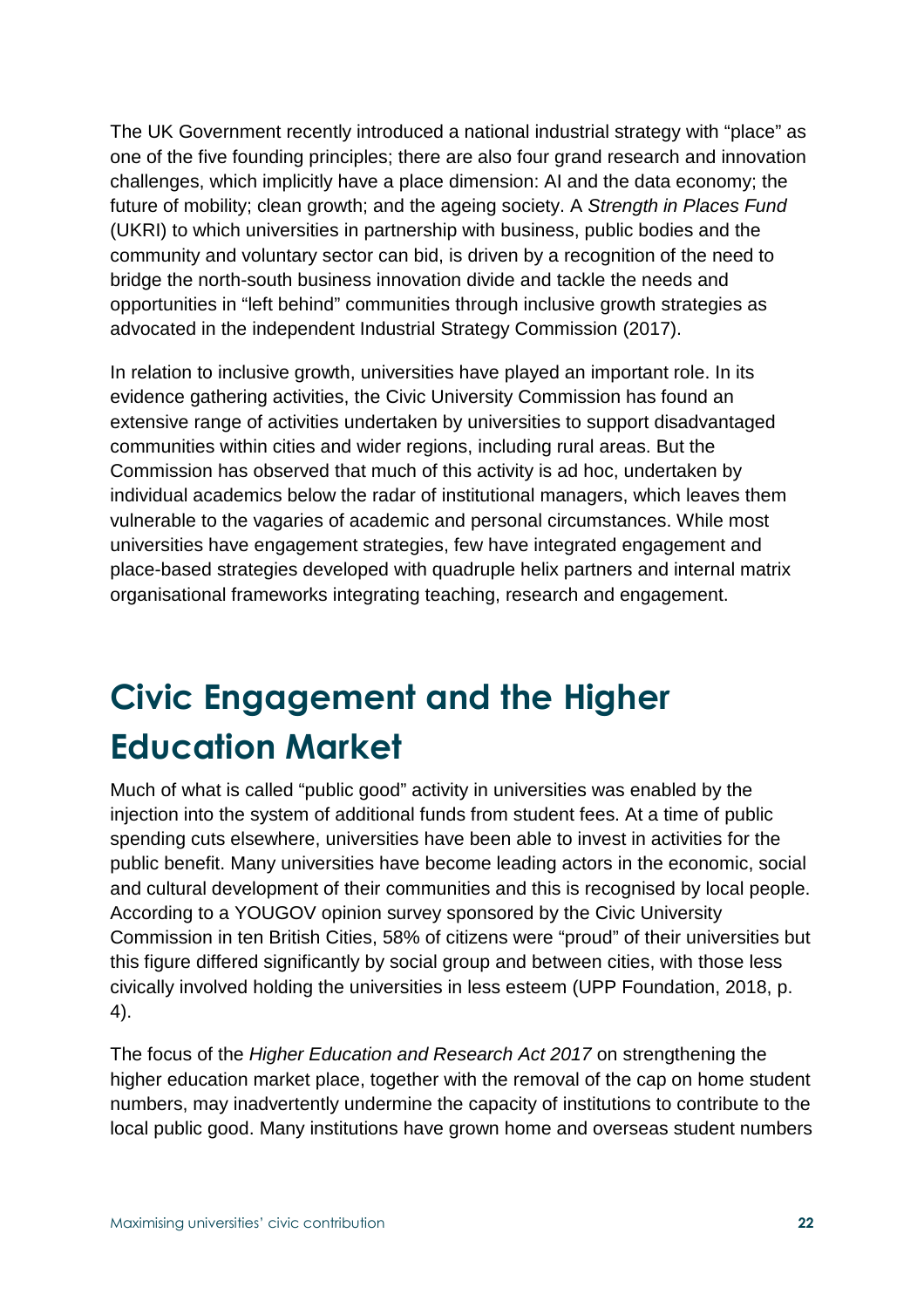rapidly and invested heavily in their campuses through debt-based financing. However, a combination of factors, including on-going underlying weaknesses in the UK economy, may curtail further growth. A 2018 survey of opinion amongst Vice Chancellors regards institutional failures or closures, greater stratification and specialisation of provision as "quite possible", acknowledging that changing fortunes are likely to result in the "strong getting stronger while the very weak are under considerable threat." Critically, many of the universities in most difficulty from falling numbers and mounting losses are located in "disadvantaged towns and cities where their closure would be politically and economically disastrous" (Boxall & Woodgates, 2018, p. 15).

Brexit is an additional pressure on non-metropolitan places across the UK (Exiting the European Union Committee, 2018). Research suggests that higher education was the "predominant factor dividing the nation", along with the degree of economic disadvantage, with respect to how people voted during the Brexit referendum, particularly in England and Wales (Zhang, 2018, p. 313; Goodwin & Heath, 2016). This suggests that in parts of the UK those who feel left behind by globalisation do not recognise the civic contribution of universities. This could have significant implications for vulnerable universities in places where they are the key anchor institution (Goddard, Coombes, Kempton, & Vallance, 2014).

These developments present a challenge to the civic engagement agenda, especially in the absence of tools to steer the system in the public interest. Since the dissolution of HEFCE, oversight of the English sector is split between the student competition regulatory authority, the Office for Students (OfS), and UK Research and Innovation (UKRI). This is recognised at a high level in the MOU between OfS and UKRI which notes the importance of "different funding and regulatory systems…to support and enhance the immense value universities in England generate for individuals, for cities and regions, and for our economy and society nationally and globally" (OfS/UKRI, 2018). This suggests a potential opportunity for universities to use the teaching and student outcomes metrics within the TEF (e.g. in relation to work-based learning, internships, student volunteering and graduate outcomes) as a driver for civic engagement. Indeed, the OfS has recently announced call for bids from universities and colleges in a region to collaborate in helping graduates work locally (OfS, 2018). Likewise, REF Impact funding and the proposed Knowledge Exchange Framework (KEF) both have an implicit place-based dimension.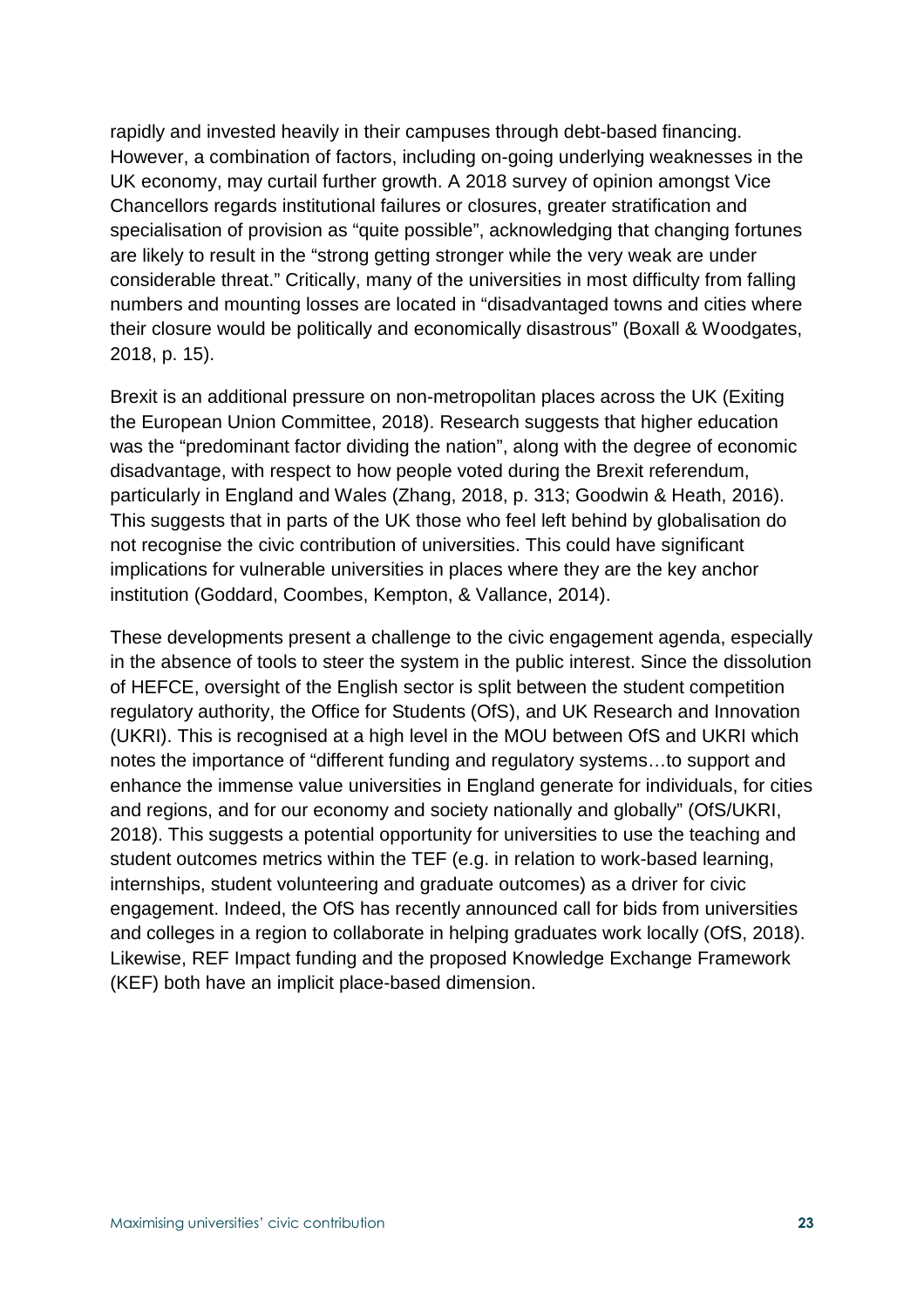## **The Welsh Context**

Civic engagement in Wales has to be seen within the context of the challenges facing Wales as a nation within the UK as well as the place of Welsh universities in the UK higher education system. The Welsh Future Trends Report 2017 covers population; health; economy & infrastructure; climate change; land use and natural resources and society and culture. It notes that:

**for many reasons, governments, both local and national, have traditionally tended to focus on individual policy areas when seeking to deliver benefits to the population … [The future task] … will only be successful if it is collectively owned and managed by all the organisations needing to build a better understanding of the factors that should influence their decision making. Welsh Government will now work with our colleagues across the wider public sector, with academia and with other interested stakeholders to develop a resource that we can all make regular, active and effective use of**  (Welsh Government, 2017, p. 3).

The report highlights the importance of the Well-being of Future Generations Act and the UN Sustainable Development Goals and name-checks HEFCW (in the process of being replaced by the Tertiary Education and Research Commission for Wales). However, apart from the mention of "academia" (presumably individual scholars), there is no specific reference to the potential of Welsh education institutions being mobilised individually and collectively to address these challenges. Underpinning many of these issues is that of human capital – for example the fact that the proportion of the Welsh population with qualifications at all levels is below the UK average and that a third of graduates from Welsh universities leave Wales for employment after graduation. This failure to recognise the contribution that universities could make can partly be attributed to the context within which the Welsh higher education system has evolved and is currently funded and regulated.

## **Welsh Higher Education Policy**

Welsh higher education has been characterised from its earliest days by a commitment to the people of Wales. Today's universities are the inheritors of a tradition that was built on public subscription and which prized the provision of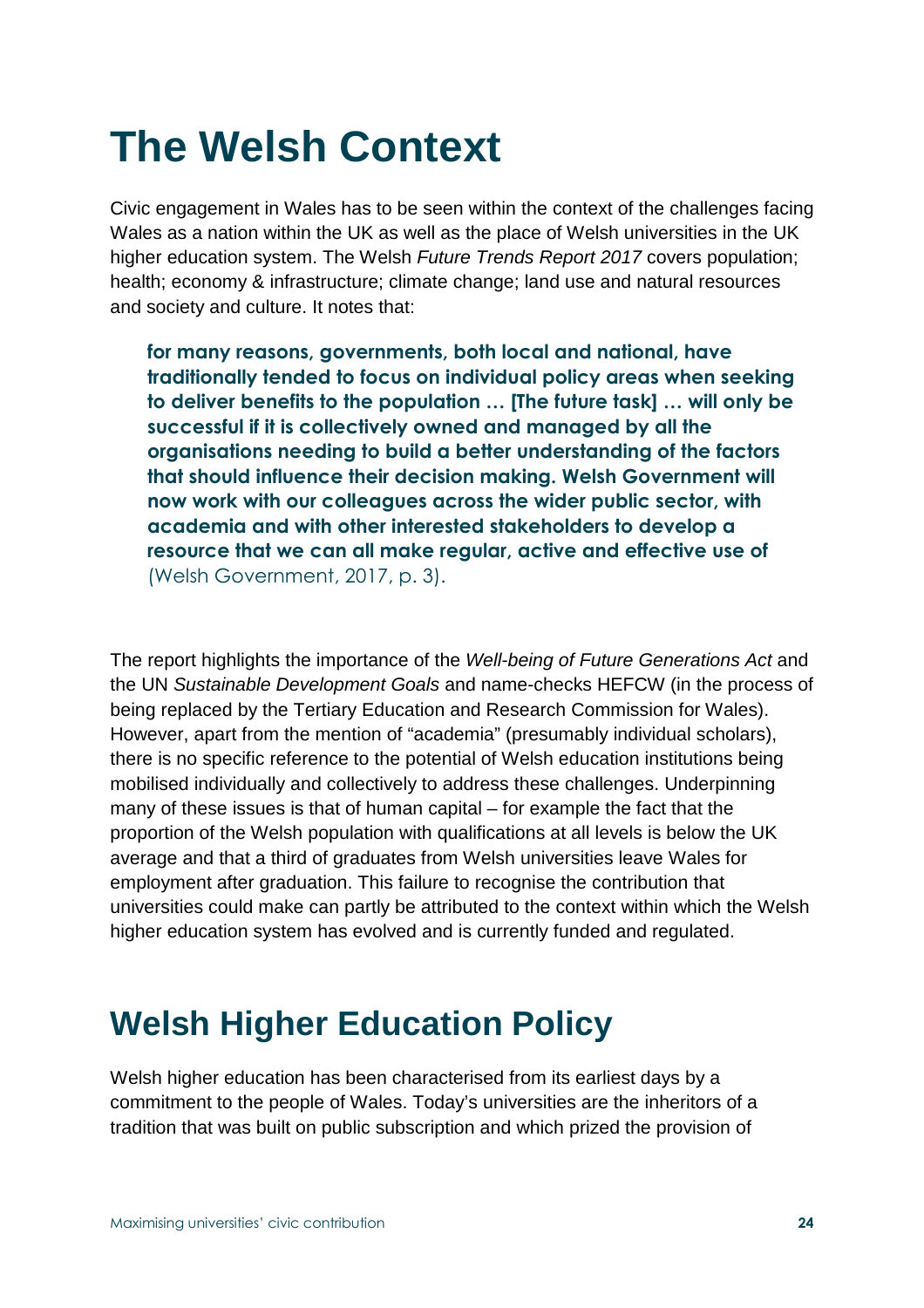lifelong learning opportunities for local people. Yet that mission has become increasingly clouded as we have entered the 21<sup>st</sup> century. Closures and contractions of lifelong learning departments have been emblematic of a shift in emphasis away from the original mission of civic universities in Wales, just as challenges from new forms of work come into play. This, and other grand challenges, demand a better connection between the social and economic spheres. In contrast to the diminishing role of universities in their communities in England, the Welsh Government has begun to sow the seeds for a renaissance.

Towards 2030: A Framework for Building a World-Class Post-Compulsory Education System for Wales noted weak linkages between universities and society, and across the PCET system. In addition to strongly recommending the formation of a single governance framework (e.g. TERCW), capable of ensuring greater education and learner pathways, it recommended that "civic engagement should be embedded as a core mission, and become an institution wide-commitment for all post-compulsory institutions" (Hazelkorn, 2016c, p. 55).

The HEFCW report Innovation Nation: On Common Ground has showcased a range of civic engagement case studies loosely grouped under the following headings:

- Leading places
- Working with schools
- Active citizenship
- Social enterprise and innovation

The report notes a large number of terms commonly used to describe the interaction between universities and external audiences (HEFCW, 2018b). Many of these terms reflect financial and performance metrics, and institutional governance and management structures. They range from "civic mission" to being "good corporate citizens", from "innovation" to "impact", and "knowledge transfer" to "community engagement". These differences are significant because in practice they are not necessarily synonyms. Achieving "impact" is usually linked to research and requirements under the REF; institution-level corporate citizenship is viewed as interchangeable with academic-level community engagement.

Funding drivers are central to establishing holistic and integrated civic engagement. In this respect the UK practice dominates, notwithstanding the opportunities in Wales to deviate from this. In the case of research all Welsh universities participate in the Research Excellence Framework (REF) that determines total baseline (QR) funding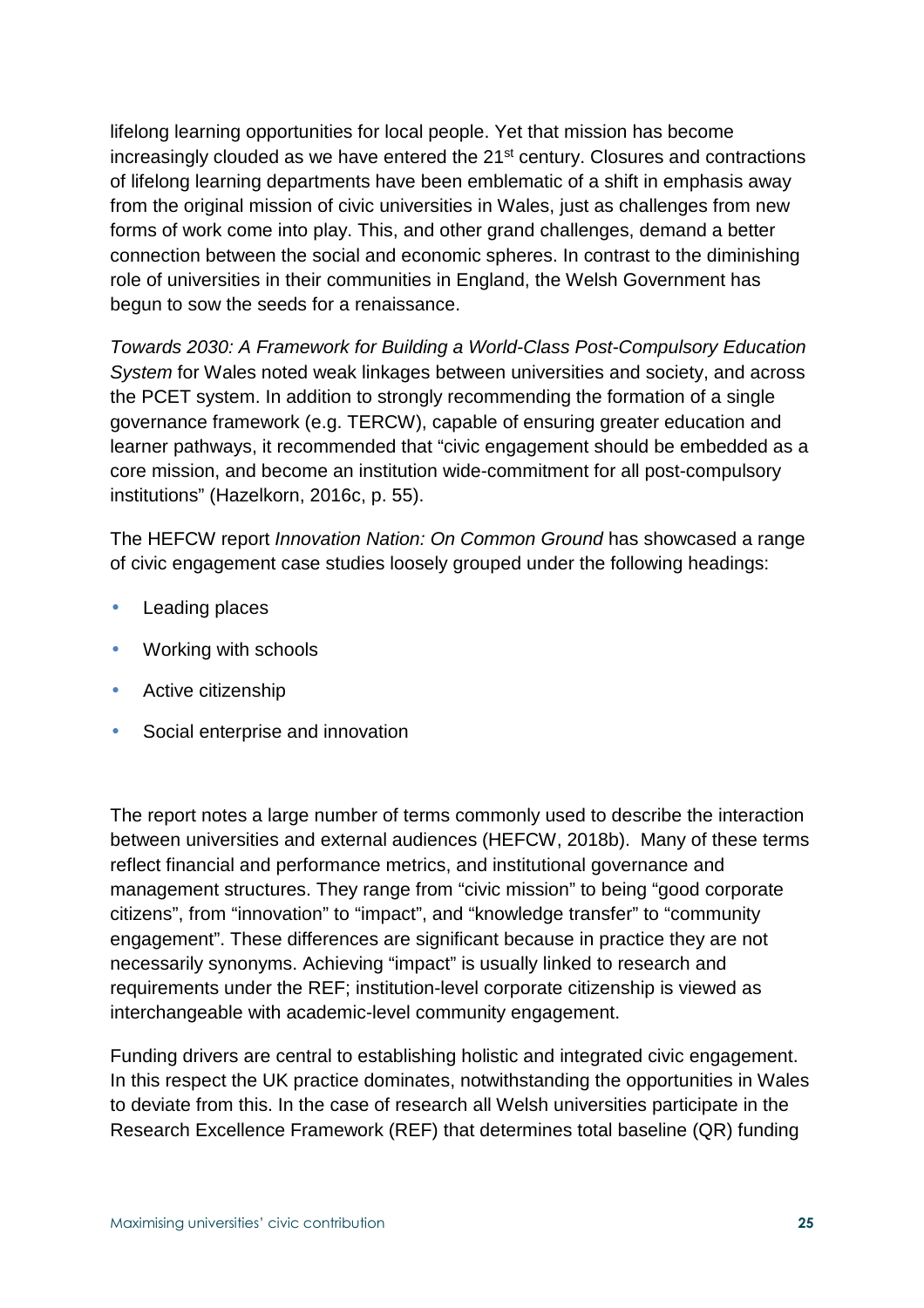from the UK Government. The Welsh Government already uses its discretionary powers over the allocation mechanism to individual institutions, which allows it to pursue Wales-specific priorities, albeit within the competitive context of wider UK and international trends in higher education. It could do similarly with respect to civic mission and assign greater weight to those aspects of REF such as "impact" and "research environment" that reflect could civic engagement.

In terms of teaching and learning, universities are required to submit a "fee and access plan" to HEFCW, with institutions' inclusion within the UK student loan system dependent upon approval. Plans must set out an institution's objectives for the "promotion of higher education". This includes:

- More effective engagement with private, public or voluntary bodies and communities in Wales;
- Improving the quality of learning and teaching, with reference to the quality of the student experience;
- Strengthening the employability of Welsh graduates;
- Promoting Welsh higher education more effectively internationally;
- Delivering sustainable higher education; and
- Raising awareness of the value of higher education to potential students.

These provisions incorporate many activities that could contribute to the civic mission but the student experience and learning outcomes remaining preeminent.

Welsh universities are consciously and strategically steered with reference to the rest of the UK, as well as international drivers. They cannot ignore either the TEF – which is not compulsory in Wales – or the REF, which are major points of comparison in the competitive higher education marketplace, nationally and internationally. Recognition of this circumstance has hitherto constrained the transformative potential of any Welsh civic mission strategy such as a dedicated fund for this purpose. The Review of Government Funded Research and Innovation in Wales had already observed that phasing out of knowledge exchange funding had potentially disadvantaged Welsh universities vis-a-vis England (Reid, 2018).

In England, Higher Education Innovation Funding (HEIF) is awarded annually to higher education institutions on a formula basis. A total of £210m has been allocated for 2018-2019, comprising £163m from the science and research budget and £47m from the Office for Students' teaching budget. This can be worth up to some £4m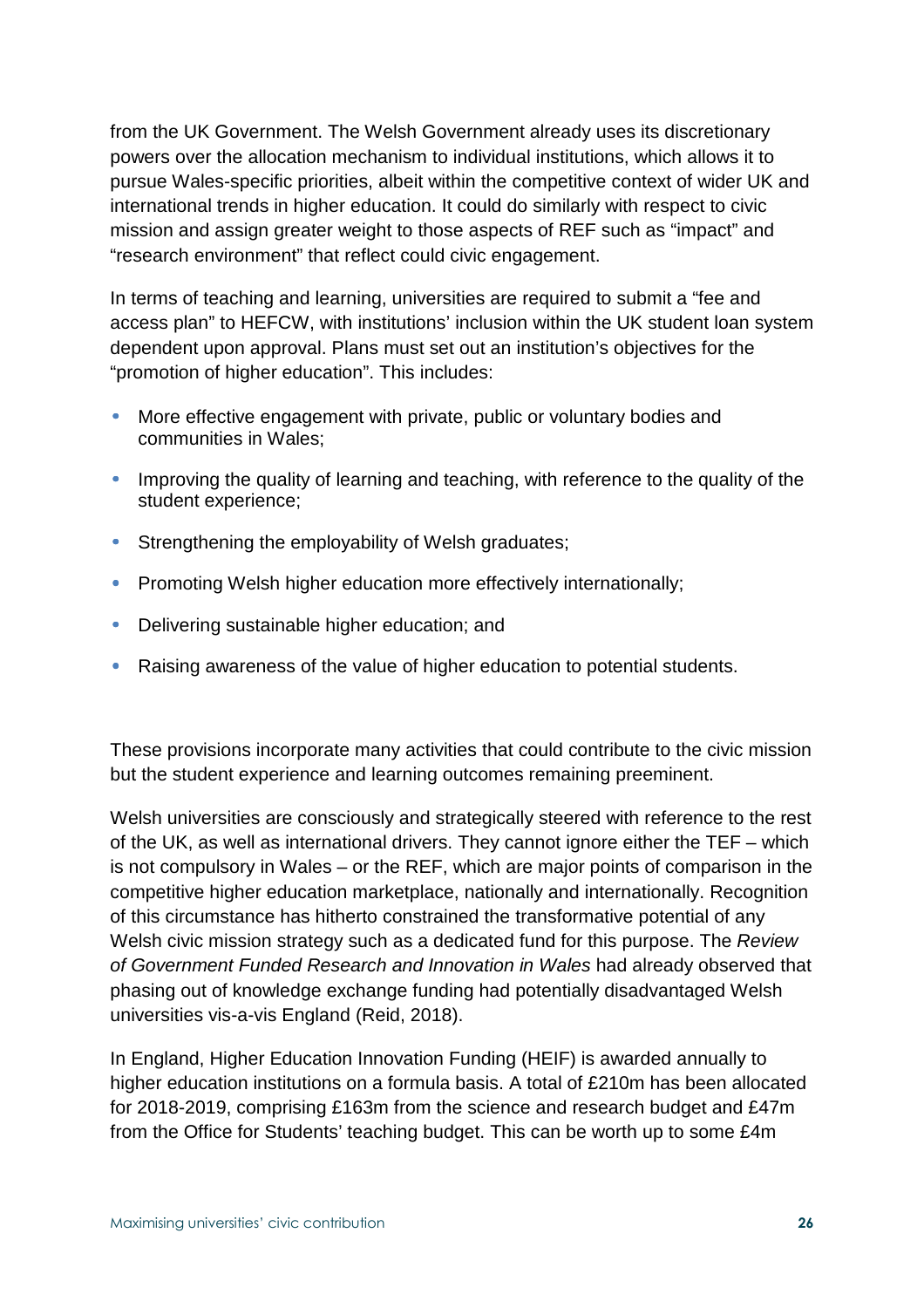annually for an institution, given good performance on metrics in the Higher Education – Business and Community Interaction Survey (HE-BCI) and positive assessment of the required institutional knowledge exchange strategy (HESA). Since 2017-2018, the HEIF budget has included a recurrent allocation (currently £50m) for specific contributions to the Industrial Strategy, for which, institutions are required to develop additional plans. It is instructive to view the Welsh Government's recent release of £1.8m civic mission funding, worth a maximum of £280,000 for the highest-paid Welsh university, in light of these figures (HEFCW, 2018a).

The Review of Higher Education Funding and Student Finance Arrangements in Wales (Diamond, 2018), in addition to the above Reid review, raised the prospect of reintroducing dedicated innovation and engagement funding, with Reid proposing the extension of this fund to include further as well as higher education institutions. Reid also recommended that while funding "should include the vital civic mission of universities", it should "be distributed to universities on the basis of performance metrics, to incentivise universities to attract the highest levels of external income through collaborations with businesses and other partners" (Reid, 2018, p. 5). This inevitably will reward the institutions able to attract funding from large companies with deep pockets rather than SMEs and the community and voluntary sectors where the needs for support are greatest.

The monitoring structure proposed in Maximising the Contribution of the Post-Compulsory Education and Training System to the Achievement of Welsh National Goals similarly distinguishes between the economic impact of universities from the broader innovation and research goal (Weingarten, 2018). It does not however allow for a distinct domain for other societal impacts. In this respect, the aforementioned Reid report and the Higher Education and Business Interaction Survey (which has underpinned HEIF allocation) focus on metrics which largely, although not exclusively, give greatest weight to past income-generating activities rather than future needs.

In contrast, the Well-being of Future Generations (Wales) Act 2015 provides opportunities to develop a more holistic forward-looking framework for the evaluation of civic mission activity. The Act has introduced an innovative approach to policy implementation, in that it explicitly requires each public body to work towards delivery of all seven of its well-being goals. As one of the forty-four bodies subject to the Act, HEFCW is required to abide by its terms, salient features of which are discussed below. Despite universities not being directly bound by it, all the above-mentioned reviews have highlighted the importance of greater engagement between universities, and across the PCET sector more broadly, as being indispensable to the future of Wales.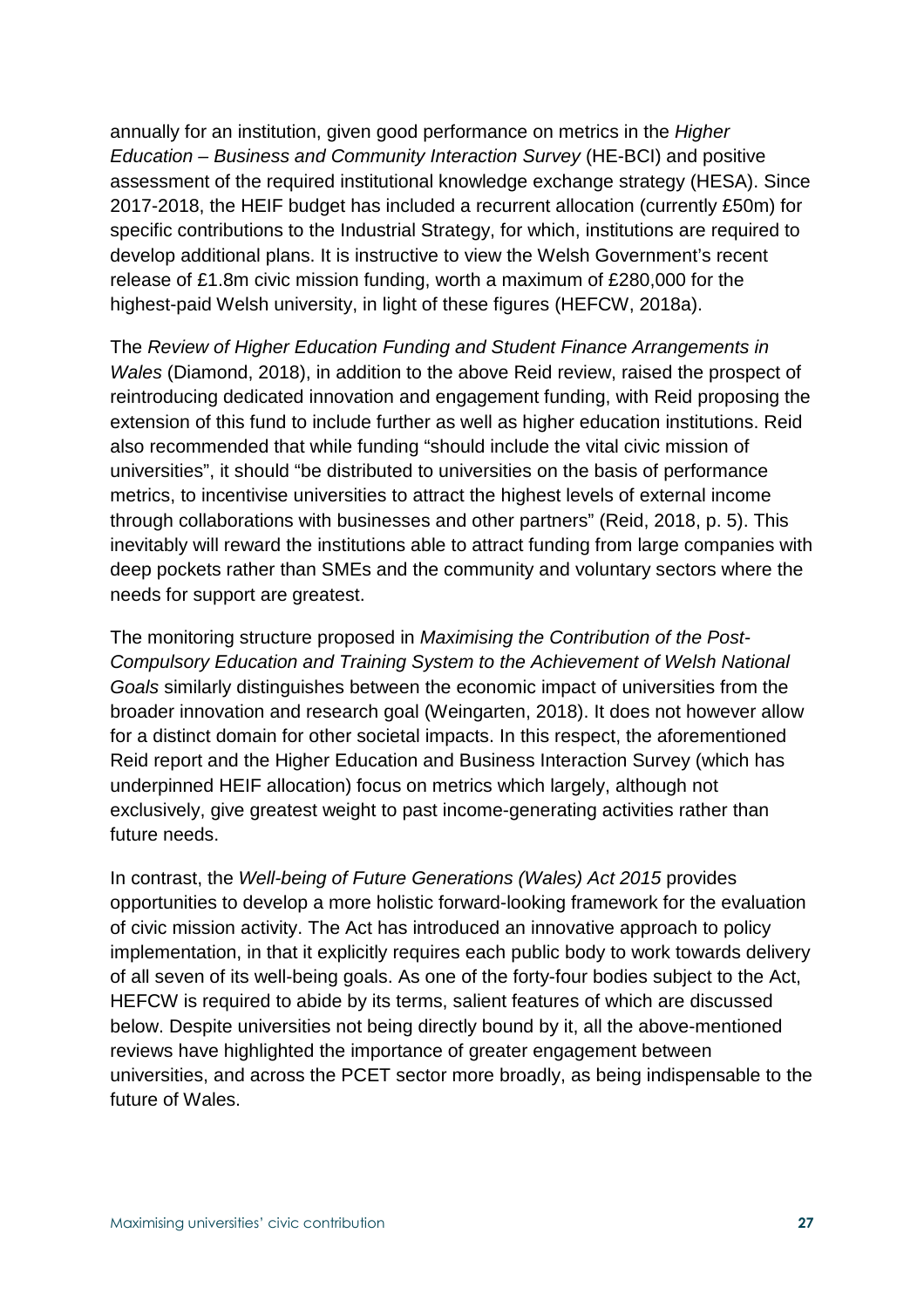The comprehensive and mutually reinforcing nature of the well-being goals, combined with the Innovation Wales (Welsh Government, 2013) and Science for Wales (Welsh Government, 2012) strategies, have considerable potential to make a direct impact on universities. Although Innovation Wales recognises that "innovation does not only exist in the fields of science and technology", Science for Wales privileges a relatively narrow understanding of the innovation milieu that overlooks the essential role of the arts and humanities in addressing "grand challenges". The strategic approach also shows a lack of spatial granularity at a local level, failing to distinguish the needs and opportunities in different regions and, in any comprehensive sense, the full potential of their respective universities.

### **Civic Engagement in Place**

In considering what might constitute an appropriate university civic mission, a geographical perspective is of critical importance. The local and regional contexts within which universities operate vary considerably, shaping the demographics of the available student pool, the economic and social prospects of graduates, and the wider local priorities to which civic engagement activities might be addressed. And while higher and further education capacity in some local authority areas is considerable, in others there is limited (or no) direct presence. If the challenges and opportunities in different parts of Wales are very different, then so too are the most appropriate roles for the universities in those places.

While local context is a crucial consideration in the development of civic mission strategies, the importance of inter-regional and cross-border relationships cannot be overlooked. We note, for example, that although Wales is currently a net importer of students, and captures a share of graduates from elsewhere in the UK into the Welsh labour market, it remains a net exporter of graduates. Where universities' relative orientation to local, UK and international student markets varies according to institutional type, research relationships span borders due both to institutional type and geographical location. Key cross-border relationships include GW4, a joint venture focused on collaborative research, infrastructure and workforce development with universities in the West of England, and the Mersey Dee Alliance, a governmentuniversity partnership directed at delivering a strategic approach to social, economic and environmental issues.

Civic mission activities also involve governance arrangements which include twentytwo local authorities, as well as two City Deal-supported city regions encompassing fourteen of those authorities. As the English experience, which followed the replacement of the RDAs with LEPs shows, overly fractured agenda-setting and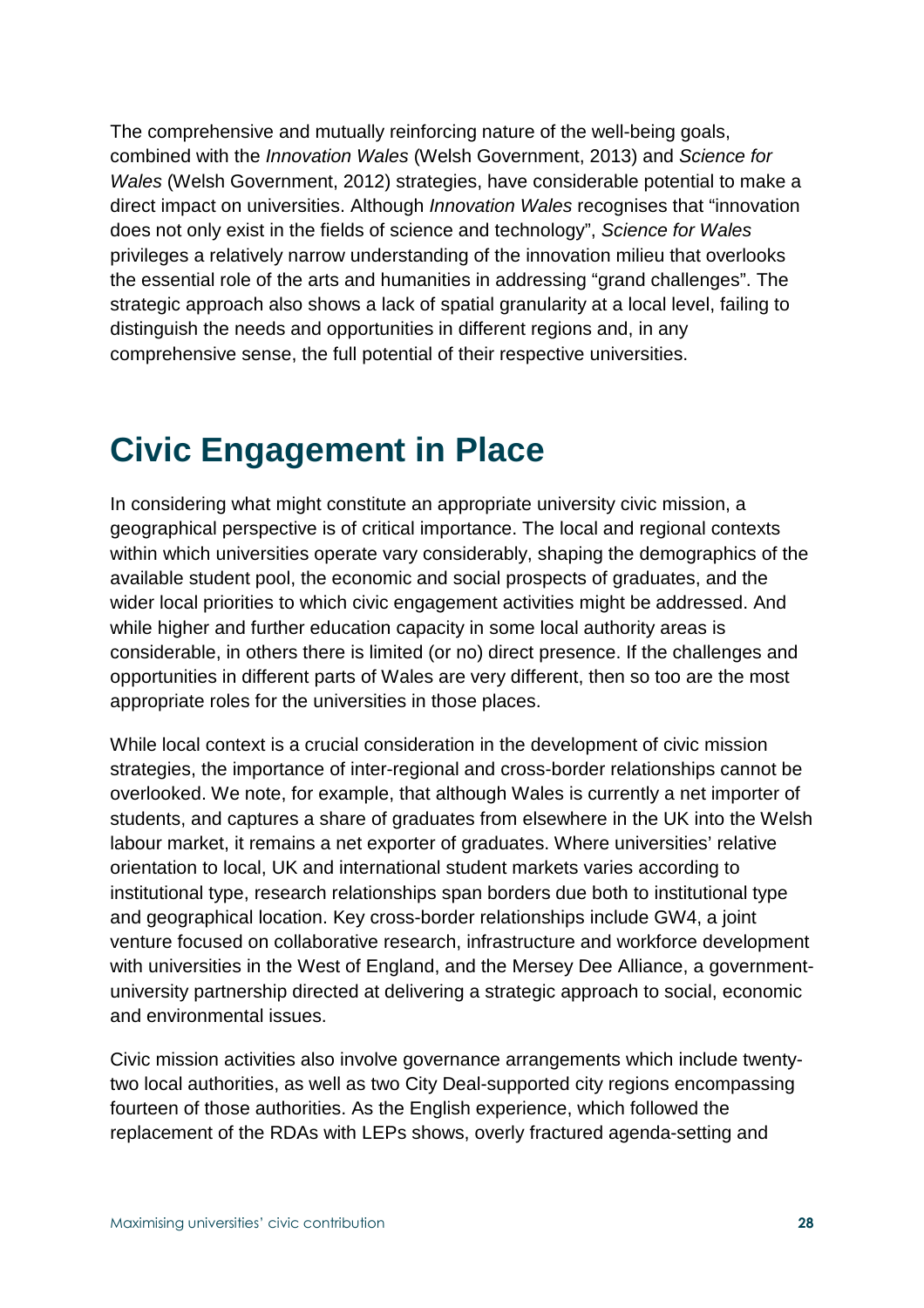delivery arrangements can be sub-optimal. Universities' engagement in regional collaborations therefore need to reflect the operation of local labour markets and contribute to the evolution of regional innovation systems

In 2016, the Future Generations Commissioner issued a call for the Capital Region City Deals to put "mechanisms in place to ensure that community voice is a key driver of the developments that will come about through this programme" (Howe, 2016). It is precisely this type of role – combining, for example, the sector's political neutrality with academics' community contacts, interdisciplinary working practices and research capacity – that universities can readily fulfil. Yet, while benefiting from higher education participation at Board level, it is unclear whether universities' full potential in the city region structures for Cardiff and Swansea is being tapped. A further question highlighted by the City Deal arrangements in south Wales – but one that has a more general salience for higher education providers – is how improved collaboration can be encouraged between institutions where a competitive mind-set might otherwise prevail.

The territorial dimension to the Well-being of Future Generations (Wales) Act 2015 constitutes a particularly important part of the governance landscape that could be relevant to civic engagement by universities. The Act includes a statutory requirement for establishment of Public Services Boards (PSBs) in each local authority area to contribute to the delivery of its seven well-being goals. PSBs are required to undertake an assessment of well-being in their area, and to prepare a local well-being plan based on their findings. The plan must contain local well-being objectives in line with the seven national well-being goals, and steps for meeting them. Non-statutory participants or other partners may offer, but cannot be required, to deliver objectives. Progress reporting is required annually.

It is a notable omission that HEFCW's Well-being Statement contains no analysis of the spatial context for, or differences in offer between, Wales' eight universities. Although HEFCW has no direct control over individual institutions' activities, and the sector itself is not directly implicated in the Act, an overview of the sector through the lens of the Act could provide a useful framework for considering its civic mission contribution. This accords with other recommendations that universities support the notion of the well-being goals as "guiding principles" (but not "specific objectives") for investment (Reid, 2018). One option that could potentially achieve this balance is to make innovation and engagement funding contingent upon acceptance of a submitted institutional strategy – as is the case for England's HEIF – and for that strategy to make reference to national and regional priorities as laid out in the Future Trends Report and the local PSB's well-being plan.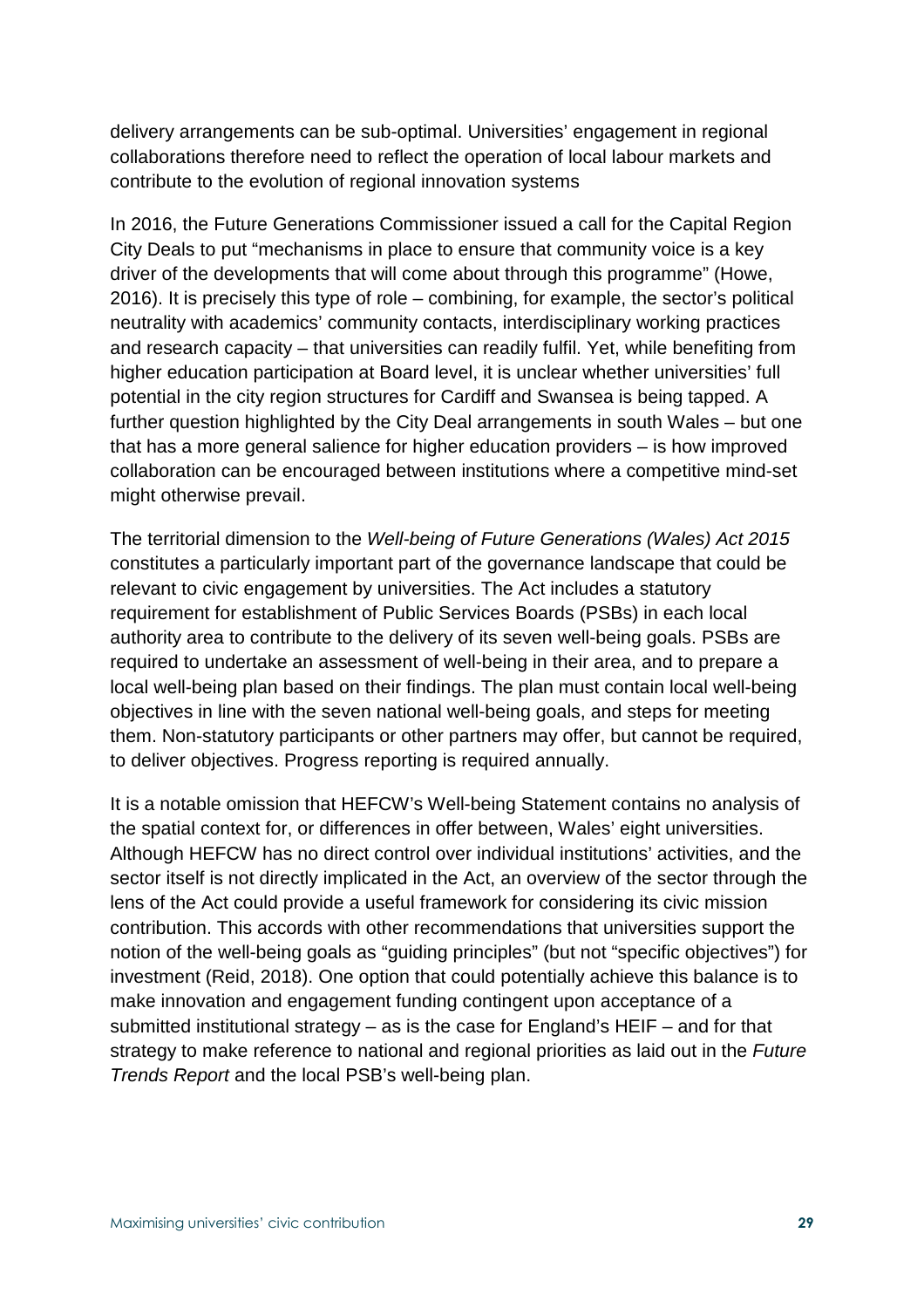HEFCW is clear on the degree of autonomy that Welsh universities, which are designated as "charities, private bodies and independent of government", hold in the allocation of the funding they receive:

**It should be noted that institutions are not required to replicate HEFCW's approach to establishing allocations when making their own internal allocations. We expect that decisions on detailed resource allocations to departments and courses will be made strategically by institutions in the light of local circumstances and priorities and with due regard to the potential impact of allocations in terms of their statutory responsibilities, including for equality and diversity, as well as other Welsh Government priorities** (HEFCW, 2018, p. 13).

This is significant because it is not only what universities are asked to do but how they go about organising it that should be considered in any effort to create a truly civic university. Unless internal governance structures – from time allocation models to incentives and promotion criteria – serve to support its engagement activities, a civic mission will remain a secondary consideration to other, more pressing and better aligned goals. Indeed, as we have argued elsewhere, establishing a civic university can require deep-seated institutional change that embeds working with the outside world in the academic heartlands of teaching and research (Goddard, Hazelkorn, Kempton and Vallance, 2016).

## **Policy Recommendations**

The discussion above covers a wide range of issues. Current political developments, nationally and internationally, set the context for an examination of policy options. Balancing policy and governance requirements with respect to shaping system-level objectives and targets with Welsh national needs and ambitions of individual sectors and institutions are an additional factor.

How can the Welsh Government, acting with its universities and other stakeholders, including the wider PCET system, give meaningful expression to the civic engagement role so that it is mainstreamed into the mission?

What follows are six key, high-level, recommendations which draw on recommendations from recent policy reports and international experiences referenced above. The intention is to ensure a coherent, integrated approach that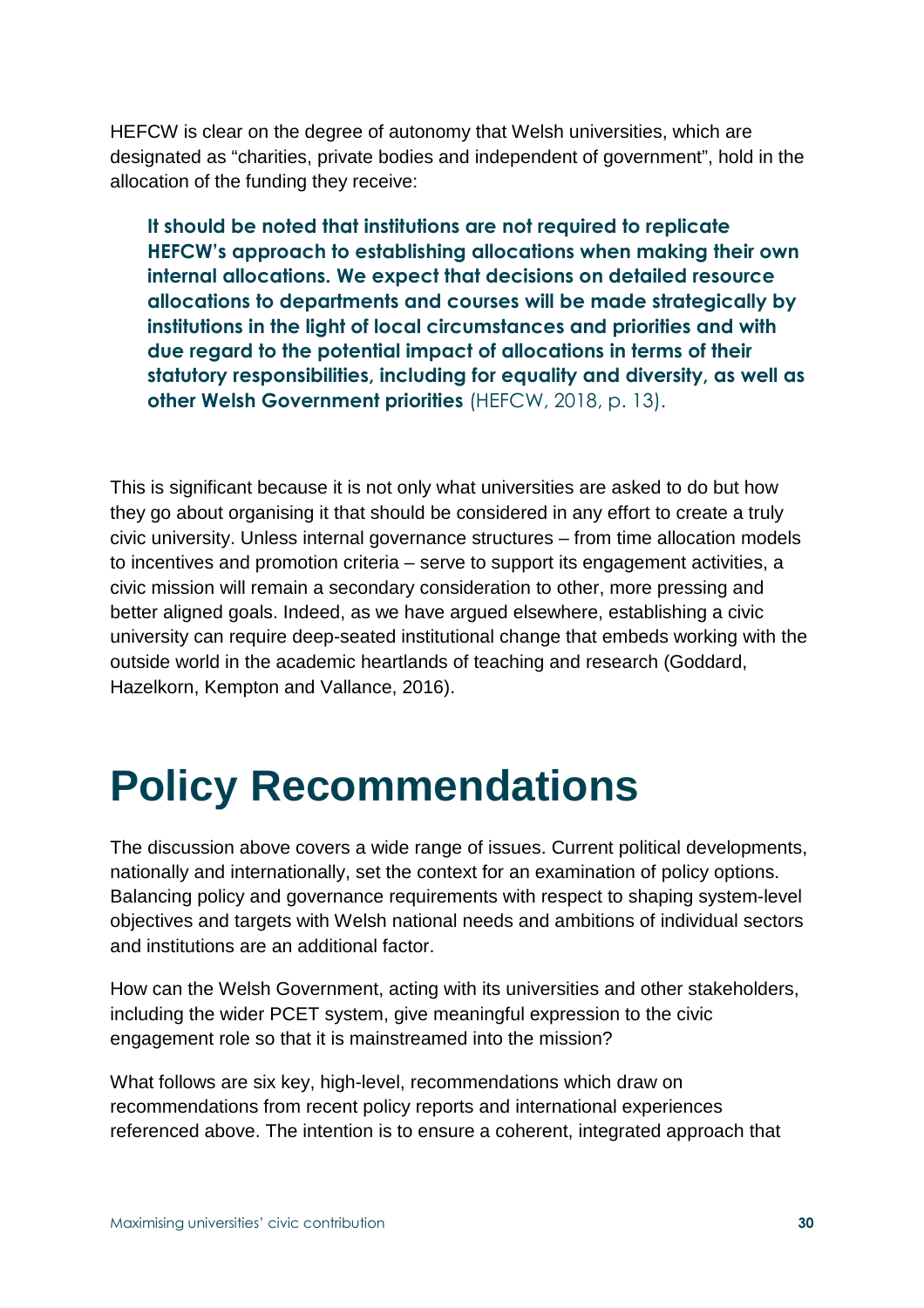does not lead to the siloing of teaching and learning, research and innovation, and engagement and civic mission into three distinct and parallel sets of activities, competing for money, time, and status. Rather, the ambition is to encourage an embedded approach, whereby civic mission is part of the core role and responsibilities of universities, as institutional citizens of and for Wales.

### **Recommendation 1: Develop a strategic vision for the postcompulsory education and training system**

Over recent years, a wide range of different reports and recommendations have been published about the post-compulsory education system, and Welsh society. This includes, inter alia: Towards 2030: A framework for building a world-class postcompuslory education system for Wales (2016), Review of Government Funded Research and Innovation in Wales (2018), The Review of Higher Education Funding and Student Finance Arrangements in Wales (2018), and Maximising the Contribution of the Post-Compulsory Education and Training System to the Achievement of Welsh National Goals (2018). In addition, the Well-being of Future Generations (Wales) Act 2015 provides an important vision for the future of Wales.

While each report makes an important contribution to public policy, they do not equate to having a strategic vision and plan for the future of the Welsh post compulsory system. Such a plan is essential in order to bring about a holistic approach to the education and training, and research and innovation systems. Instead, there is potential for policy confusion, with each report having distinctive and potentially conflicting recommendations when viewed from the perspective of civic engagement. Indeed, in the absence of a strategic view, neither the government nor the institutions can monitor their performance or contribution to Welsh society.

It is strongly recommended that the Welsh Government undertake a systematic review of the PCET system in Wales, which recognises the different roles and responsibilities of institutions within a diversified PCET education system, aligned with the objectives of Wales and its constituent sub-regions. The aim should be to produce an overarching vision and strategy for the system-as-a-whole which meets the needs of Welsh society going-forward.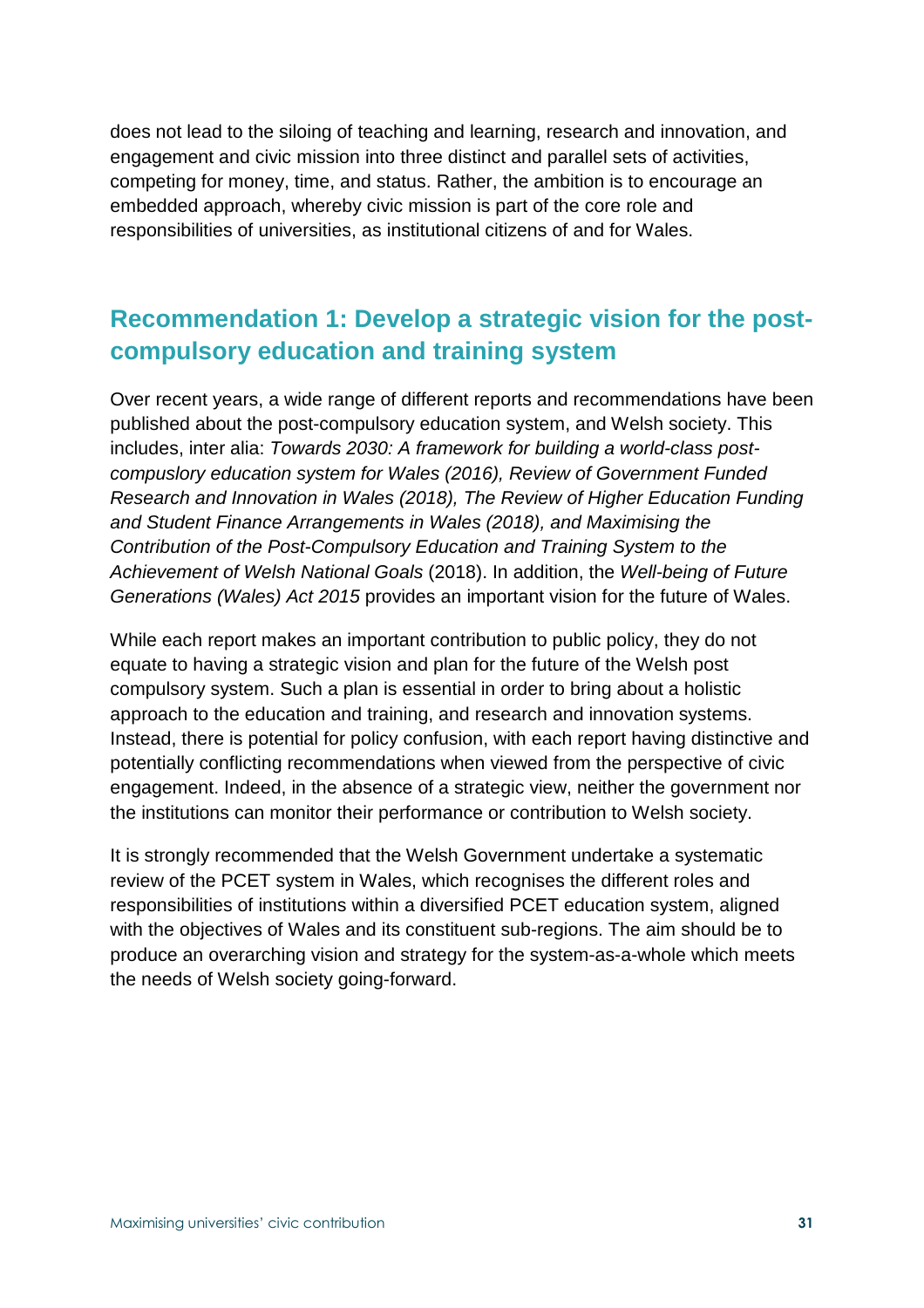### **Recommendation 2: Use institutional compacts as a vehicle to promote civic engagement**

All six of the countries discussed in this report employ a combination of negotiated institutional compacts and performance funding. The framework is usually bolstered by a strategic plan as mentioned above. In Ireland, for example, the government has produced a Strategic Framework with clear objectives which feed directly into a Strategic Dialogue process.

In Wales, the Tertiary Education and Research Commission for Wales (TERCW) will become the new governing agency for post-compulsory education and research. It will also become the vehicle for managing the performance management process as recommended by the report Maximising the Contribution of the Post-Compulsory Education and Training System to the Achievement of Welsh National Goals (2018), in line with the overall objectives of the Well-being of Future Generations (Wales) Act 2015 (Weingarten, 2018, p. 10-11). Civic engagement should be made a specific element of this performance management process. Of the six objectives set out in the Weingarten report, four have direct relevance for civic engagement: widening access, innovation and research, learning value added and promotion of Welsh language and culture. These could be employed as performance indicators for the wider higher education system.

Civic engagement would thus become one of the national objectives of the Welsh Government within a performance management system for higher education. As with the other national objectives, each institution would be invited in the first instance to set out in a draft compact how it proposes to address the issue of civic engagement, given its mission and strengths. A difficulty presented is what performance indicators and performance targets can an institution propose and government deploy. Given the cross-cutting nature of civic engagement, it is likely that these will cross reference other aspects of proposed compacts, equity of access being an obvious one. Other indicators could include: the nature and extent of engagement with the business and cultural sectors in their region; collaboration with other institutions and other levels of the education and training system; the programmes they develop and provide relating to ethics, environmental justice and sustainable development.

On an annual basis the universities would report on their performance to the TERCW, who would in turn produce an annual report to government on the performance of the sector. Drawing on performance under the headings referred to above, the TERCW would be in a position to advise the Government on the strength and scope of civic engagement. A strong focus on achieving and measuring outcomes should be adopted, with funding aligned with performance. There should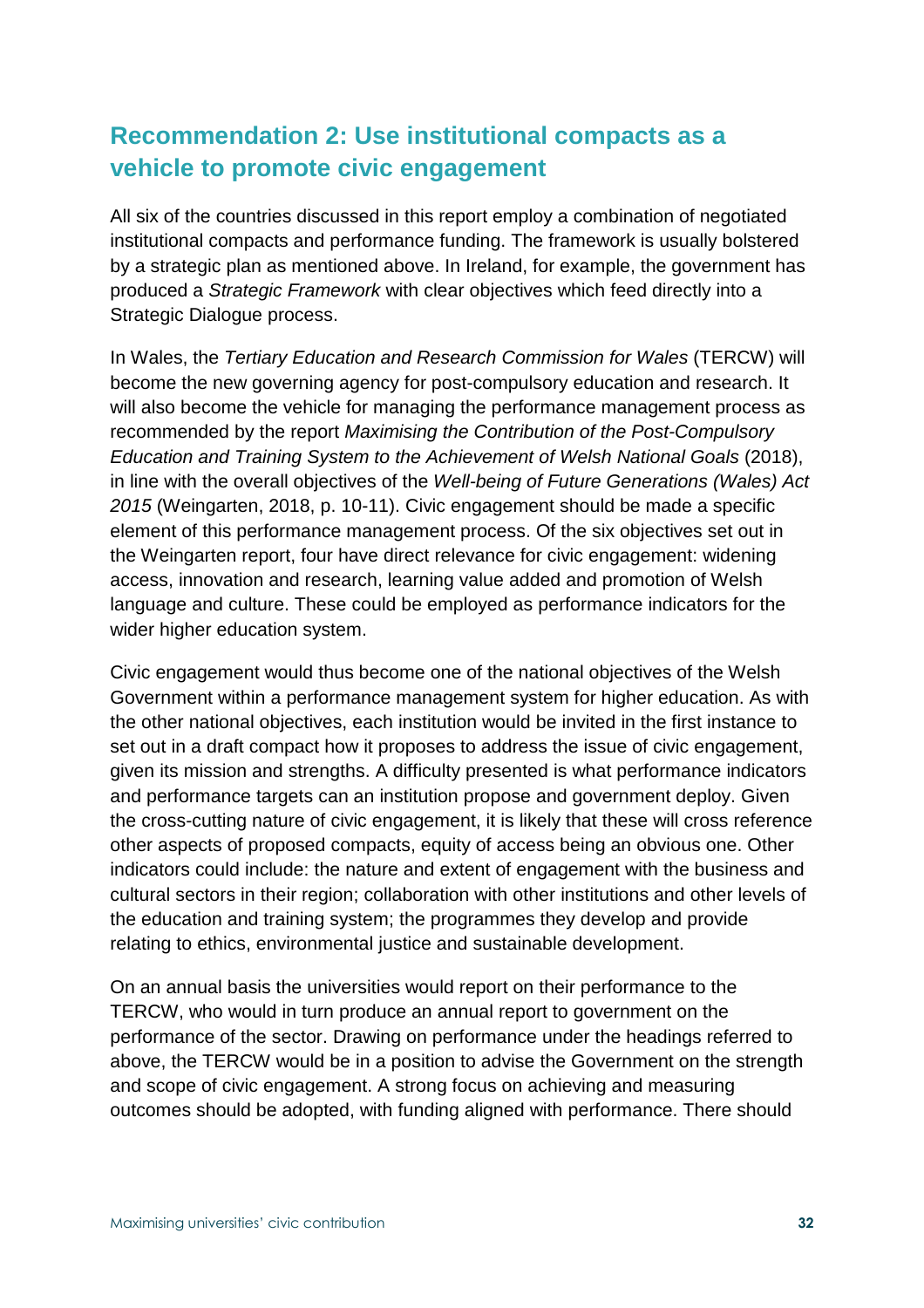be triennial self-evaluations and peer reviews along the lines of the OECD process referred to earlier.

### **Recommendation 3: Develop regional clusters of institutions as key enablers of regional development**

Wales has a dispersed population outside of the main metropolitan area of Cardiff. Regional diversity has created social and economic disparities, shaped by demographics and labour market opportunities. An important aspect of civic engagement, and a key determinant of success, is the extent to which the universities collaborate with each other, with other elements of the education system, in particular across the PCET system, and with other stakeholders. Finland, Norway and Ireland have each focused considerable policy attention on the role of education as an anchor institution in each region, collaborating with other key stakeholders.

Public Services Boards (PSBs) are a statutory requirement of the Well-being of Future Generations (Wales) Act 2015. Rather than creating a new structure, this recommendation urges building on what already exists. Using the PSBs as the underpinning platform, over-arching collaborative education and research hubs, centred around the universities, could be created. These would have critical mass, especially in regions which lack the capacity to attract and retain talent, and act as magnets to mobile business and capital.

The regional clusters with a clearly identified co-ordinating hub would bring together sub-regional constituent organisations, including PSBs, with the capacity to ensure greater macro-level planning and strategic development. All universities, and PCET institutions, should be mandated to work collaboratively, and together, to actively participate in these hubs with clear objectives with respect to regional development and providing the skills and competences required to make an impact on sustaining social and cultural life across Wales.

### **Recommendation 4: Strengthen links within the PCET system and across the education system as a whole**

Widening access and successful participation should be an intrinsic component of an engaged regional agenda supported by PCET institutions working collaboratively. New Zealand advocated the Learning for Life policy agenda which led to the "removal of false or outdated distinctions between 'education' and 'training', or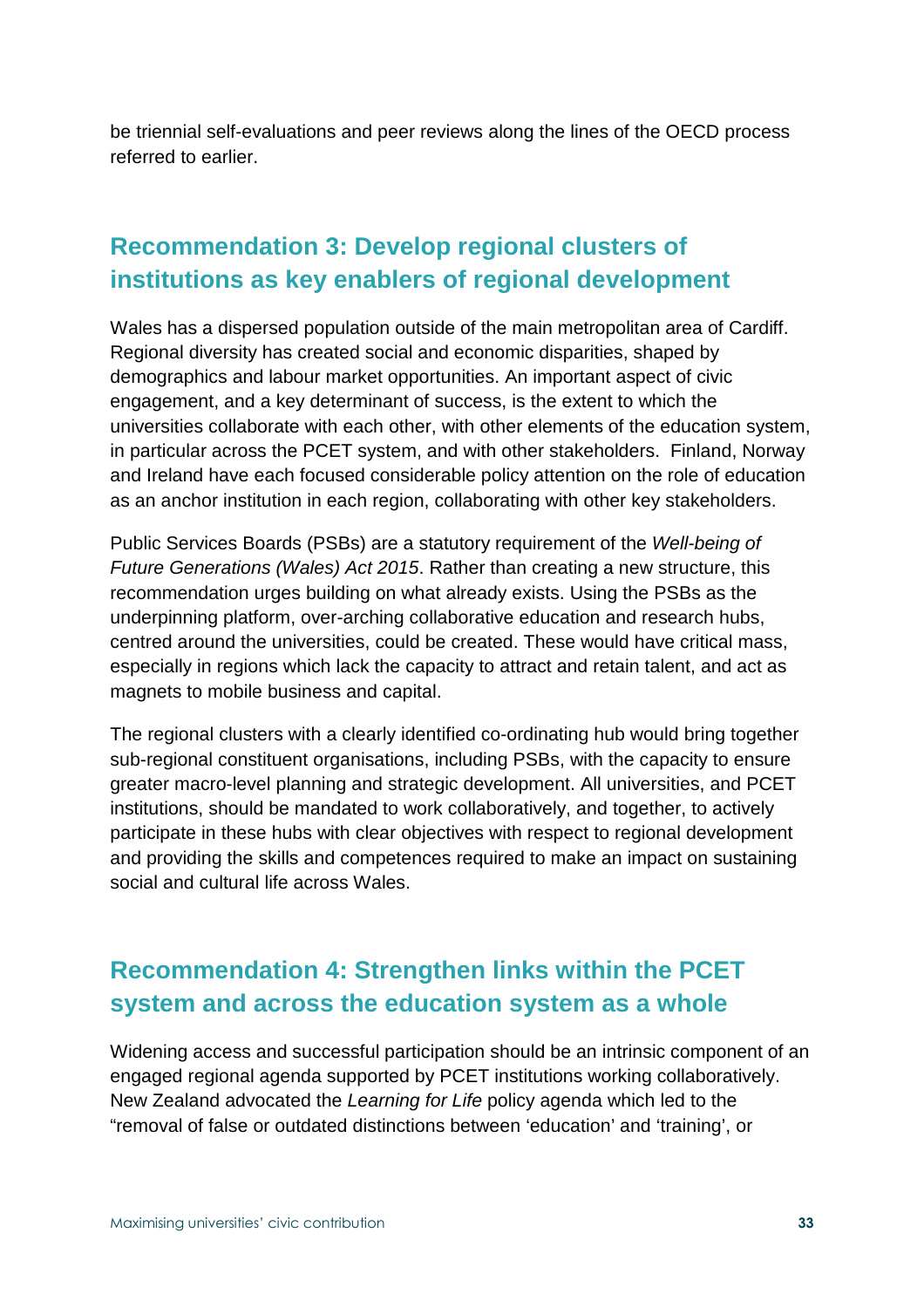between 'academic' and 'vocational' learning" (New Zealand Producitivty Commission, 2017, p. 16.)

Building on responsibilities and capacity of the new TERCW to bring the whole PCET system together, the objective would be to create a seamless post-secondary system, embracing the vocational and higher education, overseen by a common governance framework. Those developments accord with the general shift to reskilling and lifelong learning and the necessity for mapping learning and career pathways through the broader education continuum. This would ensure an integrated, coherent set of educational programmes and access points for any learner and enable students of all ages and ability to participate actively and successfully, regardless of personal circumstance.

### **Recommendation 5: Use civic engagement as an instrument to promote equity of access to higher education**

A special opportunity and challenge for universities, in terms of civic engagement, arises in respect of creating the conditions to enhance equity of access. A civic engagement approach can support access to, and participation in, higher education by young people from economically disadvantaged backgrounds, from adults who never had the opportunity to pursue higher education programmes, and from people, young and not so young, of all abilities.

Equity of access is an international policy objective evident in all the countries reviewed for this report. At European level, the Bologna Process emphasises the objective of strengthening the drive for social inclusion and ensuring that higher education is more representative of the whole of society – including men and women, urban and rural dwellers, and members of all socio-economic groupings. Equity of access has profound personal, social and economic impacts.

Engagement between universities and colleges with families and schools, aimed at strengthening relationships and communication and presenting the institutions as welcoming to people of all backgrounds, is key to developing student, parent and community aspiration and achievement. This will require universities to work with ALL schools, including primary and secondary, in the area served by each co-ordinating hub. Such engagement would help break down misconceptions about, and in-built prejudice and hostility towards, colleges and universities and to present them as friendly and open places where there is room for people from all backgrounds.

Teachers are central to the success of all students, but especially those who come from families and communities who suffer from socio-economic disadvantage. Initial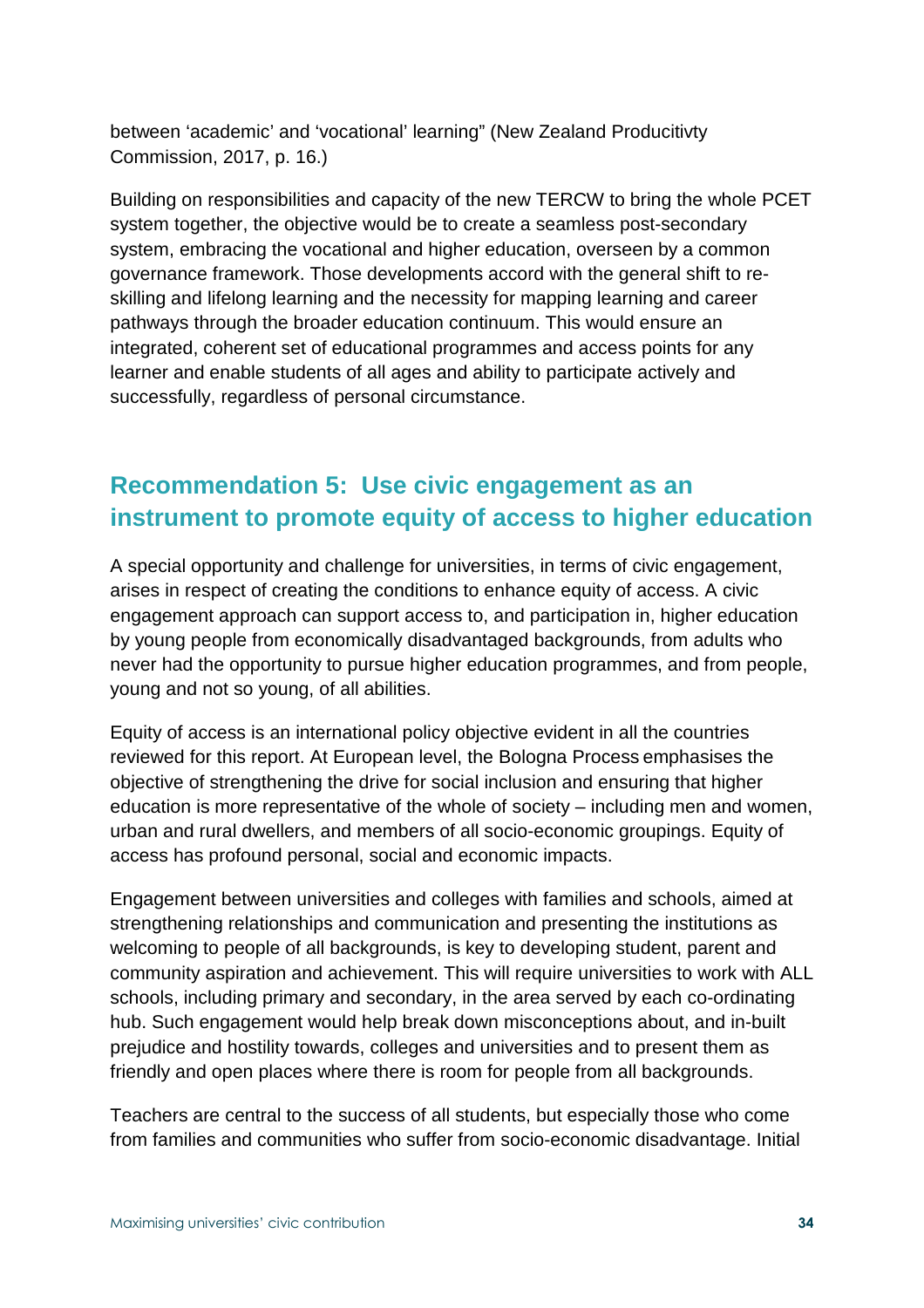teacher education programmes should ensure that their students are educated to appreciate the unique role of the teacher as professional in providing for the holistic development of students. They should also ensure that these students appreciate the challenges their own students experience daily in accessing education and in particular the challenges students from underrepresented groups have to overcome to attend higher education - and the challenges they themselves present to the education and training system. These objectives should also be clearly articulated as outcomes of continuing professional development (CPD) programmes. Guidance counsellors, mentoring, especially by successful graduates from similar backgrounds and programmes focused on parents, especially mothers, are among the suite of initiatives employed in other jurisdictions.

Universities should be required to give practical expression to the concept of lifelong learning. They should enhance programmes for equity of access to, and participation in, higher education with a special focus on adults who need to acquire skills relevant to evolving job markets and contribute to civil society throughout the life. But universities cannot do this on their own. They will need close co-operation with all levels of the education system as well as with broader public services, most obviously health, housing and social care, and those responsible for territorial development.

#### **Recommendation 6: Provide "seed" funding**

A central thesis in this paper is that civic engagement should be mainstreamed into the activities of HEIs and should be a core element informing their mission. For the civic university ideal the issue of funding should be irrelevant, other than through a performance management process outlined earlier. However, while some elements of civic engagement are well embedded in higher education, others are not and civic mission as an objective of higher education is still a relatively recent development. Accordingly, it needs specific support in order to encourage take-up and to identify and disseminate best practice, including establishing processes for institutional change.

This could be achieved through the creation of a special fund for a limited period of time which could pilot some of the previous recommendations, most notably develop the case for a single programme of action contributed to by various departments of the Welsh Government that could facilitate mainstreaming in the long run and underpin collaborative partnerships. The institutions would be invited to put forward costed proposals. Decisions about funding would give the Welsh Government the opportunity to steer the system. Conditions of funding should be that: proposals must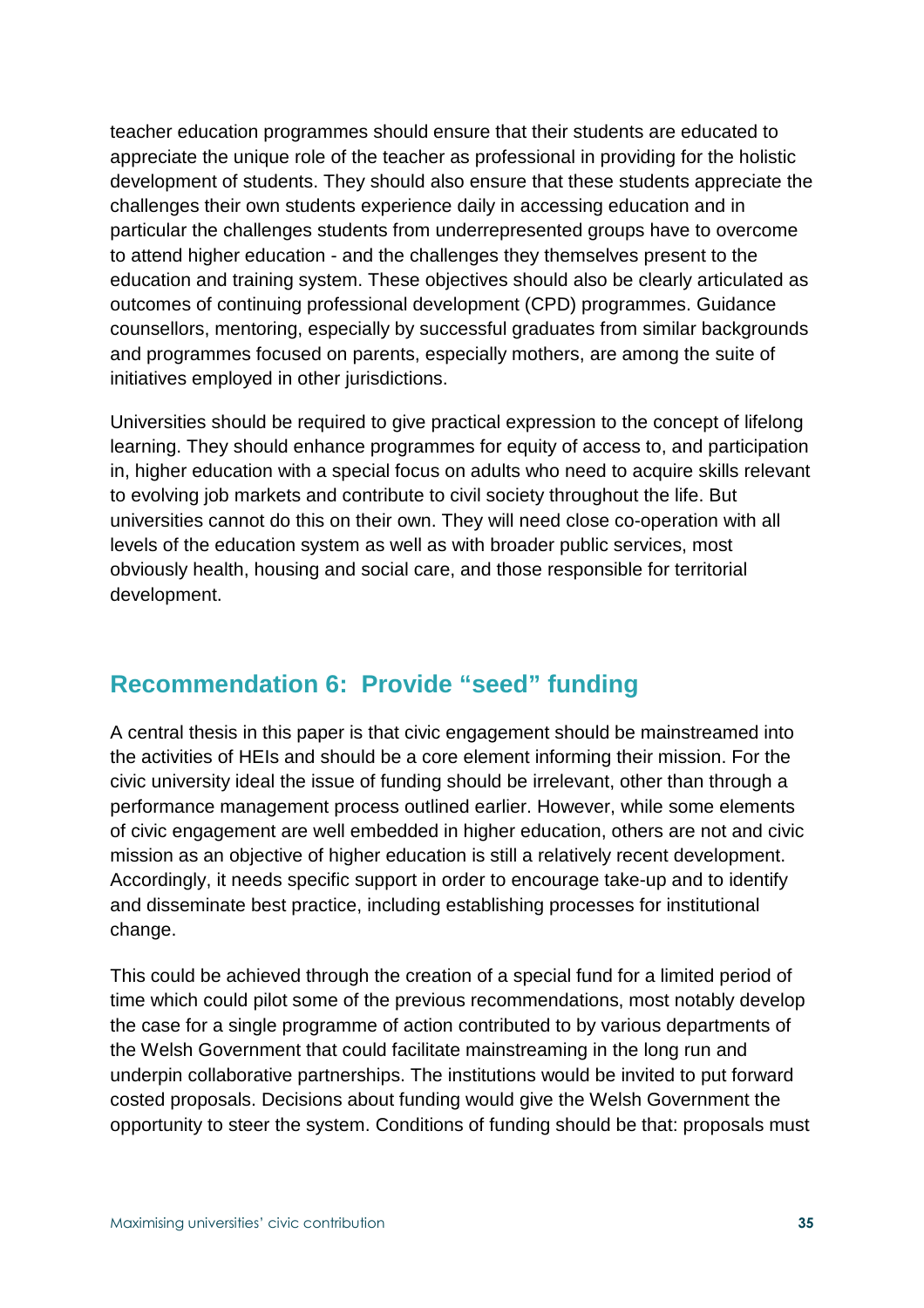be highly collaborative with other institutions and relevant stakeholders; institutions must participate actively in a regional cluster; and institutions must have plans to develop their management structures to incentivise and deliver civic engagement. In this way best practice is shared and collaboration can become habit forming.

## **Conclusion**

The global and national landscape in which universities operate is changing dramatically. A combination of demographic, economic and labour market changes, globalisation and internationalisation have changed education provision, providers and students, and the relationship of higher education to the state and society. One of the biggest transformations is the extent to which the towns and cities in which our colleges and universities are located are themselves globally connected to other parts of the world through trade, tourism and technology. Education has played a significant role in this connecting process, and will continue to do so.

As a critical component of social, economic and cultural systems, our universities have multi-dimensional and different roles, impacting in varying degrees on their policies and practice of civic engagement. They provide educational programmes thereby enhancing the social capital and skills of citizens; undertake research and discovery thereby contributing to new ideas and innovation; and contribute to wider policy concerns such as the vibrancy of our democratic structures, the vitality of the arts and creative industries, business innovation, social equity and public health, all of which are relevant to city and regional development in the round.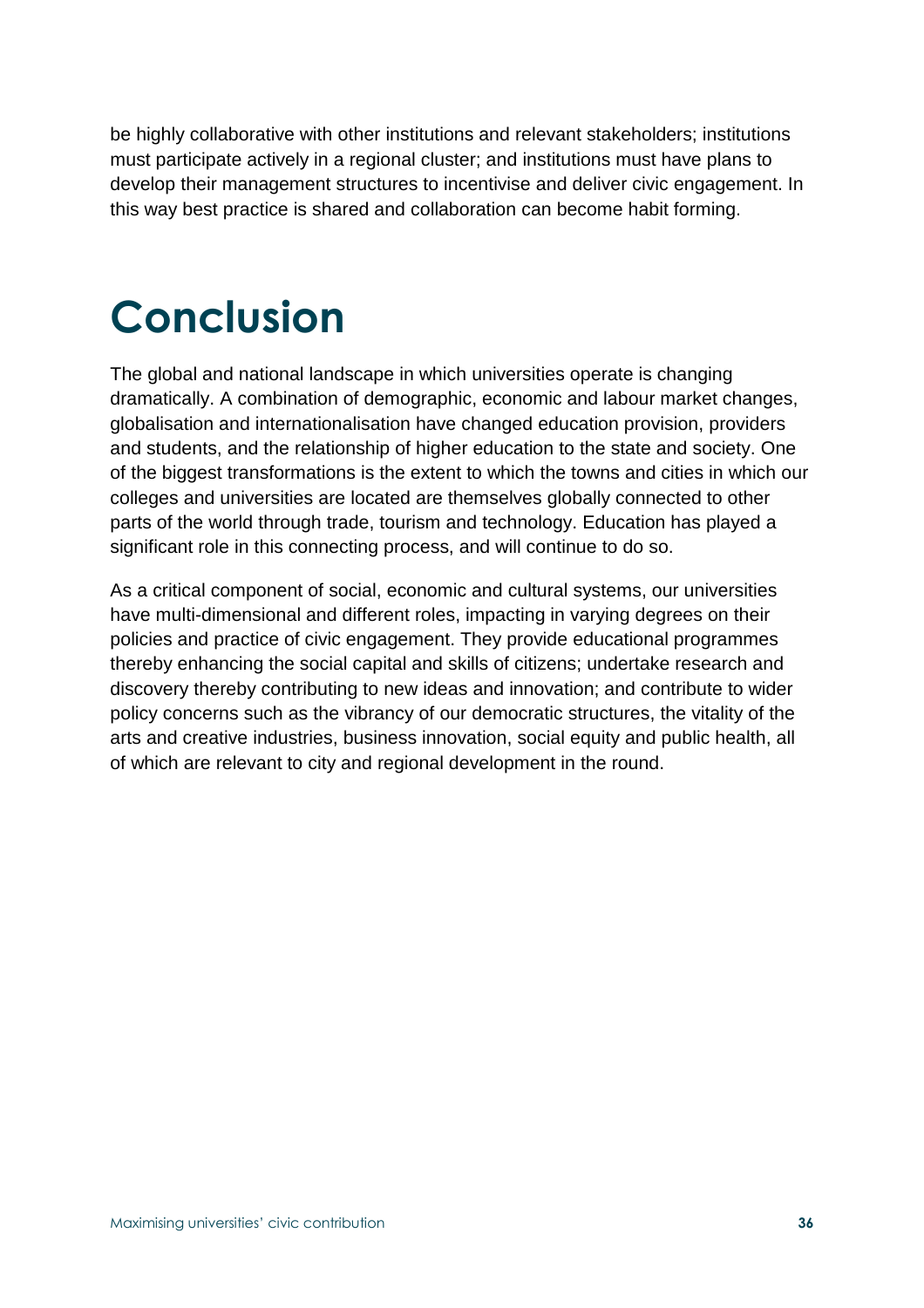# **References**

Algan, Y., Guriev, S., Papaioannou, E., & Passari, E. (2017). **The European Trust Crisis and the Rise of Populism The European Trust Crisis and the Rise of Populism**. From Yann Algan. Brookings Papers on Economy Activity, Fall. Retrieved from: **https://www.brookings.edu/wp-content/uploads/2018/02/algantextfa17bpea.pdf**

Benneworth, P., & Zeeman, N. (2018). **Civic and regional engagement and accountability**. In E. Hazelkorn, H. Coates, & A. C. Mccormick (Eds.). Research Handbook on Quality, Performance and Accountability (pp. 548–559). Cheltenham: Edward Elgar Publishing. Retrieved from: **https://research.utwente.nl/en/publications/civic-andregional-engagement-and-accountability**

Boland, T., & Hazelkorn, E. (2018, February 7). **Public trust and accountability: a time of special challenge**. Wonkhe. Retrieved from: **https://wonkhe.com/blogs/public-trust-andaccountability-a-time-of-special-challenge/**

Boxall, M., & Woodgates, P. (2018). **Forecasts of Storms. University Heads' Views on the OUtlook for UK Higher Eduication**. London. Retrieved from **https://www.paconsulting.com/globalassets/downloads/higher-education-report-2017.pdf**

Brink, C. (2018). **The Soul of the University. Excellence is Not Enough**. Bristol: Bristol University Press.

Brown, P., Lauder, H., & Ashton, D. (2011). **The Global Auction**. Oxford: Oxford University Press.

Calderon, A. (2018). **The geopolitics of higher education: pursuing success in an uncertain global environment**. In B. Cantwell, H. Coates, & R. King (Eds.), Handbook on the Politics of Higher Education (pp. 187–208). Cheltenham: Edward Elgar Publishing.

Calhoun, C. (2006). **The University and the Public Good**. Thesis Eleven, 84(7), 7–43. Retrieved from **http://www.nyu.edu/ipk/calhoun/files/calhounTheUniversityAndThePublicGood.pdf**

Carayannis, E. G., Barth, T. D., Campbell, D. F. J., Leydesdorff, L., Simona Cavallini, Leydesdorff, L., Desarrollo, B. I. De. (2012). **Using the Quadruple Helix Approach to Accelerate the Transfer of Research and Innovation Results to Regional Growth. Annual Review of Information Science and Technology**, CLXXXV(738), 739–755.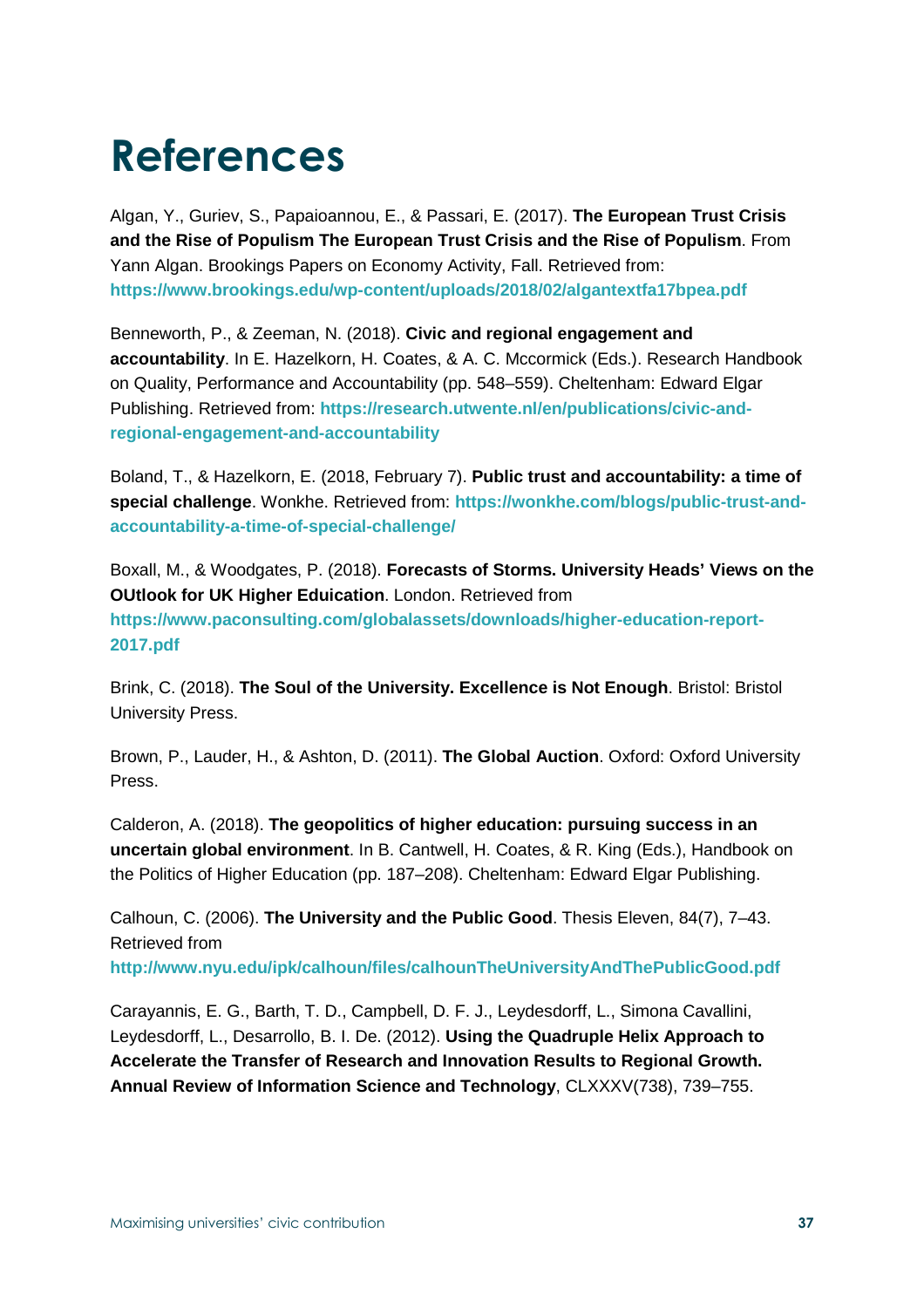Carayannis, E. G., & Campbell, D. F. J. (2012). **Mode 3 Knowledge Production in Quadruple Helix Innovation Systems**. Twenty-first-Century Democracy, Innovation, and Entrepreneurship for Development. SpringerBriefs in Business, 7, 64.

Crawford, C., Dearden, L., Micklewright, J., & Vignoles, A. (2016). **Family Background and University Success: Differences in Higher Education Access and Outcomes in England**, 176.

Department of Education and Skills. (2018). **Key System Objectives for the Higher Education System 2018 -2020**. Dublin, Ireland. Retrieved from: **https://www.education.ie/en/Publications/Education-Reports/higher-education-systemperformance-framework-2018-2020.pdf**

Diamond, I. (2018). **The Review of Higher Education Funding and Student Finance Arrangements in Wales**. Final Report. Cardiff. Retrieved from **https://beta.gov.wales/sites/default/files/publications/2018-02/higher-educationfunding-final-report-en.pdf**

Dill, D. D. (1998). **Evaluating the `Evaluative State': Implications for research in higher education**. European Journal of Education, 33(361–377).

Elken, M., Frølich, N., & Reymert, I. (2016). **Steering approaches in higher education. Comparing Norway, Sweden, Finland, the Netherlands and UK (England)** (No. Report 2016:35). Oslo, Norway. Retrieved from

**https://brage.bibsys.no/xmlui/bitstream/handle/11250/2432050/NIFUreport2016- 35.pdf?sequence=1**

Else, H. (2018). **Radical open-access plan could spell end to journal subscriptions**. Nature, (September). https://doi.org/10.1038/d41586-018-06178-7

Exiting the European Union Committee. (2018). **EU Exit Analysis: Cross Whitehall Briefing**. Department for Exiting the European Union Committee. London: House of Commons. Retrieved from: **https://www.parliament.uk/documents/commonscommittees/Exiting-the-European-Union/17-19/Cross-Whitehall-briefing/EU-Exit-Analysis-Cross-Whitehall-Briefing.pdf**

Förster, M., Nozal, A. L., & Thévenot, C. (2017). **Understanding the Socio-Economic Divide in Europe**. Paris. Retrieved from: **https://www.oecd.org/els/soc/cope-divideeurope-2017-background-report.pdf**

Gallup. (2018). **Confidence in Higher Education Down Since 2015**. Retrieved from **https://news.gallup.com/opinion/gallup/242441/confidence-higher-education-down-2015.aspx**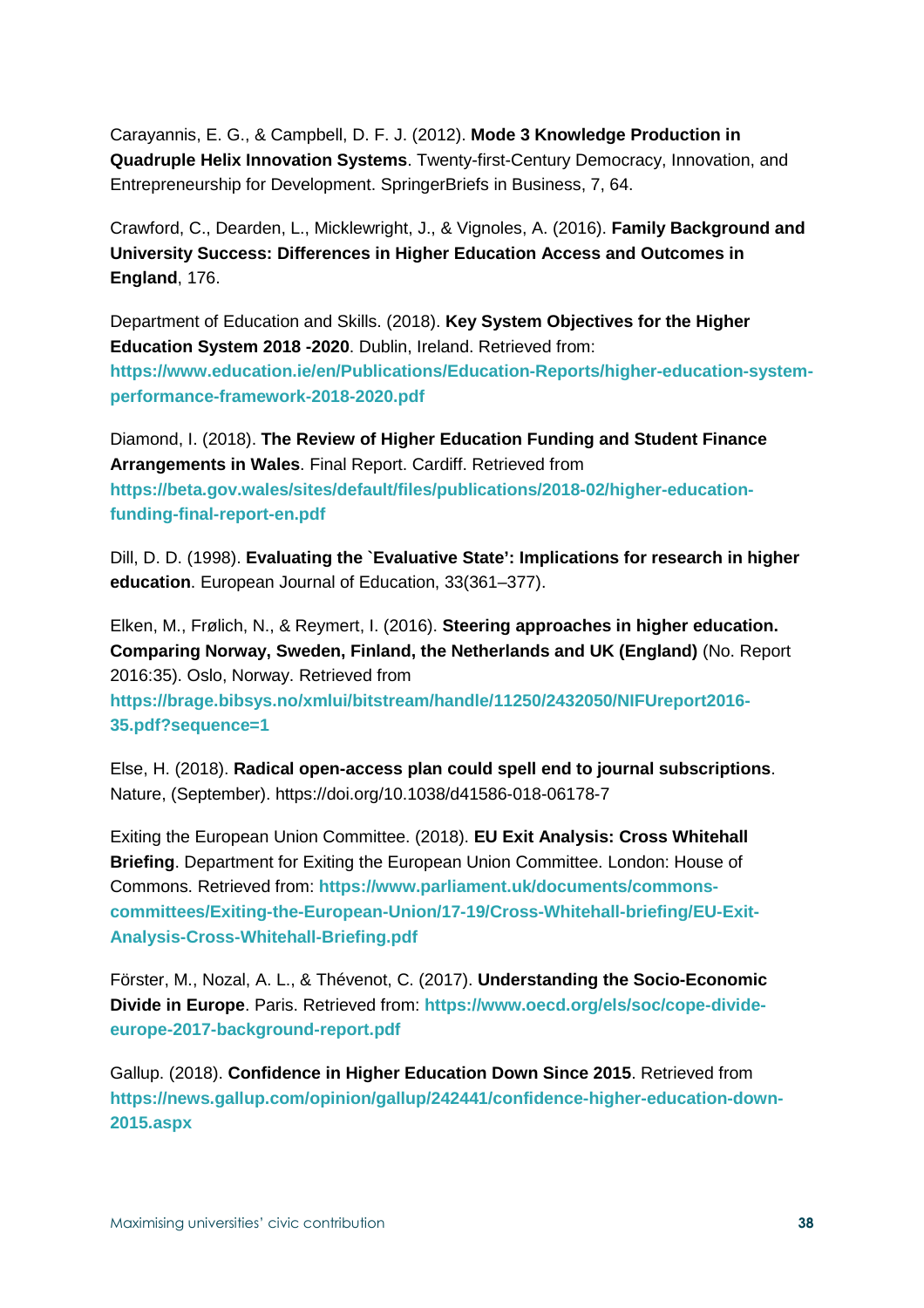Goddard, J. (2009). **Reinventing the Civic University**. London. Retrieved from **http://www.nesta.org.uk/library/documents/Reinventing-Civic-Uni-v2.pdf**

Goddard, J. (2011). **Connecting Universities to Regional Growth**: A Practical Guide. Seville. Retrieved from:

**http://ec.europa.eu/regional\_policy/sources/docgener/presenta/universities2011/unive rsities2011\_en.pdf**

Goddard, J., Coombes, M., Kempton, L., & Vallance, P. (2014). **Universities as anchor institutions in cities in a turbulent funding environment: vulnerable institutions and vulnerable places in England**. Cambridge Journal of Regions, Economy and Society, 7(2), 307–325.

Goddard, J., Hazelkorn, E., Kempton, L., & Vallance, P. (2016). **The Civic University: The Policy and Leadership Challenges**. Cheltenham: Edward Elgar Publishing.

Goodwin, M. J., & Heath, O. (2016). **The 2016 Referendum, Brexit and the Left Behind: An Aggregate-level Analysis of the Result**. Political Quarterly, 87(3), 323–332.

Hazelkorn, E. (2015). **Rankings and the Reshaping of Higher Education: The Battle for world-class Excellence** (1st Edition). Basingstoke: Palgrave Macmillan.

Hazelkorn, E. (2016a). **Contemporary debates part 1: theorising civic engagement**. In J. Goddard, E. Hazelkorn, L. Kempton, & P. Vallance (Eds.), The Civic University: The Policy and Leadership Challenges (pp. 34–64). Cheltenham: Edward Elgar Publishing.

Hazelkorn, E. (2016b). **Contemporary debates part 2: initiatives, and governance and organisational structures**. In J. Goddard, E. Hazelkorn, L. Kempton, & P. Vallance (Eds.), The Civic University: The Policy and Leadership Challenges (pp. 65–93). Cheltenham: Edward Elgar Publishing.

Hazelkorn, E. (2016c). **Towards 2030: A framework for building a world-class postcompuslory education system for Wales**. Cardiff. Retrieved from: **http://gov.wales/topics/educationandskills/publications/reports/review-of-theoversight-and-regulation-of-post-compulsory-education-and-training-inwales/?lang=en**

HEFCE. (2010). **Public perceptions of the benefits of higher education**. Bristol. Retrieved from: **http://www.hefce.ac.uk/media/hefce/content/pubs/2010/rd2410/rd24\_10.pdf**

HEFCW. (2018a). **Enhancing civic mission and community engagement**. Cardiff. Retrieved from: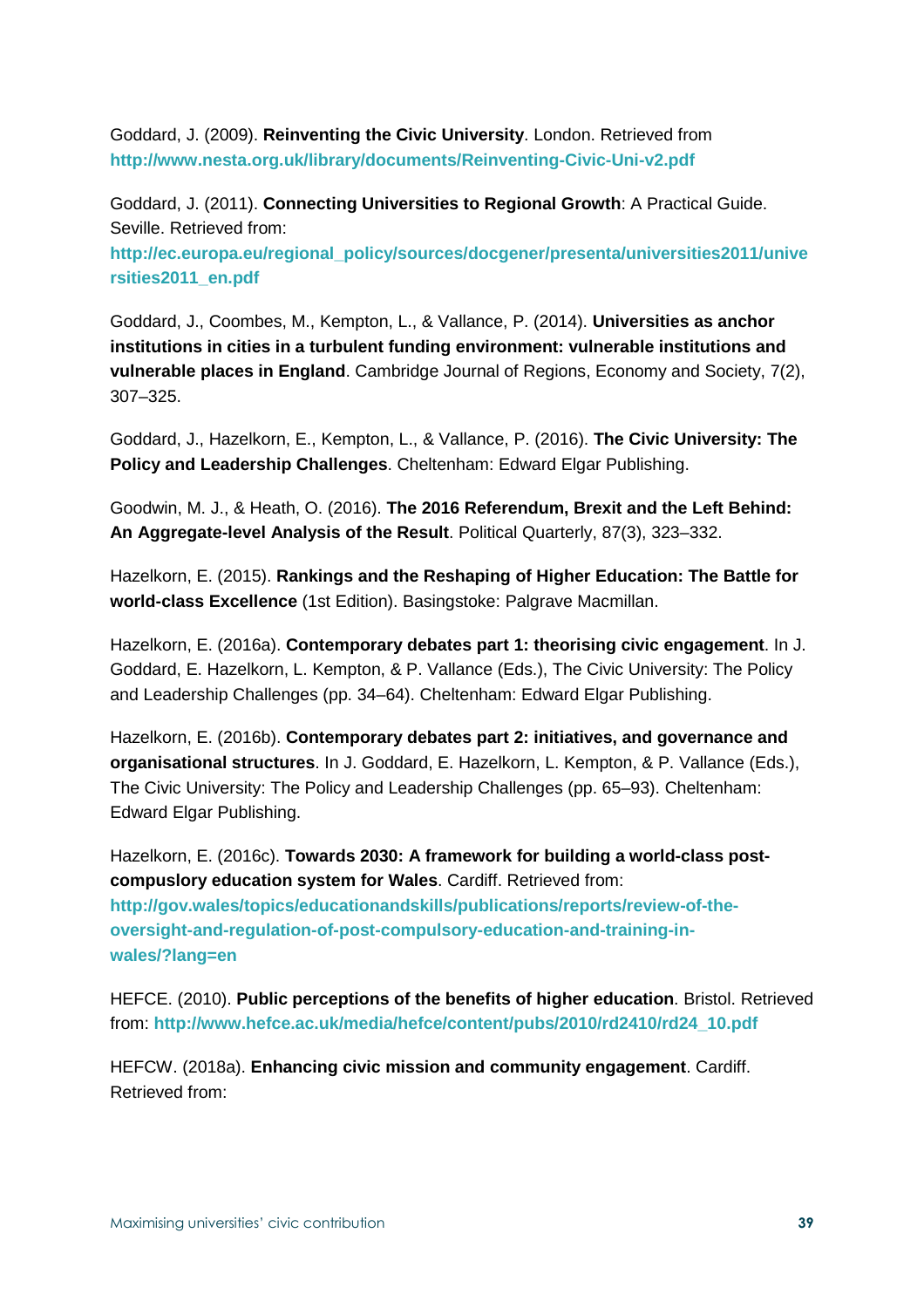**https://www.hefcw.ac.uk/documents/publications/circulars/circulars\_2018/W18%2007 HE%20Enhancing%20civic%20mission%20and%20community%20engagement.pdf**

HEFCW. (2018b). **Innovation Nation. On Common Ground**. Cardiff. Retrieved from: **https://www.hefcw.ac.uk/documents/publications/hefcw\_reports\_and\_statistics/INNOV ATION%20NATION%20-%20ON%20COMMON%20GROUND%20- %20FINAL%20ENGLISH.pdf**

HEFCW. (2018c). **HEFCW's Funding Allocations 2018/19**. Circular W18/10HE. Retrieved from:

**https://www.hefcw.ac.uk/documents/publications/circulars/circulars\_2018/W18%2010 HE%20HEFCWs%20Funding%20Allocations%202018\_19.pdf**

Higher Education Strategy Group. (2010). **National Strategy for Higher Education to 2030. Dublin: Department of Education and Skills**. Retrieved from: **http://www.hea.ie/files/files/DES\_Higher\_Ed\_Main\_Report.pdf**

Howe, S. (2016). **City Deal can be a better deal for Future Generations**. Cardiff: Future Generations Commissioner for Wales. Retrieved from: **https://futuregenerations.wales/news/city-deal-can-be-better-deal-for-futuregenerations/**

Inglehart, R. F., & Norris, P. (2016). Trump, Brexit, and the Rise of Populism: Economic Have-Nots and Cultural Backlash (Faculty Research Working Paper Series). Cambridge, MA.

Jongbloed, B., Kaiser, F., Vught, F. Van, & Westerheijden, F. (2018). **European Higher Education Area: The Impact of Past and Future Policies**. In A. Curaj, L. Deca, & R. Pricopie (Eds.), European Higher Education Area: the Impact of Past and Future Policies (pp. 671–687). Dordrecht: Springer International Publishing.

Kempton, L., Goddard, J., Edwards, J., Hegyi, F. B., & Elena-pérez, S. (2013). **Universities and Smart Specialisation** (S3 Policy Brief Series No. 03/2013 No. S3 Policy Brief Series No. 03/2013). Seville.

Leydesdorff, L., & Etzkowitz, H. (2001). **The Transformation of University-Industry-Government Relations**. Electronic Journal of Sociology, 5, 338–344.

McCormick, A. C., Kinzie, J., & Gonyea, R. M. (2013). **Student engagement: bridging research and practice to improve the quality of under-graduate education**. In Michael B. Paulsen (Ed.), Higher Education: Handbook of Theory and Research (pp. 47–92). Dordrecht: Springer.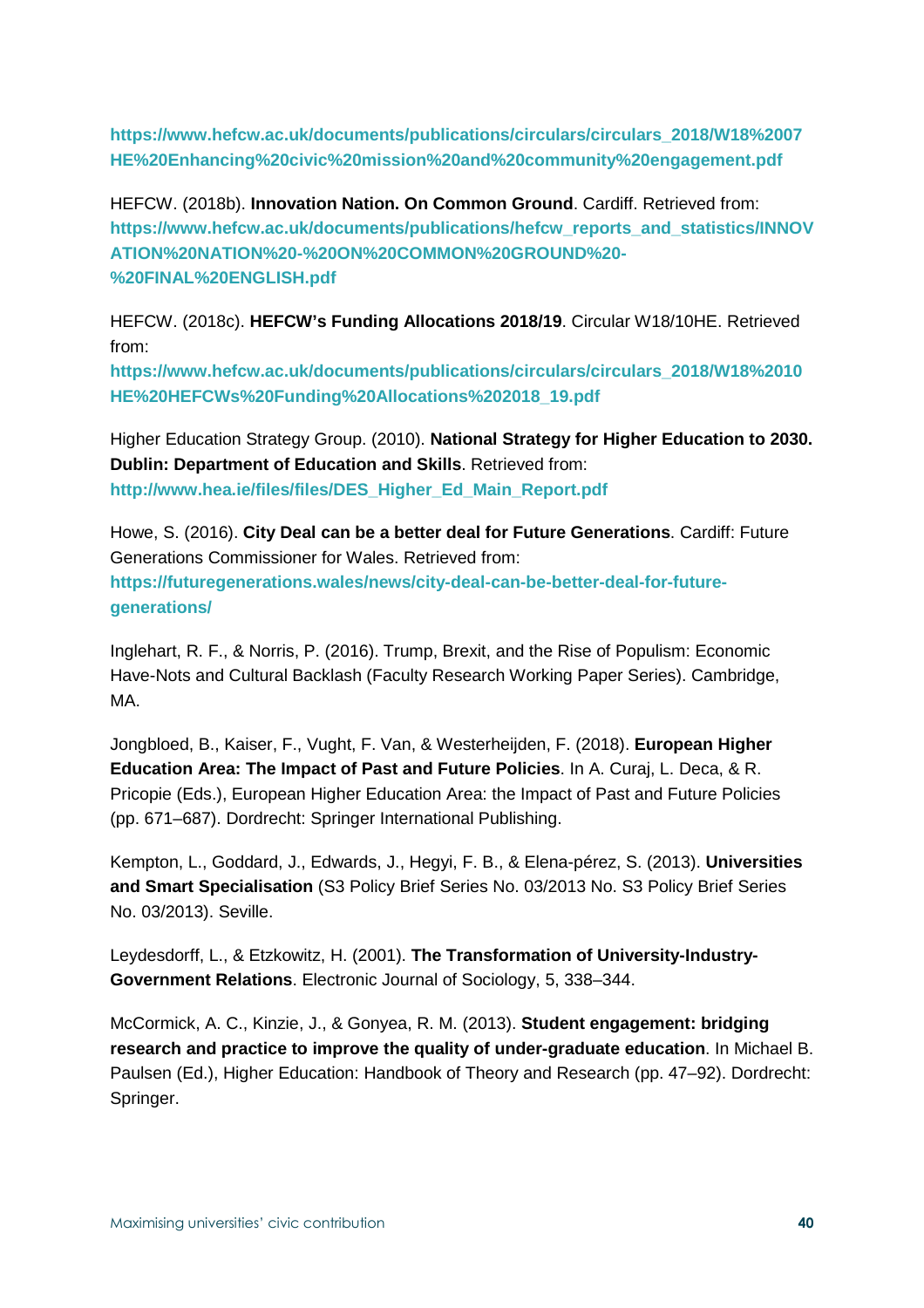Ministry of Education and Culture. (2016). Key projects reform. **Finnish education**. Helsinki. Retrieved from:

**https://minedu.fi/documents/1410845/4150027/Key+projects+reform+Finnish+educatio n/ecf0ed3d-7249-4b31-abaf-189af35e197a/Key+projects+reform+Finnish+education.pdf**

Ministry of Education, C. and S. (2015). **The Value of Knowledge. Strategic agenda for Higher Education and Research 2015-2025**. The Hague. Retrieved from: **https://www.government.nl/documents/reports/2015/07/01/the-value-of-knowledge**

Ministry of Education, C. and S. (2018). I**nvesting in the quality of education Quality agreements 2019-2024**. The Hague. Retrieved from **https://tinyurl.com/yd7fm873**

Myklebust, J. P. (2018). **Half of the public does not trust research** – Survey. Retrieved from: **http://www.universityworldnews.com/article.php?story=20170930043900131**

New Zealand Productivity Commission. (2017). **New models of tertiary education**. Final report. Wellington. Retrieved from **https://www.productivity.govt.nz/inquirycontent/2683?stage=4**

OECD/EC. (2017). **Supporting Entrepreneurship and Innovation in Higher Education in Ireland**. Paris: OECD Publishing.

OECD. (2007). **Higher Education and Regions: Globally Competitive, Locally Engaged**. Higher Education (Vol. 14). Paris: OECD Publishing.

OECD. (2014). **Country Notes: Finland. In OECD (Ed.), Regional Outlook 2014. The regions and cities where policies and people meet** (pp. 236–237). Paris: OECD Publishing.

OECD. (2017). **Higher Education in Norway: Labour Market Relevance and Outcomes**. Paris: OECD Publishing.

OfS (2018). **Challenge Competition: Industrial Strategy and Skills - support for local students and graduates**. London: Office for Students. Retrieved from: **https://www.officeforstudents.org.uk/publications/ofs-challenge-competitionindustrial-strategy-and-skills-support-for-local-students-and-graduates**

OfS/UKRI (2018) Collaboration Agreement. Retrieved from: **https://www.officeforstudents.org.uk/news-blog-and-events/press-and-media/ofs-andukri-sign-collaboration-agreement/**

Reid, G. (2018). **Review of Government Funded Research and Innovation in Wales**. Cardiff. Retrieved from: **https://gov.wales/docs/det/publications/reid-review-en.pdf**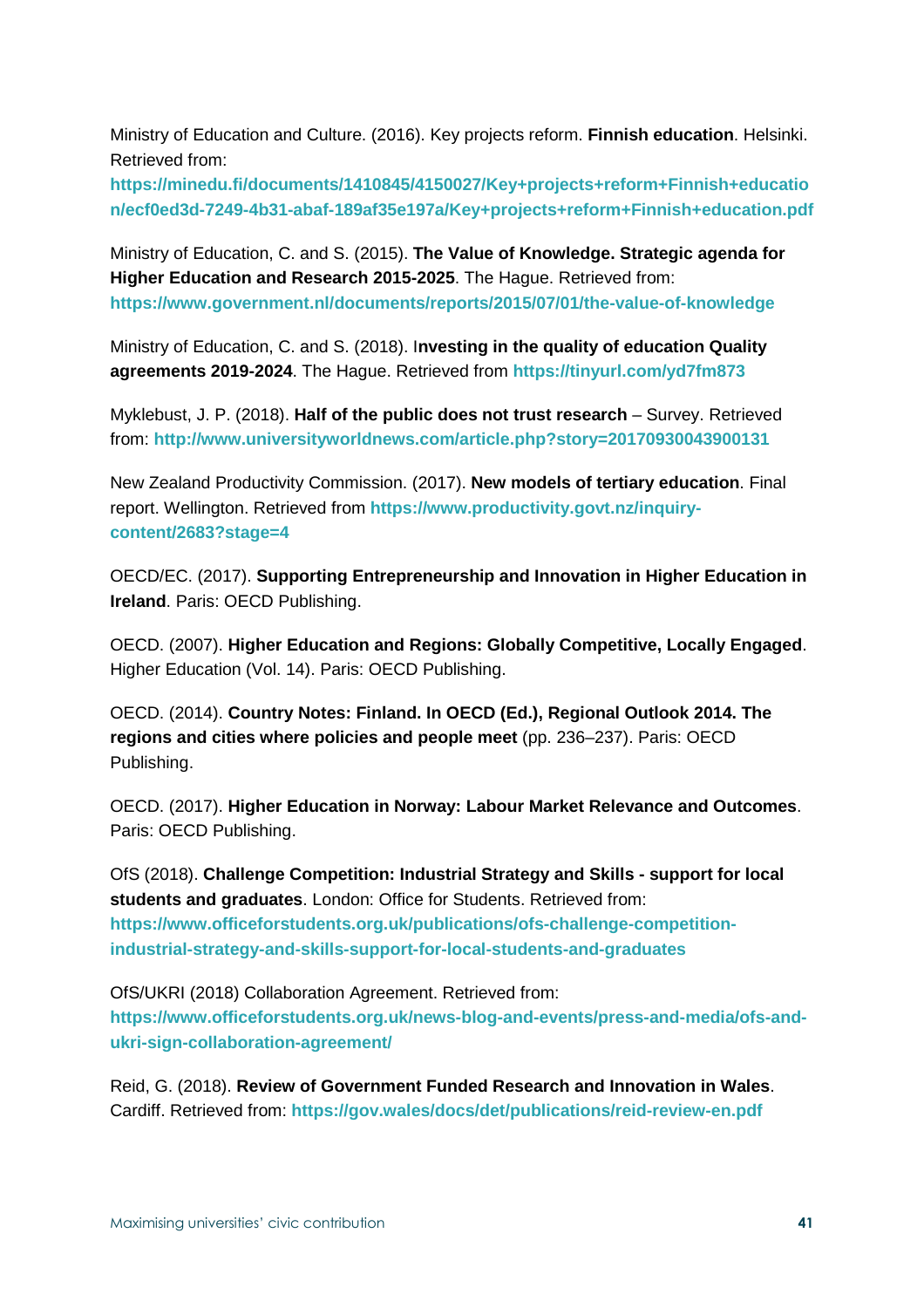Ries, T. E., Bersoff, D. M., Armstrong, C., Adkins, S., & Bruening, J. (2018). **2018 Edelman Trust Barometer Canada**. New York. Retrieved from: **www.edelman.ca/trust**

Stoker, G. (2006). **Public value management: A new narrative for networked governance?** American Review of Public Administration, 36(1), 41–57.

Tertiary Education Commission. (2018). **Performance-Based Research Fund. Guidelines for the 2018 Quality Evaluation assessment process**. Wellington: Tertiary Education Commission Te Amorangi Mātauranga Matua. Retrieved from: **http://www.tec.govt.nz/assets/Forms-templates-and-guides/PBRF-Assessmentguidelines-October-2017.pdf**

University Consortia. (2013). **University consortia. From ideas to innovations**. Helsinki. Retrieved from: **https://www.chydenius.fi/en/about-us-folder/university-consortia-infinland**

UPP Foundation (2018). **Civic University Commission Progress Report**. London.

van Vught, F. A., & Ziegele, F. (2012). Multidimensional Ranking. The Design and Development of U-Multirank. (F. A. van Vught & F. Ziegele, Eds.). Dordrecht: Springer.

Weingarten, H. P. (2018). **Maximising the Contribution of the Post- Compulsory Education and Training System to the Achievement of Welsh National Goals**. Cardiff: Welsh Government. Retrieved from **https://gov.wales/docs/dcells/publications/180522 review-of-systems-for-monitoring-and-improving-the-effectiveness-of-postcompulsory-education-in-wales-**

**en.pdf%0Ahttps://gov.wales/topics/educationandskills/highereducation/reviews/review -of-systems-for-mon**

Welsh Government. (2012). **Science for Wales - A strategic agenda for science and innovation in Wales**. Cardiff. Retrieved from: **https://gov.wales/docs/det/publications/120306scienceen.pdf**

Welsh Government. (2013). **Innovation Wales**. Cardiff. Retrieved from: **http://wales.gov.uk/docs/det/publications/140313innovationstrategyen.pdf**

Welsh Government. (2017). **Future Trends Report**. Cardiff. Retrieved from: **https://gov.wales/docs/statistics/2017/170505-future-trends-report-2017-en.pdf**

Williams, K. (2016, September 16). **Universities must reflect on gulf between campus and community exposed by Brexit**. Times Higher Education. Retrieved from: **https://www.timeshighereducation.com/blog/universities-must-reflect-gulf-betweencampus-and-community-exposed-brexit**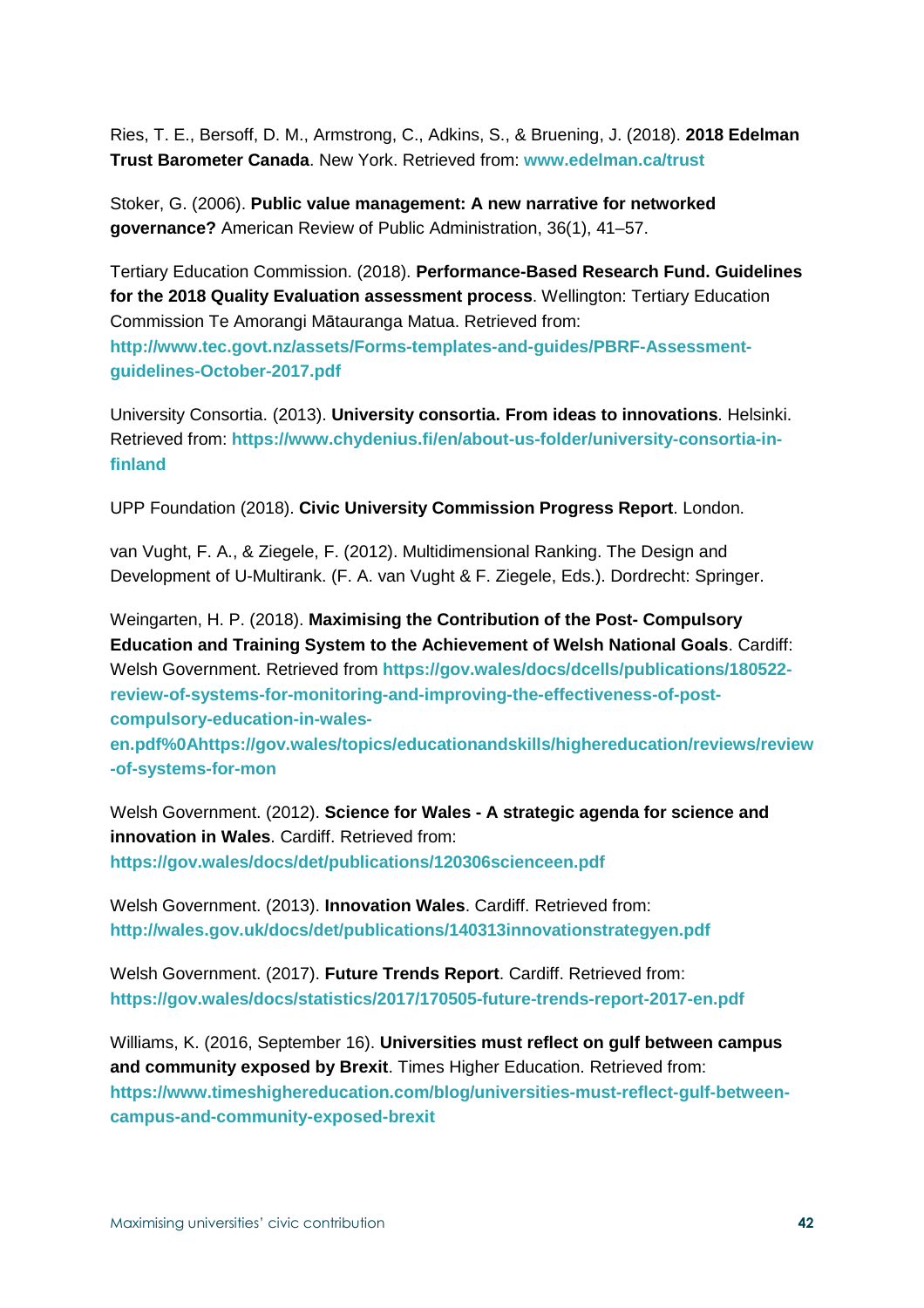Zhang, A. (2018). **New Findings on Key Factors Influencing the UK's Referendum on Leaving the EU**. World Development, 102, 304–314